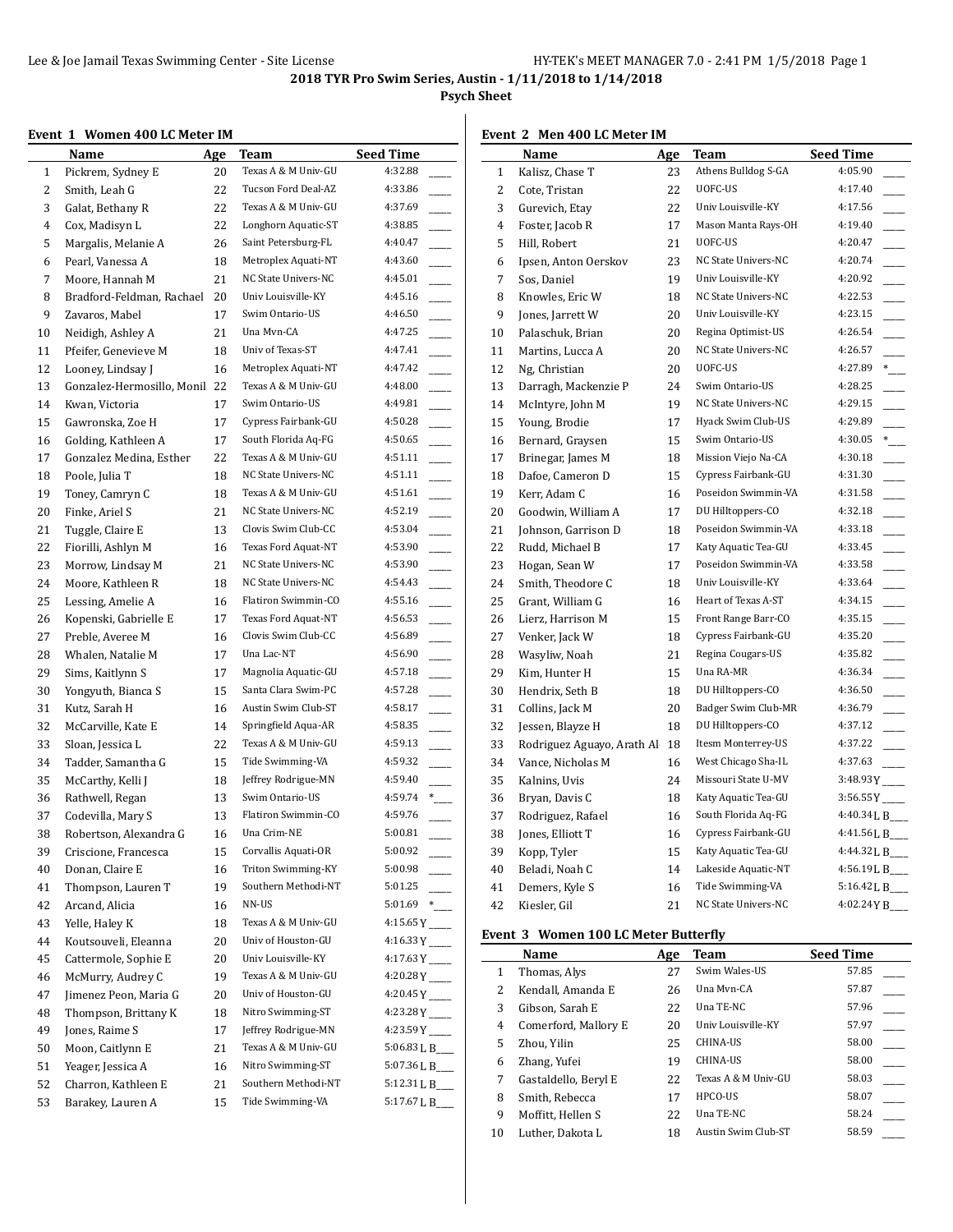**Psych Sheet**

#### **Event 3 ...(Women 100 LC Meter Butterfly)**

|    | romen 100 Be meter Butterny J |            |                     |                  |  |
|----|-------------------------------|------------|---------------------|------------------|--|
|    | Name                          | <u>Age</u> | <b>Team</b>         | <b>Seed Time</b> |  |
| 11 | Flickinger, Hali A            | 23         | Athens Bulldog S-GA | 58.81            |  |
| 12 | Smith, Regan E                | 15         | Riptide Swim Tea-MN | 59.03            |  |
| 13 | Case, Lauren E                | 19         | Univ of Texas-ST    | 59.21            |  |
| 14 | Zavaros, Mabel                | 17         | Swim Ontario-US     | 59.29            |  |
| 15 | Quah, Jing Wen                | 17         | Texas A & M Univ-GU | 59.38            |  |
| 16 | Schlosshan, Ciara             | 16         | GBR-US              | 59.55            |  |
| 17 | Rule, Remedy A                | 21         | Univ of Texas-ST    | 59.56            |  |
| 18 | Jones, Harriet                | 20         | Swim Wales-US       | 59.89            |  |
| 19 | West, Harriet                 | 20         | Swim Wales-US       | 59.90            |  |
| 20 | Nordmann, Lucie M             | 17         | Magnolia Aquatic-GU | 59.90            |  |
| 21 | Pike, Taylor A                | 18         | Texas A & M Univ-GU | 1:00.00          |  |
| 22 | Govejsek, Nastja              | 20         | Univ Louisville-KY  | 1:00.25          |  |
| 23 | Nordmann, Lillie G            | 15         | Magnolia Aquatic-GU | 1:00.34          |  |
| 24 | Hannah, Jade                  | 15         | Island Swimming-US  | 1:00.36          |  |
| 25 | Duffield, Krista T            | 21         | NC State Univers-NC | 1:00.38          |  |
| 26 | Sapianchai, Kornkarnjana      | 20         | Texas A & M Univ-GU | 1:00.45          |  |
| 27 | Eisenmann, Kara M             | 19         | Texas A & M Univ-GU | 1:00.51          |  |
| 28 | Oglesby, Grace A              | 19         | Univ Louisville-KY  | 1:00.61          |  |
| 29 | Looney, Lindsay J             | 16         | Metroplex Aquati-NT | 1:00.64          |  |
| 30 | Debever, Mckenna V            | 21         | Texas A & M Univ-GU | 1:00.82          |  |
| 31 | Passon, Felicity E            | 18         | Southern Methodi-NT | 1:00.82          |  |
| 32 | Carlton, Emma L               | 17         | Bellingham Bay S-PN | 1:00.84          |  |
| 33 | Pardus, Elysse A              | 16         | South Carolina S-SC | 1:00.87          |  |
| 34 | Fernandes, Aryanna I          | 17         | Ontario SwimAcad-US | 1:00.88          |  |
| 35 | Dickinson, Callie G           | 18         | Tide Swimming-VA    | 1:00.89          |  |
| 36 | Reese, Emily E                | 18         | Univ of Texas-ST    | 1:01.03          |  |
| 37 | Norman, Laura R               | 21         | Texas A & M Univ-GU | 1:01.16          |  |
| 38 | Schneider, Mary E             | 21         | Univ of Texas-ST    | 1:01.18          |  |
| 39 | Hanus, Danielle               | 19         | Island Swimming-US  | 1:01.19          |  |
|    |                               | 17         | AquaKids Sharks-FG  | 1:01.19          |  |
| 40 | Smutny, Mary S                | 17         | Unattached-IL       | 1:01.20          |  |
| 41 | Rajic, Ema                    |            | Etobicoke Swim C-US | 1:01.22          |  |
| 42 | Henderson, Hanna              | 15         |                     |                  |  |
| 43 | Eldridge, Raena L             | 21         | Texas A & M Univ-GU | 1:01.26          |  |
| 44 | Zenick, Katherine B           | 16         | Lakeside Aquatic-NT | 1:01.28          |  |
| 45 | Carruthers, Caroline          | 16         | Etobicoke Swim C-US | 1:01.35          |  |
| 46 | Gvakharia, Natasha            | 21         | Texas A & M Univ-GU | 1:01.55          |  |
| 47 | Sasseville, Genevieve         | 14         | CANJR-US            | 1:01.67          |  |
| 48 | Golding, Kathleen A           | 17         | South Florida Aq-FG | 1:01.74          |  |
| 49 | Wheal, Emma E                 | 16         | Western Hills At-ST | 1:01.90          |  |
| 50 | Arcand, Alicia                | 16         | NN-US               | 1:02.04          |  |
| 51 | Stephenson, Emma G            | 16         | Dads Club Swim T-GU | 1:02.06          |  |
| 52 | Arroyo Cuara, Laura Sofia     | 20         | Itesm Monterrey-US  | 1:02.07          |  |
| 53 | Portz, Kathryn A              | 19         | Texas A & M Univ-GU | 1:02.40          |  |
| 54 | Cooper, Grace H               | 15         | Unattached-IL       | 1:02.40          |  |
| 55 | Fiorilli, Ashlyn M            | 16         | Texas Ford Aquat-NT | 1:02.41          |  |
| 56 | Perry, Ky-lee L               | 19         | NC State Univers-NC | 1:02.43          |  |
| 57 | Sticklen, Emma C              | 15         | Katy Aquatic Tea-GU | 1:02.52          |  |
| 58 | Trahan. Erin K                | 20         | Southern Methodi-NT | 1:02.53          |  |
| 59 | Futscher, Tiffany A           | 20         | Texas A & M Univ-GU | 1:02.55          |  |
| 60 | Clarkowski, Sophie M          | 17         | Jeffrey Rodrigue-MN | 1:02.63          |  |
| 61 | McMurray, Ainsley             | 17         | CANJR-US            | 1:02.68          |  |
| 62 | Jones, Raime S                | 17         | Jeffrey Rodrigue-MN | 1:02.81          |  |
| 63 | Santa, Adrienn                | 23         | Southern Methodi-NT | 1:02.84          |  |
| 64 | Collins, Ella F               | 16         | Austin Swim Club-ST | 1:02.87          |  |
| 65 | Wright, Lauren                | 15         | Etobicoke Swim C-US | 1:02.89          |  |
| 66 | Lessing, Amelie A             | 16         | Flatiron Swimmin-CO | 1:02.90          |  |
|    |                               |            |                     |                  |  |

| 67  | Smith, Claire E         | 17 | Dads Club Swim T-GU        | 1:02.91                 |
|-----|-------------------------|----|----------------------------|-------------------------|
| 68  | Teng, Cathy             | 17 | Santa Clara Swim-PC        | 1:02.91                 |
| 69  | Danyluk, Daphné         | 19 | NN-US                      | 1:02.91                 |
| 70  | Malone, Kristin T       | 21 | Texas A & M Univ-GU        | 1:02.94                 |
| 71  | McCarville, Kate E      | 14 | Springfield Aqua-AR        | 1:02.95                 |
| 72  | Buscher, Alexandra C    | 20 | Texas A & M Univ-GU        | 1:02.95                 |
| 73  | Siebenaller, Samantha A | 19 | Texas A & M Univ-GU        | 1:02.95                 |
| 74  | Halmy, Dorothy          | 19 | Texas A & M Univ-GU        | 1:03.29                 |
| 75  | Chaput, Oksana          | 14 | CANJR-US                   | 1:03.29                 |
| 76  | Merkel, Brecken M       | 15 | Jeffrey Rodrigue-MN        | 1:03.33                 |
| 77  | Visscher, Jillian L     | 19 | Univ Louisville-KY         | $53.50Y$ <sub>---</sub> |
| 78  | Escobedo, Emily R       | 22 | Condors Swim Clu-MR        | $54.83Y$ —              |
| 79  | Bratton, Lisa N         | 21 | Texas A & M Univ-GU        | $54.84Y$ <sub>---</sub> |
| 80  | Kosturos, Sophia B      | 17 | Crow Canyon Coun-PC        | $55.13Y$ <sub>---</sub> |
| 81  | Buhl, Yasmina           | 15 | Nitro Swimming-ST          | $55.23Y$ <sub>---</sub> |
| 82  | Kinsey, Madison A       | 19 | Southern Methodi-NT        | 55.50Y                  |
| 83  | Smoliga, Olivia M       | 23 | Athens Bulldog S-GA        | $55.56Y$ <sub>---</sub> |
| 84  | Skirboll, Zoe M         | 13 | Racer X Aquatics-AM        | $55.63Y$ <sub>---</sub> |
| 85  | Jia, Yvonne H           | 14 | Jeffrey Rodrigue-MN        | 55.72 Y                 |
| 86  | Ma, Ashley C            | 16 | Santa Clara Swim-PC        | $55.79Y$ <sub>---</sub> |
| 87  | Fisher, Jocelyn         | 16 | Sachem Swim Club-MR        | $55.85Y$ <sub>---</sub> |
| 88  | Bernal, Sophia          | 16 | Dads Club Swim T-GU        | $55.85Y$ <sub>---</sub> |
| 89  | Hallum, Jade A          | 15 | <b>Austin Trinity A-ST</b> | 55.90Y                  |
| 90  | Larson, Jessica E       | 17 | Terrapins Swim T-PC        | 1:03.43 L B             |
| 91  | Dunn, Diana G           | 17 | Austin Swim Club-ST        | 1:03.51 L B             |
| 92  | Casellas, Patricia M    | 27 | Azura Florida Aq-FG        | 1:03.65 L B             |
| 93  | Oliva, Nicole J         | 16 | Santa Clara Swim-PC        | 1:03.85 L B             |
| 94  | Seigal, Mikayla Q       | 16 | Flatiron Swimmin-CO        | 1:04.05 L B             |
| 95  | Jih-Schiff, Ana P       | 14 | Crow Canyon Coun-PC        | 1:04.30 L B_            |
| 96  | Weber, Emma L           | 13 | Flatiron Swimmin-CO        | 1:04.46 L B             |
| 97  | Nyhof, Martine          | 16 | Ontario SwimAcad-US        | 1:04.59 L B_            |
| 98  | Irwin, Payten M         | 15 | Front Range Barr-CO        | 1:04.67 L B             |
| 99  | Wentzel, Jordyn D       | 17 | Aquajets Swim Te-MN        | 1:05.62 L B             |
| 100 | Bumpas, Alexandra L     | 16 | Texas Ford Aquat-NT        | 1:05.98 L B             |
| 101 | Fleming, Anastasia E    | 14 | <b>Austin Trinity A-ST</b> | 1:05.99 L B             |
| 102 | Ballenger, Marie A      | 31 | North Bay Aquati-PC        | 1:06.08 L B             |
| 103 | Morgan, Jordan L        | 14 | Santa Clara Swim-PC        | 1:06.33 L B             |
| 104 | Jerew, Hailey R         | 17 | AquaKids Sharks-FG         | 1:07.31 L B             |
| 105 | Kapeller, Abigail M     | 14 | Aquajets Swim Te-MN        | 1:07.32 L B             |
| 106 | Williams, Taylor C      | 14 | Aquajets Swim Te-MN        | 1:07.38 L B             |
| 107 | Venema, Nicole E        | 16 | Tide Swimming-VA           | 1:08.15 L B_            |
| 108 | Fieeiki, Charlotte L    | 16 | Front Range Barr-CO        | 1:08.33 L B             |
| 109 | Gumina, Monica D        | 18 | Magnolia Aquatic-GU        | 1:09.73 L B             |
| 110 | Charron, Kathleen E     | 21 | Southern Methodi-NT        | 59.51YB_                |
| 111 | Rasmus, Claire E        | 21 | Texas A & M Univ-GU        | 59.53YB_                |
|     |                         |    |                            |                         |

### **Event 4 Men 100 LC Meter Butterfly**

|    | Name               | Age | Team                | <b>Seed Time</b> |
|----|--------------------|-----|---------------------|------------------|
| 1  | Shields, Thomas A  | 26  | California Aquat-PC | 51.20            |
| 2  | Conger, John P     | 23  | Nation's Capital-PV | 51.26            |
| 3  | Phillips, Tim J    | 27  | Una TE-NC           | 51.28            |
| 4  | Quah, Zheng Wen    | 21  | California Aquat-PC | 52.08            |
| 5  | Cooper, James G    | 24  | Longhorn Aquatic-ST | 52.13            |
| 6  | Harting, Zach S    | 20  | Univ Louisville-KY  | 52.52            |
| 7  | Umemoto, Masayuki  | 24  | RO-US               | 52.58            |
| 8  | Vazaios, Andreas   | 23  | NC State Univers-NC | 52.76            |
| 9  | Albiero, Nicolas J | 18  | Univ Louisville-KY  | 53.05            |
| 10 | Bohman, Bryce A    | 27  | Longhorn Aquatic-ST | 53.08            |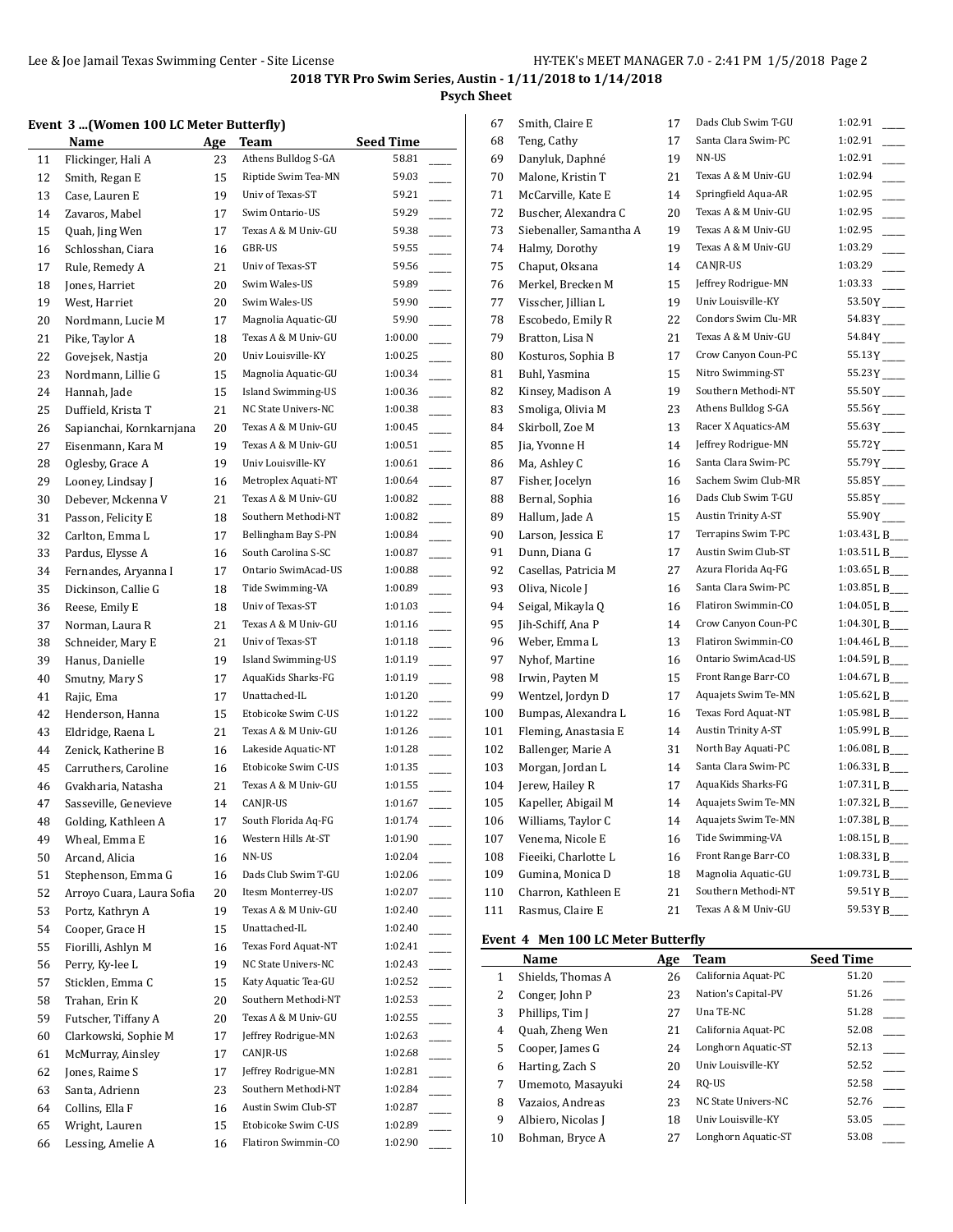**Psych Sheet**

## **Event 4 ...(Men 100 LC Meter Butterfly)**

|    | Event 4 (Men 100 LC Meter Butterny) |          |                     |                          |
|----|-------------------------------------|----------|---------------------|--------------------------|
|    | Name                                | Age      | Team                | <b>Seed Time</b>         |
| 11 | Andrew, Michael C                   | 18       | Race Pace Club-MV   | 53.18                    |
| 12 | Casas, Shaine M                     | 18       | Nitro Swimming-ST   | 53.24                    |
| 13 | Sancov, Alexei                      | 18       | Terrapins Swim T-PC | 53.24                    |
| 14 | Peters, Jacob                       | 17       | GBR-US              | 53.32                    |
| 15 | Pomajevich, Samuel R                | 19       | Univ of Texas-ST    | 53.33                    |
| 16 | Darragh, Mackenzie P                | 24       | Swim Ontario-US     | 53.37                    |
| 17 | Clark, Pace T                       | 23       | Athens Bulldog S-GA | 53.44                    |
| 18 | Held, Ryan J                        | 22       | NC State Univers-NC | 53.49                    |
| 19 | Dale, Taylor L                      | 23       | Athens Bulldog S-GA | 53.76                    |
| 20 | Fraser, Lewis                       | 17       | Swim Wales-US       | 53.87<br>$*$             |
| 21 | Robrock, Kyle J                     | 24       | Unattached-CO       | 53.94                    |
| 22 | Stewart, Coleman M                  | 19       | NC State Univers-NC | 54.10                    |
| 23 | Ress, Justin A                      | 20       | NC State Univers-NC | 54.23                    |
| 24 | Gaziev, Ruslan                      | 18       | Swim Ontario-US     | 54.28                    |
| 25 | Ramirez Juarez, Ramiro              | 27       | Itesm Monterrey-US  | 54.31                    |
| 26 | Bretscher, James R                  | 22       | NC State Univers-NC | 54.52                    |
| 27 | Wilby, Mason                        | 18       | GBR-US              | 54.53                    |
| 28 | Kim, Daniel S                       | 17       | Mission Viejo Na-CA | 54.75                    |
| 29 | Liendo, Joshua                      | 15       | North York Aquat-US | 54.76                    |
| 30 | Molacek, Jacob P                    | 22       | NC State Univers-NC | 54.83                    |
| 31 | Le, Paul N                          | 25       | Missouri State U-MV | 54.85                    |
| 32 | Izzo, Giovanni                      | 20       | NC State Univers-NC | 54.89                    |
| 33 | Bobo, Timothy Clayton C             | 18       | Dads Club Swim T-GU | 54.96                    |
| 34 | Lima, Edson S                       | 23       | Azura Florida Aq-FG | 55.07                    |
| 35 | Tenney, Mason J                     | 20       | Univ of Texas-ST    | 55.09                    |
| 36 | Choboter, Noah                      | 21       | Regina Optimist-US  | 55.21                    |
| 37 | Hendrix, Seth B                     | 18       | DU Hilltoppers-CO   | 55.36                    |
| 38 | Greenbank, Luke                     | 20       | GBR-US              | 55.37                    |
| 39 | O'Connell, Daniel P                 | 17       | Crow Canyon Coun-PC | 55.81                    |
| 40 | Tarvestad, William J                | 17       | Triton Swimming-KY  | 56.10                    |
| 41 | Hensley, Noah L                     | 21       | NC State Univers-NC | 56.14                    |
| 42 | Sofianidis, Nikolaos                | 19       | Univ Louisville-KY  | 56.15                    |
| 43 | Alarcon, Greyson B                  | 17       | Nitro Swimming-ST   | 56.26                    |
| 44 | Carrozza, Coby J                    | 16       | Longhorn Aquatic-ST | 56.34                    |
| 45 | Reilly, Colin P                     | 17       | Penn Charter Aqu-MA | 56.36                    |
| 46 | Lowe, Dalton D                      | 15       | Spring Swim Team-GU | 56.38                    |
| 47 | Urbina Prieto, Ricardo              | 20       | Itesm Monterrey-US  | 56.51                    |
| 48 | Zito, Nicholas A                    | 23       | West Swim Club-IL   | 56.54                    |
| 49 | McGlaughlin, Mark W                 | 20       | NC State Univers-NC | 56.65                    |
| 50 | Duke, Nicolas                       | 19       | Chena-US            | 56.69                    |
| 51 | Paquin Foisy, Etienne               | 20       | Regina Optimist-US  | 56.73                    |
| 52 | Laperle, Vincent                    | 19       | NN-US               | 56.77                    |
| 53 | Gregory, Kimani J                   | 16       | Racer X Aquatics-AM | 56.89                    |
| 54 | Johnson, Jacob A                    | 18       | NC State Univers-NC | 56.89                    |
| 55 | Desjarlais, Liam                    |          | NN-US               | 56.89                    |
| 56 | Rodriguez, Andrew D                 | 21<br>17 | Terrapins Swim T-PC | 56.99                    |
|    | Flores, Luis A                      |          | Azura Florida Aq-FG | 57.02                    |
| 57 |                                     | 23       | Ridgefield Aquat-CT | 57.07                    |
| 58 | Solivan, Andres J                   | 20       | NC State Univers-NC | 57.07                    |
| 59 | Martins, Lucca A                    | 20       |                     |                          |
| 60 | Zettle, Alexander S                 | 18       | Lakeside Aquatic-NT | 57.19                    |
| 61 | Schroeder, Jason T                  | 22       | Enid YMCA-OK        | 57.34                    |
| 62 | Autry, Ethan W                      | 17       | Katy Aquatic Tea-GU | 57.36                    |
| 63 | Gariepy, Mitchell C                 | 18       | Una Crim-NE         | $49.70Y$ <sub>---</sub>  |
| 64 | Varozza, Preston M                  | 20       | Univ of Texas-ST    | $49.73Y$ <sub>---</sub>  |
| 65 | Hincks, Christopher B               | 18       | Penn Charter Aqu-MA | $50.02Y$ <sub>---</sub>  |
| 66 | Dafoe, Riley S                      | 18       | Cypress Fairbank-GU | $50.04Y$ <sub>----</sub> |

| 67 | Babb, Caleb N        | 16 | Pace Swimming-IL    | $50.04Y$ <sub>----</sub> |
|----|----------------------|----|---------------------|--------------------------|
| 68 | Ahn, Seung Joon      | 16 | Katy Aquatic Tea-GU | 57.52 L B__              |
| 69 | Quinteros, Brandon A | 17 | Dads Club Swim T-GU | 57.61 L B___             |
| 70 | Yang, Ray            | 17 | Swim Ontario-US     | 57.69 L B___             |
| 71 | Wamsley, Nicolas A   | 18 | Rockwood Swim Cl-OZ | 57.74 L B___             |
| 72 | Grieshop, John P     | 16 | Nitro Swimming-ST   | 57.86 L B_               |
| 73 | Graber, Daniel J     | 20 | NC State Univers-NC | 57.92 L B___             |
| 74 | Neff, Alexander K    | 16 | Tide Swimming-VA    | 57.97 L B___             |
| 75 | Perez, Jhonny J      | 20 | Una Azfl-FG         | 58.37 L B___             |
| 76 | McEuen, Casey D      | 18 | Corvallis Aquati-OR | 58.44 L B___             |
| 77 | Erlenmeyer, Daniel J | 20 | NC State Univers-NC | 58.47 L B__              |
| 78 | Coakley, William J   | 16 | Katy Aquatic Tea-GU | 58.50 L B__              |
| 79 | Mastromatteo, Gabe   | 15 | Swim Ontario-US     | 59.13 L B___             |
| 80 | Dulay, Michael A     | 15 | Terrapins Swim T-PC | 59.38LB__                |
| 81 | Ribeiro, Vincent M   | 15 | Nitro Swimming-ST   | 59.43 L B___             |
| 82 | Duncan, Caleb W      | 17 | Dads Club Swim T-GU | 59.63 L B___             |
| 83 | Pearce, Robert C     | 17 | Pearland Aquatic-GU | 59.77 L B___             |
| 84 | Konik, Justin R      | 17 | Etobicoke Swim C-US | $1:00.12$ L B_           |
| 85 | Noves, David P       | 18 | Santa Clara Swim-PC | $1:00.16$ LB_            |
| 86 | Demers, Jamie        | 18 | Chena-US            | 1:01.24 L B___           |
| 87 | Baker, Justin        | 16 | North York Aquat-US | 1:01.33 L B              |
| 88 | Novak, Jesse D       | 22 | Trojan Swim Club-CA | 50.89YB__                |
| 89 | Revelez, Said        | 25 | BDD-US              | 51.31YB_                 |
| 90 | Bratanov, Kaloyan D  | 17 | Katy Aquatic Tea-GU | 52.94 Y B___             |
|    |                      |    |                     |                          |

## **Event 5 Women 200 LC Meter Backstroke**

|              | Name                 | Age | <b>Team</b>               | <b>Seed Time</b> |
|--------------|----------------------|-----|---------------------------|------------------|
| $\mathbf{1}$ | Smith, Regan E       | 15  | Riptide Swim Tea-MN       | 2:07.19          |
| 2            | Ruck, Taylor         | 17  | HPCO-US                   | 2:07.62          |
| 3            | Bratton, Lisa N      | 21  | Texas A & M Univ-GU       | 2:08.20          |
| 4            | Nordmann, Lucie M    | 17  | Magnolia Aquatic-GU       | 2:09.40          |
| 5            | Zevnik, Alexia       | 23  | Una Wolf-NC               | 2:09.92          |
| 6            | Flickinger, Hali A   | 23  | Athens Bulldog S-GA       | 2:10.21          |
| 7            | Harty, Kaitlin M     | 20  | Univ of Texas-ST          | 2:10.23          |
| 8            | Hannah, Jade         | 15  | <b>Island Swimming-US</b> | 2:10.44          |
| 9            | Glover, Mackenzie    | 19  | NC State Univers-NC       | 2:10.62          |
| 10           | Carrozza, Quinn A    | 21  | Univ of Texas-ST          | 2:10.93          |
| 11           | Peng, Xuwei          | 14  | CHINA-US                  | 2:11.00          |
| 12           | Haan, Elise M        | 20  | NC State Univers-NC       | 2:11.60          |
| 13           | Dickinson, Callie G  | 18  | Tide Swimming-VA          | 2:11.71          |
| 14           | Zavaros, Rosie       | 17  | Ontario SwimAcad-US       | 2:11.78          |
| 15           | Zavaros, Mabel       | 17  | Swim Ontario-US           | 2:12.31          |
| 16           | Wolters, Maxine      | 18  | Univ of Texas-ST          | 2:12.44          |
| 17           | Broad, Madison       | 17  | Swim Ontario-US           | 2:13.56          |
| 18           | Stadden, Isabelle N  | 15  | Aquajets Swim Te-MN       | 2:13.79          |
| 19           | Hanus, Danielle      | 19  | Island Swimming-US        | 2:14.38          |
| 20           | Danyluk, Daphné      | 19  | NN-US                     | 2:14.86          |
| 21           | Smoliga, Olivia M    | 23  | Athens Bulldog S-GA       | 2:15.00          |
| 22           | Kendzior, Alina      | 19  | Univ Louisville-KY        | 2:15.13          |
| 23           | Lupton, Alexandra L  | 21  | NC State Univers-NC       | 2:15.15          |
| 24           | Metzsch, Sara K      | 19  | Texas A & M Univ-GU       | 2:15.18          |
| 25           | Shields, Kendall M   | 17  | Austin Swim Club-ST       | 2:15.51          |
| 26           | Morrow, Lindsay M    | 21  | NC State Univers-NC       | 2:16.33          |
| 27           | Gawronska, Zoe H     | 17  | Cypress Fairbank-GU       | 2:16.37          |
| 28           | Harris, Medi         | 15  | Swim Wales-US             | 2:16.52          |
| 29           | Sutton, Rebecca      | 16  | Swim Wales-US             | 2:16.52          |
| 30           | Koutsouveli, Eleanna | 20  | Univ of Houston-GU        | 2:16.54          |
| 31           | Thompson, Brittany K | 18  | Nitro Swimming-ST         | 2:16.60          |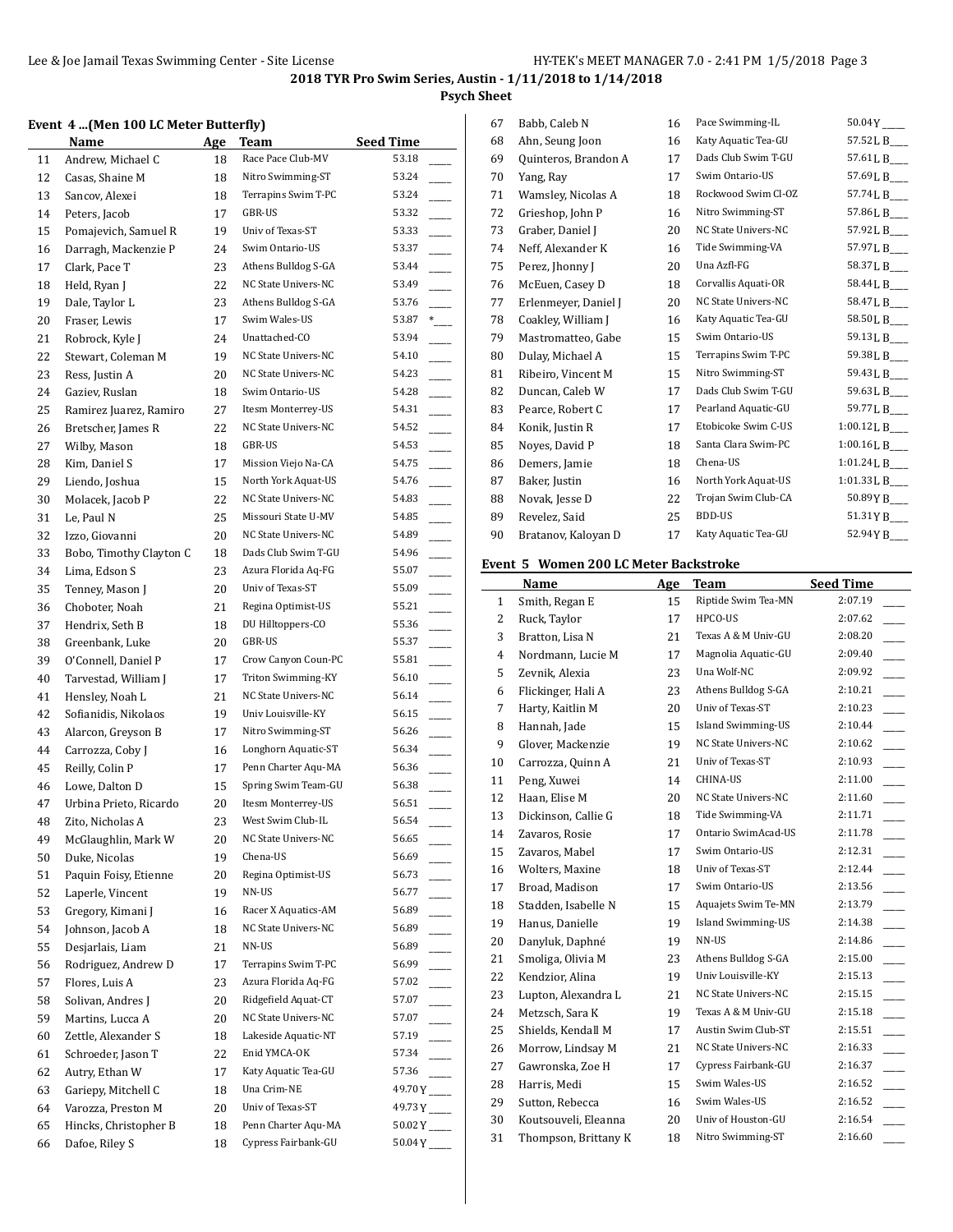## **Psych Sheet**

#### **Event 5 ...(Women 200 LC Meter Backstroke)**

|    | <b>Name</b>             | Age | Team                | Seed Time                           |
|----|-------------------------|-----|---------------------|-------------------------------------|
| 32 | Henderson, Hanna        | 15  | Etobicoke Swim C-US | 2:17.11                             |
| 33 | Davis, Jessica S        | 15  | Crow Canyon Coun-PC | 2:17.28                             |
| 34 | Vandevier, Kiley N      | 18  | Southern Methodi-NT | 2:17.38<br>$\overline{\phantom{a}}$ |
| 35 | Moore, Kathleen R       | 18  | NC State Univers-NC | 2:17.38                             |
| 36 | Hemstreet, Karling K    | 20  | Texas A & M Univ-GU | 2:17.40                             |
| 37 | Kraus, Mariana L        | 17  | Unattached-IL       | 2:17.56<br>$\overline{\phantom{a}}$ |
| 38 | Soule, Lindsey N        | 17  | Corvallis Aquati-OR | 2:17.71                             |
| 39 | Howard, Abriana R       | 17  | Crow Canyon Coun-PC | 2:17.71                             |
| 40 | Schoof, Ashlyn M        | 19  | Univ Louisville-KY  | 2:17.72                             |
| 41 | Belousova, Anna         | 21  | Texas A & M Univ-GU | 2:18.23                             |
| 42 | Peterson, Natalie       | 15  | Ontario SwimAcad-US | 2:18.29                             |
| 43 | Whalen, Natalie M       | 17  | Una Lac-NT          | 2:18.34                             |
| 44 | Magner, Agata M         | 20  | Southern Methodi-NT | 2:18.48<br>$\overline{\phantom{a}}$ |
| 45 | Brooks, Lillianna M     | 16  | DU Hilltoppers-CO   | 2:18.66                             |
| 46 | Futscher, Tiffany A     | 20  | Texas A & M Univ-GU | 2:18.67                             |
| 47 | Smith, Claire E         | 17  | Dads Club Swim T-GU | 2:19.22                             |
| 48 | Korbly, Isabella A      | 14  | Patriot Swim Clu-NE | 2:19.37                             |
| 49 | McDonald, Abigail       | 16  | Ontario SwimAcad-US | 2:19.41                             |
| 50 | Grobler, Gabriella      | 18  | Southern Methodi-NT | 2:19.51                             |
| 51 | Kosturos, Sophia B      | 17  | Crow Canyon Coun-PC | 2:19.62<br>$\overline{\phantom{a}}$ |
| 52 | Silver, Sydney N        | 15  | DU Hilltoppers-CO   | 2:19.69                             |
| 53 | Burt, Mary C            | 17  | Tide Swimming-VA    | 2:19.96                             |
| 54 | Toney, Camryn C         | 18  | Texas A & M Univ-GU | 2:19.98                             |
| 55 | Field, Joy F            | 19  | Texas A & M Univ-GU | 2:20.27                             |
| 56 | Laderoute, Laura A      | 19  | Univ of Houston-GU  | 2:20.29                             |
| 57 | Wright, Lauren          | 15  | Etobicoke Swim C-US | 2:20.43<br>$\overline{\phantom{0}}$ |
| 58 | Bath, Angelica          | 15  | Chena-US            | 2:20.50                             |
| 59 | McCallum, Amanda        | 15  | Richmond Rapids-US  | 2:20.50                             |
| 60 | Klyarovskaya, Anastasia | 23  | Unattached-MS       | $1:57.19Y$ <sub>----</sub>          |
| 61 | Caraballo, Barbara      | 22  | Ridgefield Aquat-CT | $1:58.04Y$ <sub>---</sub>           |
| 62 | Siebenaller, Samantha A | 19  | Texas A & M Univ-GU | $1:58.08Y$ <sub>---</sub>           |
| 63 | Kapeller, Abigail M     | 14  | Aquajets Swim Te-MN | $1:58.79Y$ <sub>----</sub>          |
| 64 | Eldridge, Raena L       | 21  | Texas A & M Univ-GU | $1:59.33Y$ <sub>---</sub>           |
| 65 | Larusso, Tara N         | 17  | Tide Swimming-VA    | $2:00.26Y$ <sub>----</sub>          |
| 66 | Heron, Kelley E         | 18  | South Florida Aq-FG | $2:00.86Y$ <sub>----</sub>          |
| 67 | Eisenmann, Kara M       | 19  | Texas A & M Univ-GU | 2:21.03 L B___                      |
| 68 | Rathwell, Regan         | 13  | Swim Ontario-US     | 2:21.07L B                          |
| 69 | Bernal, Aria I          | 17  | Dads Club Swim T-GU | 2:21.48 L B                         |
| 70 | Dove Mcfalls, Carley    | 18  | NN-US               | 2:23.40 L B_                        |
| 71 | Finke, Ariel S          | 21  | NC State Univers-NC | 2:25.52 L B_                        |
| 72 | Le, Tina                | 16  | Santa Clara Swim-PC | 2:28.83 L B_                        |
| 73 | Daley, Elan N           | 12  | North York Aquat-US | 2:29.57 L B                         |
| 74 | Moore, Molly A          | 17  | Springfield Aqua-AR | 2:34.41 L B_                        |

#### **Event 6 Men 200 LC Meter Backstroke**

|    | Name                | Age | Team                | <b>Seed Time</b> |  |
|----|---------------------|-----|---------------------|------------------|--|
| 1  | Murphy, Ryan F      | 22  | California Aquat-PC | 1:53.62          |  |
| 2  | Pebley, Jacob M     | 24  | California Aquat-PC | 1:54.77          |  |
| 3  | Greenbank, Luke     | 20  | GBR-US              | 1:57.67          |  |
| 4  | Foster, Carson J    | 16  | Mason Manta Rays-OH | 1:57.87          |  |
| 5  | Stuart, Hennessey P | 22  | NC State Univers-NC | 1:58.20          |  |
| 6  | Castelli, Xavier    | 27  | Swim Wales-US       | 1:58.47<br>*     |  |
|    | Grevers, Matthew C  | 32  | Tucson Ford Deal-AZ | 1:59.31          |  |
| 8  | Cross, Daniel       | 20  | GBR-US              | 1:59.34          |  |
| 9  | Stewart, Coleman M  | 19  | NC State Univers-NC | 1:59.57          |  |
| 10 | Williams, Brodie    | 18  | GBR-US              | 1:59.68          |  |

| 11 | Hill, Robert                | 21 | UOFC-US             | 2:00.12                   |
|----|-----------------------------|----|---------------------|---------------------------|
| 12 | Zeng, Tim                   | 20 | Chena-US            | 2:00.95                   |
| 13 | Morales, Yeziel D           | 21 | Ridgefield Aquat-CT | 2:01.35                   |
| 14 | Dale, Taylor L              | 23 | Athens Bulldog S-GA | 2:01.44                   |
| 15 | Klein, Anders               | 20 | UOFC-US             | 2:01.70                   |
| 16 | Larson, Peter L             | 16 | Jeffrey Rodrigue-MN | 2:01.86                   |
| 17 | Grant, William G            | 16 | Heart of Texas A-ST | 2:01.95                   |
| 18 | Sos, Daniel                 | 19 | Univ Louisville-KY  | 2:02.12                   |
| 19 | Zakala, Josh                | 19 | Island Swimming-US  | 2:02.20                   |
| 20 | Pyle, Nicholas              | 17 | GBR-US              | 2:02.41                   |
| 21 | Dolan, Jack C               | 17 | Rockwood Swim Cl-OZ | 2:02.51                   |
| 22 | Albiero, Nicolas J          | 18 | Univ Louisville-KY  | 2:02.58                   |
| 23 | Le, Paul N                  | 25 | Missouri State U-MV | 2:02.75                   |
| 24 | Lierz, Harrison M           | 15 | Front Range Barr-CO | 2:03.38                   |
| 25 | Brothers, Peter             | 21 | UOFC-US             | 2:03.57                   |
| 26 | Duke, Nicolas               | 19 | Chena-US            | 2:03.80                   |
| 27 | Sofianidis, Nikolaos        | 19 | Univ Louisville-KY  | 2:03.93                   |
| 28 | Ipsen, Anton Oerskov        | 23 | NC State Univers-NC | 2:03.95                   |
| 29 | Hensley, Noah L             | 21 | NC State Univers-NC | 2:04.24                   |
| 30 | Gogulski, Ethan D           | 17 | Nitro Swimming-ST   | 2:04.26                   |
| 31 | Bernard, Graysen            | 15 | Swim Ontario-US     | 2:05.19                   |
| 32 | Johnson, Jacob A            | 18 | NC State Univers-NC | 2:05.23                   |
| 33 | Fenlon, Matthew J           | 15 | Rivertown Aquati-MR | 2:05.26                   |
| 34 | Wasyliw, Noah               | 21 | Regina Cougars-US   | 2:05.35                   |
| 35 | Stokes, Richie              | 17 | Etobicoke Swim C-US | 2:06.15                   |
| 36 | Hogan, Sean W               | 17 | Poseidon Swimmin-VA | 2:06.44                   |
| 37 | Molina Macias, Ariel Andres | 18 | Itesm Monterrey-US  | 2:06.76                   |
| 38 | Dufresne, Jean Philippe     | 18 | Regina Optimist-US  | 2:06.91                   |
| 39 | Pearce, Robert C            | 17 | Pearland Aquatic-GU | 2:07.44                   |
| 40 | Rodriguez, Andrew D         | 17 | Terrapins Swim T-PC | 2:07.46                   |
| 41 | Shay, Michael A             | 16 | Nitro Swimming-ST   | 2:07.76                   |
| 42 | Carrozza, Coby J            | 16 | Longhorn Aquatic-ST | 2:08.22                   |
| 43 | Lafontaine Giguère, Thomas  | 18 | NN-US               | 2:08.22                   |
| 44 | Dommann, Raben              | 16 | Chena-US            | 2:08.39                   |
| 45 | Alarcon, Greyson B          | 17 | Nitro Swimming-ST   | 2:08.41                   |
| 46 | Pretorius, Johan            | 15 | Lakeside Aquatic-NT | 2:08.87                   |
| 47 | Jones, Elliott T            | 16 | Cypress Fairbank-GU | 2:08.95                   |
| 48 | Vance, Nicholas M           | 16 | West Chicago Sha-IL | 2:08.98                   |
| 49 | Rincon, Anthony             | 16 | Tidal Wave Swim-NJ  | 2:09.40                   |
| 50 | Vazaios, Andreas            | 23 | NC State Univers-NC | $1:46.13Y$ <sub>---</sub> |
| 51 | Vegas, Gonzalo              | 20 | Azura Florida Aq-FG | 1:48.48Y                  |
| 52 | Grieshop, John P            | 16 | Nitro Swimming-ST   | 2:10.69 L B               |
| 53 | Vial, Noah D                | 18 | Corvallis Aquati-OR | 2:11.23 L B               |
| 54 | Brinegar, James M           | 18 | Mission Viejo Na-CA | 2:11.75 L B               |
| 55 | Torres, Daniel G            | 26 | Azura Florida Aq-FG | 2:11.86 L B               |
| 56 | McGillivray, Michael        | 15 | Regina Optimist-US  | 2:15.50 L B               |

## **Event 7 Women 200 LC Meter Breaststroke**

|   | Name                | Age | Team                | <b>Seed Time</b> |
|---|---------------------|-----|---------------------|------------------|
| 1 | Galat, Bethany R    | 22  | Texas A & M Univ-GU | 2:21.77          |
| 2 | Tutton, Chloe       | 21  | Swim Wales-US       | 2:22.34          |
| 3 | Escobedo, Emily R   | 22  | Condors Swim Clu-MR | 2:23.88          |
| 4 | Margalis, Melanie A | 26  | Saint Petersburg-FL | 2:24.68          |
| 5 | Lazor, Anne         | 23  | Unattached-AM       | 2:24.96          |
| 6 | Cox, Madisyn L      | 22  | Longhorn Aquatic-ST | 2:25.62          |
| 7 | Larson, Breeja      | 25  | New York Athleti-MR | 2:25.70          |
| 8 | Pearl, Vanessa A    | 18  | Metroplex Aquati-NT | 2:25.97          |
| 9 | Astashkina, Mariia  | 18  | Univ Louisville-KY  | 2:26.31          |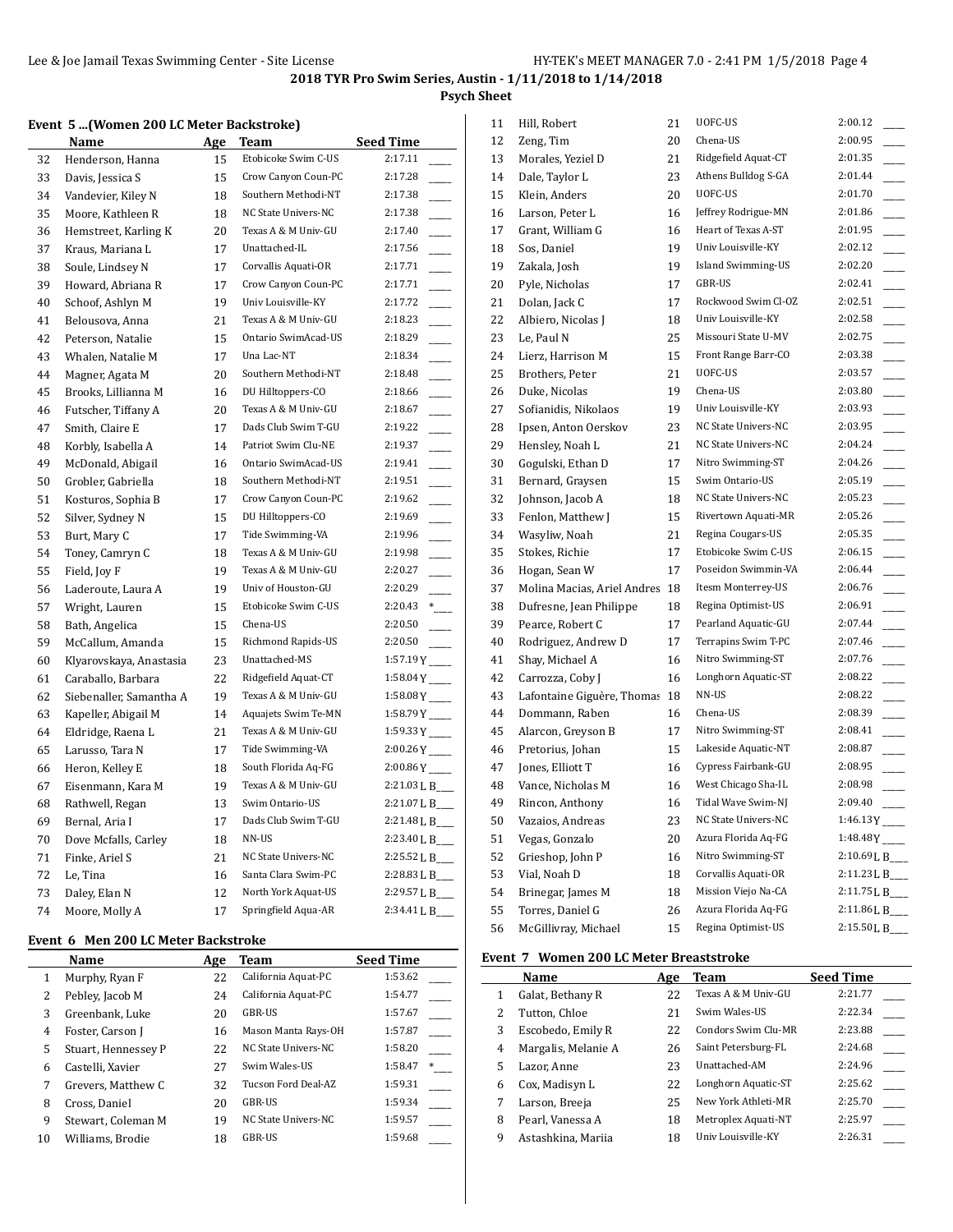## **Psych Sheet**

### **Event 7 ...(Women 200 LC Meter Breaststroke)**

|    | Name                              | <u>Age</u> | Team                | <b>Seed Time</b>                                        |
|----|-----------------------------------|------------|---------------------|---------------------------------------------------------|
| 10 | Belousova, Anna                   | 21         | Texas A & M Univ-GU | 2:26.76                                                 |
| 11 | Pickrem, Sydney E                 | 20         | Texas A & M Univ-GU | 2:26.80                                                 |
| 12 | Nicol, Rachel                     | 24         | UCSC-US             | 2:27.04                                                 |
| 13 | Guye-Johnson, Annabel             | 17         | GBR-US              | 2:27.42                                                 |
| 14 | Gonzalez Medina, Esther           | 22         | Texas A & M Univ-GU | 2:27.77                                                 |
| 15 | Hartman, Zoie E                   | 17         | Crow Canyon Coun-PC | 2:28.09                                                 |
| 16 | Hannis, Molly C                   | 25         | Una Tnaq-SE         | 2:28.20                                                 |
| 17 | Rodriguez, Melissa M              | 23         | <b>BDD-US</b>       | 2:28.21                                                 |
| 18 | Knelson, Faith                    | 16         | Island Swimming-US  | 2:28.45                                                 |
| 19 | Podmanikova, Andrea               | 19         | Southern Methodi-NT | 2:28.98                                                 |
| 20 | Caneta, Jorie A                   | 21         | Texas A & M Univ-GU | 2:30.01<br>$\sim$                                       |
| 21 | Donan, Claire E                   | 16         | Triton Swimming-KY  | 2:30.21                                                 |
| 22 | Coley, Cerys                      | 18         | Swim Wales-US       | 2:30.24                                                 |
| 23 | Friesen, Morgan C                 | 18         | Univ Louisville-KY  | 2:30.78                                                 |
| 24 | Bradford-Feldman, Rachael         | 20         | Univ Louisville-KY  | 2:31.21                                                 |
| 25 | James, Lauren R                   | 21         | Univ Louisville-KY  | 2:32.33                                                 |
| 26 | Morrow, Lindsay M                 | 21         | NC State Univers-NC | 2:32.99                                                 |
| 27 | Poole, Julia T                    | 18         | NC State Univers-NC | 2:33.55                                                 |
| 28 | Loh Yen Ling, Christina           | 22         | Unattached-FL       | 2:34.07                                                 |
| 29 | Powers, Kylie A                   | 17         | Swim Houston Aqu-GU | 2:34.23                                                 |
| 30 | Davison, Chase H                  | 13         | Flatiron Swimmin-CO | 2:34.57                                                 |
| 31 | McDonald, Abigail                 | 16         | Ontario SwimAcad-US | 2:34.76                                                 |
| 32 | Jih-Schiff, Ana P                 | 14         | Crow Canyon Coun-PC | 2:35.69                                                 |
| 33 | Morgan, Jordan L                  | 14         | Santa Clara Swim-PC | 2:35.74                                                 |
| 34 | Rajic, Ema                        | 17         | Unattached-IL       | 2:35.77                                                 |
| 35 | Kondis, Peyton S                  | 19         | Univ of Houston-GU  | 2:36.22                                                 |
| 36 | Gawronska, Zoe H                  | 17         | Cypress Fairbank-GU | 2:36.62                                                 |
| 37 | Weber, Emma L                     | 13         | Flatiron Swimmin-CO | 2:36.75                                                 |
| 38 | Muizelaar, Serena                 | 14         | Etobicoke Swim C-US | 2:37.09                                                 |
| 39 | Bouraoui, Nadia D                 | 15         | Santa Clara Swim-PC | 2:37.52                                                 |
| 40 | Bailey, Taylor                    | 17         | North York Aquat-US | 2:37.79                                                 |
| 41 | Winokur, Sydney                   | 16         | North York Aquat-US | 2:37.97<br>$*$                                          |
| 42 | Barakey, Lauren A                 | 15         | Tide Swimming-VA    | 2:38.01                                                 |
| 43 | Montes, Sarah                     | 16         | Etobicoke Swim C-US | 2:38.03                                                 |
| 44 | Bisaillon, Marie Philippe         | 19         | NN-US               | 2:38.35<br>$*$                                          |
| 45 | Codevilla, Mary S                 | 13         | Flatiron Swimmin-CO | 2:38.54                                                 |
| 46 | Roubique, Victoria N              | 19         | Texas A & M Univ-GU | 2:38.63                                                 |
| 47 | Kutz, Sarah H                     | 16         | Austin Swim Club-ST | 2:38.86                                                 |
| 48 | Fisher, Jocelyn                   |            | Sachem Swim Club-MR | 2:39.34                                                 |
| 49 | Jimenez Peon, Maria G             | 16<br>20   | Univ of Houston-GU  | 2:39.49                                                 |
| 50 | Thompson, Lauren T                | 19         | Southern Methodi-NT | 2:39.98                                                 |
| 51 | Mavrantza, Angeliki M             |            | Univ of Houston-GU  | $2:13.05Y$ <sub>---</sub>                               |
|    |                                   | 19         | Heart of Texas A-ST |                                                         |
| 52 | Garrison, Sophia J                | 15         | Magnolia Aquatic-GU | $2:17.41Y$ <sub>----</sub><br>$2:18.24Y$ <sub>---</sub> |
| 53 | Reynera, Caitlin A                | 17         | Nitro Swimming-ST   |                                                         |
| 54 | Yeager, Jessica A<br>Wev, Grace E | 16         | Swim Houston Aqu-GU | $2:18.98Y$ <sub>---</sub>                               |
| 55 |                                   | 16         | Aquajets Swim Te-MN | $2:19.68Y$ <sub>---</sub>                               |
| 56 | Wentzel, Jordyn D                 | 17         |                     | 2:40.45 L B___                                          |
| 57 | Parkinson, Maxine M               | 15         | Unattached-IL       | 2:41.60 L B___                                          |
| 58 | Tadder, Samantha G                | 15         | Tide Swimming-VA    | 2:41.74 L B___                                          |
| 59 | Qian, Virginie Z                  | 16         | Santa Clara Swim-PC | 2:43.13 L B___                                          |
| 60 | Pardus, Kaila A                   | 15         | South Carolina S-SC | 2:48.42 L B___                                          |
| 61 | Schwab, Carly A                   | 16         | Rivertown Aquati-MR | 2:50.00 L B_                                            |

#### **Event 8 Men 200 LC Meter Breaststroke**

 $\overline{a}$ 

| Name             | Age | Team                | <b>Seed Time</b> |
|------------------|-----|---------------------|------------------|
| Prenot, Joshua C |     | California Aquat-PC | 2:07.17          |

| 2  | Licon, William A             | 23 | Longhorn Aquatic-ST | 2:08.14                   |
|----|------------------------------|----|---------------------|---------------------------|
| 3  | Wilson, Andrew L             | 24 | Longhorn Aquatic-ST | 2:08.37                   |
| 4  | Fink, Nicolas K              | 24 | Athens Bulldog S-GA | 2:08.56                   |
| 5  | Claverie, Carlos E           | 21 | Univ Louisville-KY  | 2:10.35                   |
| 6  | Kalisz, Chase T              | 23 | Athens Bulldog S-GA | 2:10.74                   |
| 7  | Whitley, Reece P             | 18 | Penn Charter Aqu-MA | 2:10.82                   |
| 8  | Zibei, Yan                   | 22 | CHINA-US            | 2:12.00                   |
| 9  | Dergousoff, James            | 21 | Chena-US            | 2:13.26                   |
| 10 | Andrew, Michael C            | 18 | Race Pace Club-MV   | 2:13.90                   |
| 11 | Zito, Nicholas A             | 23 | West Swim Club-IL   | 2:14.30                   |
| 12 | Foster, Jacob R              | 17 | Mason Manta Rays-OH | 2:14.34                   |
| 13 | Kamminga, Frederik           | 21 | UOFC-US             | 2:14.78                   |
| 14 | Mastromatteo, Gabe           | 15 | Swim Ontario-US     | 2:18.18                   |
| 15 | Rojas, Marc A                | 23 | South Florida Aq-FG | 2:20.10                   |
| 16 | Darragh, Mackenzie P         | 24 | Swim Ontario-US     | 2:20.26                   |
| 17 | Huang, Owen                  | 17 | Swim Ontario-US     | 2:20.78                   |
| 18 | Wasyliw, Noah                | 21 | Regina Cougars-US   | 2:21.59                   |
| 19 | Gariepy, Mitchell C          | 18 | Una Crim-NE         | 2:22.15                   |
| 20 | Bernard, Graysen             | 15 | Swim Ontario-US     | 2:22.40                   |
| 21 | Graber, Daniel J             | 20 | NC State Univers-NC | 2:22.42                   |
| 22 | Nichols, Noah P              | 15 | Poseidon Swimmin-VA | 2:22.59                   |
| 23 | Sos, Daniel                  | 19 | Univ Louisville-KY  | 2:22.79                   |
| 24 | Goodwin, William A           | 17 | DU Hilltoppers-CO   | 2:22.93                   |
| 25 | Ng, Christian                | 20 | UOFC-US             | 2:23.34                   |
| 26 | Kim, Hunter H                | 15 | Una RA-MR           | 2:23.45                   |
| 27 | Venker, Jack W               | 18 | Cypress Fairbank-GU | 2:23.56                   |
| 28 | Kerr, Adam C                 | 16 | Poseidon Swimmin-VA | 2:23.62                   |
| 29 | Young, Brodie                | 17 | Hyack Swim Club-US  | 2:23.80                   |
| 30 | Demers, Kyle S               | 16 | Tide Swimming-VA    | 2:24.59                   |
| 31 | Costin, Philip               | 18 | Poseidon Swimmin-VA | 2:25.08                   |
| 32 | Hodges, Wyatt L              | 28 | California Aquat-PC | 2:25.46                   |
| 33 | Demers, Jamie                | 18 | Chena-US            | 2:25.50                   |
| 34 | Knowles, Eric W              | 18 | NC State Univers-NC | 2:25.80                   |
| 35 | Babb, Caleb N                | 16 | Pace Swimming-IL    | 2:25.88                   |
| 36 | Vazquez Carrillo, Luis Ferna | 18 | Itesm Monterrey-US  | 2:26.12                   |
| 37 | Shay, Michael A              | 16 | Nitro Swimming-ST   | 2:26.40                   |
| 38 | Bryan, Davis C               | 18 | Katy Aquatic Tea-GU | 2:26.53                   |
| 39 | Jessen, Blayze H             | 18 | DU Hilltoppers-CO   | 2:26.54                   |
| 40 | Webb, Isaak E                | 19 | Iowa Flyers Swim-IA | 2:26.91                   |
| 41 | McIntyre, John M             | 19 | NC State Univers-NC | 2:27.05                   |
| 42 | Beladi, Noah C               | 14 | Lakeside Aquatic-NT | 2:27.14                   |
| 43 | Huang, Roderick W            | 14 | Santa Clara Swim-PC | 2:27.19                   |
| 44 | Scott, Donald A              | 16 | Lakeside Aquatic-NT | $2:03.82Y$ <sub>---</sub> |
| 45 | Dafoe, Cameron D             | 15 | Cypress Fairbank-GU |                           |
| 46 | Ribeiro, Vincent M           | 15 | Nitro Swimming-ST   | $2:05.10Y$ <sub>---</sub> |
| 47 | Peterson, Rvan C             | 16 | DU Hilltoppers-CO   | $2:05.85Y$ <sup>-1</sup>  |
| 48 | Dulay, Michael A             | 15 | Terrapins Swim T-PC | 2:27.21 L B               |
| 49 | Milanovich, Alexander        | 15 | Etobicoke Swim C-US | 2:27.81 L B               |
| 50 | Feeherv. Colin B             | 16 | Lakeside Aquatic-NT | 2:29.08 L B               |
| 51 | Ewing, Kendall J             | 15 | Tide Swimming-VA    | 2:32.14 L B               |
|    |                              |    |                     |                           |

## **Event 9 Women 200 LC Meter Freestyle**

|   | Name                 | Age | <b>Team</b>         | <b>Seed Time</b> |
|---|----------------------|-----|---------------------|------------------|
|   | Smith, Leah G        | 22  | Tucson Ford Deal-AZ | 1:55.97          |
|   | Shen, Duo            | 20  | CHINA-US            | 1:56.50          |
| 3 | Margalis, Melanie A  | 26  | Saint Petersburg-FL | 1:56.58          |
| 4 | Comerford, Mallory E | 20  | Univ Louisville-KY  | 1:56.95          |
|   | Ruck, Taylor         |     | HPCO-US             | 1:57.08          |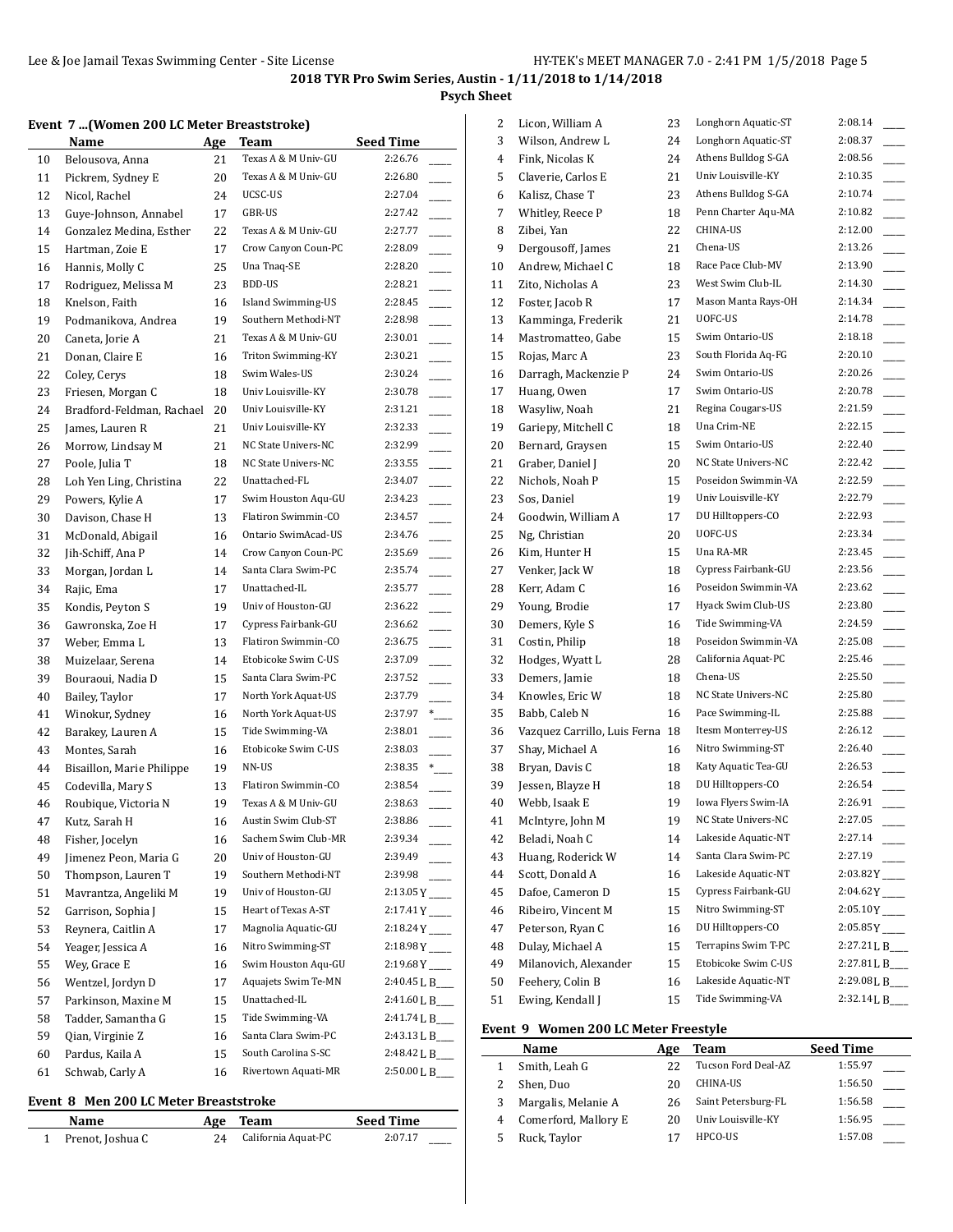**Psych Sheet**

# **Event 9 ...(Women 200 LC Meter Freestyle)**

|    | Vent 9 (Women 200 LC Meter Freestyle) |     |                     |                  |
|----|---------------------------------------|-----|---------------------|------------------|
|    | Name                                  | Age | Team                | <b>Seed Time</b> |
| 6  | Rasmus, Claire E                      | 21  | Texas A & M Univ-GU | 1:57.92          |
| 7  | Openysheva, Arina                     | 18  | Univ Louisville-KY  | 1:58.05          |
| 8  | Lemieux, Roxanne                      | 25  | NN-US               | 1:58.18<br>$*$   |
| 9  | Sanchez, Kayla                        | 16  | HPCO-US             | 1:58.28          |
| 10 | Smith, Rebecca                        | 17  | HPCO-US             | 1:58.59          |
| 11 | Flickinger, Hali A                    | 23  | Athens Bulldog S-GA | 1:58.61          |
| 12 | Evans, Joanna L                       | 20  | Univ of Texas-ST    | 1:59.19          |
| 13 | Gibson, Sarah E                       | 22  | Una TE-NC           | 1:59.19          |
| 14 | Ludlow, Danica                        | 21  | UOFC-US             | 1:59.49          |
| 15 | Li, Bingjie                           | 15  | CHINA-US            | 2:00.00          |
| 16 | Ai, Yanhan                            | 15  | CHINA-US            | 2:00.00          |
| 17 | Nordmann, Lucie M                     | 17  | Magnolia Aquatic-GU | 2:00.01          |
| 18 | Yuskova, Ksenia                       | 21  | Univ of Houston-GU  | 2:00.25          |
| 19 | Jones, Ellena                         | 21  | Swim Wales-US       | 2:00.39          |
| 20 | Portz, Kathryn A                      | 19  | Texas A & M Univ-GU | 2:00.51          |
| 21 | Tuggle, Claire E                      | 13  | Clovis Swim Club-CC | 2:00.63          |
| 22 | Moore, Hannah M                       | 21  | NC State Univers-NC | 2:00.80          |
| 23 | Case, Lauren E                        | 19  | Univ of Texas-ST    | 2:00.82          |
| 24 | Carrozza, Quinn A                     | 21  | Univ of Texas-ST    | 2:00.99          |
| 25 | Luther, Dakota L                      | 18  | Austin Swim Club-ST | 2:01.18          |
| 26 | Zevnik, Alexia                        | 23  | Una Wolf-NC         | 2:01.26          |
| 27 | Zavaros, Mabel                        | 17  | Swim Ontario-US     | 2:01.41          |
| 28 | Dunn, Diana G                         | 17  | Austin Swim Club-ST | 2:01.42          |
|    | Pfeifer, Genevieve M                  |     | Univ of Texas-ST    | 2:01.45          |
| 29 |                                       | 18  | Una Mvn-CA          |                  |
| 30 | Geer, Margo                           | 25  |                     | 2:01.65          |
| 31 | Smutny, Mary S                        | 17  | AquaKids Sharks-FG  | 2:01.81          |
| 32 | Tierney, Ella C                       | 18  | Univ of Texas-ST    | 2:01.86          |
| 33 | Neidigh, Ashley A                     | 21  | Una Mvn-CA          | 2:02.03          |
| 34 | Oliva, Nicole J                       | 16  | Santa Clara Swim-PC | 2:02.07          |
| 35 | Teng, Cathy                           | 17  | Santa Clara Swim-PC | 2:02.09          |
| 36 | Gastaldello, Beryl E                  | 22  | Texas A & M Univ-GU | 2:02.15          |
| 37 | Govejsek, Nastja                      | 20  | Univ Louisville-KY  | 2:02.25          |
| 38 | Debever, Mckenna V                    | 21  | Texas A & M Univ-GU | 2:02.38          |
| 39 | Malone, Kristin T                     | 21  | Texas A & M Univ-GU | 2:02.49          |
| 40 | Metzsch, Sara K                       | 19  | Texas A & M Univ-GU | 2:02.56          |
| 41 | Shiller, Logan M                      | 18  | Univ of Texas-ST    | 2:02.62          |
| 42 | Sapianchai, Kornkarnjana              | 20  | Texas A & M Univ-GU | 2:02.82          |
| 43 | Hemstreet, Karling K                  | 20  | Texas A & M Univ-GU | 2:02.85          |
| 44 | McMurry, Audrey C                     | 19  | Texas A & M Univ-GU | 2:02.92          |
| 45 | Brown, Zarena M                       | 19  | Univ of Houston-GU  | 2:03.05          |
| 46 | Quah, Jing Wen                        | 17  | Texas A & M Univ-GU | 2:03.10          |
| 47 | Gumina, Monica D                      | 18  | Magnolia Aquatic-GU | 2:03.17          |
| 48 | McCarthy, Kelli J                     | 18  | Jeffrey Rodrigue-MN | 2:03.25          |
| 49 | Field, Joy F                          | 19  | Texas A & M Univ-GU | 2:03.30          |
| 50 | McMurray, Ainsley                     | 17  | CANJR-US            | 2:03.40          |
| 51 | Lau, Octavia                          | 16  | Hyack Swim Club-US  | 2:03.52          |
| 52 | Kwan, Victoria                        | 17  | Swim Ontario-US     | 2:03.58          |
| 53 | Gvakharia, Natasha                    | 21  | Texas A & M Univ-GU | 2:03.69          |
| 54 | Alvarez, Maria P                      | 28  | Unattached-GA       | 2:03.71          |
|    | Holub, Tamila Hryhorivna              |     | NC State Univers-NC | 2:03.81          |
| 55 |                                       | 18  |                     |                  |
| 56 | Collins, Ella F                       | 16  | Austin Swim Club-ST | 2:03.83          |
| 57 | Moon, Caitlynn E                      | 21  | Texas A & M Univ-GU | 2:03.86          |
| 58 | Henderson, Hanna                      | 15  | Etobicoke Swim C-US | 2:03.88          |
| 59 | Lupton, Alexandra L                   | 21  | NC State Univers-NC | 2:03.89          |
| 60 | Nordmann, Lillie G                    | 15  | Magnolia Aquatic-GU | 2:04.02          |
| 61 | Jones, Raime S                        | 17  | Jeffrey Rodrigue-MN | 2:04.10          |

| 62  | Poole, Julia T                      | 18       | NC State Univers-NC                     | 2:04.11                    |
|-----|-------------------------------------|----------|-----------------------------------------|----------------------------|
| 63  | Stanford, Sydney R                  | 16       | Cypress Fairbank-GU                     | 2:04.15                    |
| 64  | Carruthers, Caroline                | 16       | Etobicoke Swim C-US                     | 2:04.24                    |
| 65  | Haan, Elise M                       | 20       | NC State Univers-NC                     | 2:04.30                    |
| 66  | Schaedler, Quinn K                  | 15       | Austin Swim Club-ST                     | 2:04.31                    |
| 67  | Cattermole, Sophie E                | 20       | Univ Louisville-KY                      | 2:04.39                    |
| 68  | Gonzalez-Hermosillo, Monil 22       |          | Texas A & M Univ-GU                     | 2:04.43                    |
| 69  | White, Georgia H                    | 17       | Unattached-IL                           | 2:04.44                    |
| 70  | Glover, Mackenzie                   | 19       | NC State Univers-NC                     | 2:04.48                    |
| 71  | Kobrich, Kristel                    | 32       | CHI-US                                  | 2:04.54                    |
| 72  | Buscher, Alexandra C                | 20       | Texas A & M Univ-GU                     | 2:04.81                    |
| 73  | Kopenski, Gabrielle E               | 17       | Texas Ford Aquat-NT                     | 2:04.87                    |
| 74  | Halmy, Dorothy                      | 19       | Texas A & M Univ-GU                     | 2:05.34                    |
| 75  | Wilson, Alicia                      | 17       | GBR-US                                  | $2:01.13S$ <sub>---</sub>  |
| 76  | Miller, Amy E                       | 19       | Texas A & M Univ-GU                     | $1:46.84Y$ <sub>---</sub>  |
| 77  | Norman, Laura R                     | 21       | Texas A & M Univ-GU                     | $1:47.44Y$ <sub>---</sub>  |
| 78  | Fanz, Casey R                       | 19       | Univ Louisville-KY                      | 1:47.46Y____               |
| 79  | Hartman, Zoie E                     | 17       | Crow Canyon Coun-PC                     | $1:47.67Y$ <sub>---</sub>  |
| 80  | Yelle, Haley K                      | 18       | Texas A & M Univ-GU                     | $1:47.98Y$ <sub>---</sub>  |
| 81  | Shields, Kendall M                  | 17       | Austin Swim Club-ST                     | $1:48.45Y$ <sub>----</sub> |
| 82  | Moore, Kathleen R                   | 18       | NC State Univers-NC                     | $1:48.59Y$ <sub>---</sub>  |
| 83  | Kosturos, Sophia B                  | 17       | Crow Canyon Coun-PC                     | $1:49.18Y$ <sub>---</sub>  |
| 84  | Sims, Kaitlynn S                    | 17       | Magnolia Aquatic-GU                     | $1:49.69Y$ <sub>---</sub>  |
| 85  | Pike, Hayley N                      | 15       | Razorback Aquati-AR                     | 2:05.52 L B_               |
| 86  | Pike, Taylor A                      | 18       | Texas A & M Univ-GU                     | 2:05.73 L B                |
| 87  | McNeese, Tonni E                    | 16       | Katy Aquatic Tea-GU                     | 2:05.79 L B___             |
| 88  | Bumpas, Alexandra L                 | 16       | Texas Ford Aquat-NT                     | 2:05.91 L B                |
| 89  | McCallum, Amanda                    | 15       | Richmond Rapids-US                      | 2:05.97 L B_               |
| 90  | Larusso, Tara N                     | 17       | Tide Swimming-VA                        | 2:06.11 L B                |
| 91  | Whalen, Natalie M                   | 17       | Una Lac-NT                              | 2:06.14 L B                |
| 92  | Kraus, Mariana L                    | 17       | Unattached-IL                           | 2:06.41 L B                |
| 93  | Dickinson, Callie G                 | 18       | Tide Swimming-VA                        | 2:06.64 L B_               |
| 94  |                                     |          | South Carolina S-SC                     | 2:06.77L B                 |
|     | Pardus, Elysse A<br>Gursoy, Janelle | 16       | Ontario SwimAcad-US                     | 2:06.83 L B                |
| 95  |                                     | 16<br>22 | Texas A & M Univ-GU                     | 2:06.86 L B_               |
| 96  | Sloan, Jessica L                    |          | Crow Canyon Coun-PC                     | 2:06.90 L B_               |
| 97  | Howard, Abriana R                   | 17       |                                         |                            |
| 98  | Caldow, Elle E                      | 15       | Tide Swimming-VA<br>NC State Univers-NC | 2:07.11 L B                |
| 99  | Perry, Ky-lee L                     | 19       | Ontario SwimAcad-US                     | 2:07.23 L B                |
| 100 | Nyhof, Martine                      | 16       |                                         | 2:07.30 L B                |
| 101 | Duffield, Krista T                  | 21       | NC State Univers-NC                     | 2:07.52 L B_               |
| 102 | Ritch, Grace O                      | 19       | Univ of Texas-ST                        | 2:07.55 L B_               |
| 103 | Hallum, Jade A                      | 15       | Austin Trinity A-ST                     | 2:07.68 L B                |
| 104 | Chaput, Oksana                      | 14       | CANJR-US                                | 2:07.80 L B_               |
| 105 | Preble, Averee M                    | 16       | Clovis Swim Club-CC                     | 2:07.97L B                 |
| 106 | Cooper, Grace H                     | 15       | Unattached-IL                           | 2:08.18 L B                |
| 107 | Skirboll, Zoe M                     | 13       | Racer X Aquatics-AM                     | 2:08.30 L B                |
| 108 | Livingston, Olivia M                | 16       | Jewish Community-AM                     | 2:08.50 L B_               |
| 109 | Robertson, Alexandra G              | 16       | Una Crim-NE                             | 2:08.88 L B                |
| 110 | Reese, Emily E                      | 18       | Univ of Texas-ST                        | 2:09.08 L B                |
| 111 | Venema, Nicole E                    | 16       | Tide Swimming-VA                        | 2:09.60 L B_               |
| 112 | Yellin, Eliana S                    | 20       | Southern Methodi-NT                     | 2:09.65 L B                |
| 113 | Zenick, Katherine B                 | 16       | Lakeside Aquatic-NT                     | 2:09.91 L B_               |
| 114 | Dupuis, Savanah L                   | 19       | Mission Viejo Na-CA                     | 2:10.29 L B_               |
| 115 | Stadden, Isabelle N                 | 15       | Aquajets Swim Te-MN                     | 2:11.84 L B                |
| 116 | Bisaillon, Marie Philippe           | 19       | NN-US                                   | 2:12.35 L B                |
| 117 | Klyarovskaya, Anastasia             | 23       | Unattached-MS                           | 2:13.45 L B                |
| 118 | Bernal, Sophia                      | 16       | Dads Club Swim T-GU                     | 2:13.59 L B_               |
| 119 | Silver, Sydney N                    | 15       | DU Hilltoppers-CO                       | 2:14.57 L B                |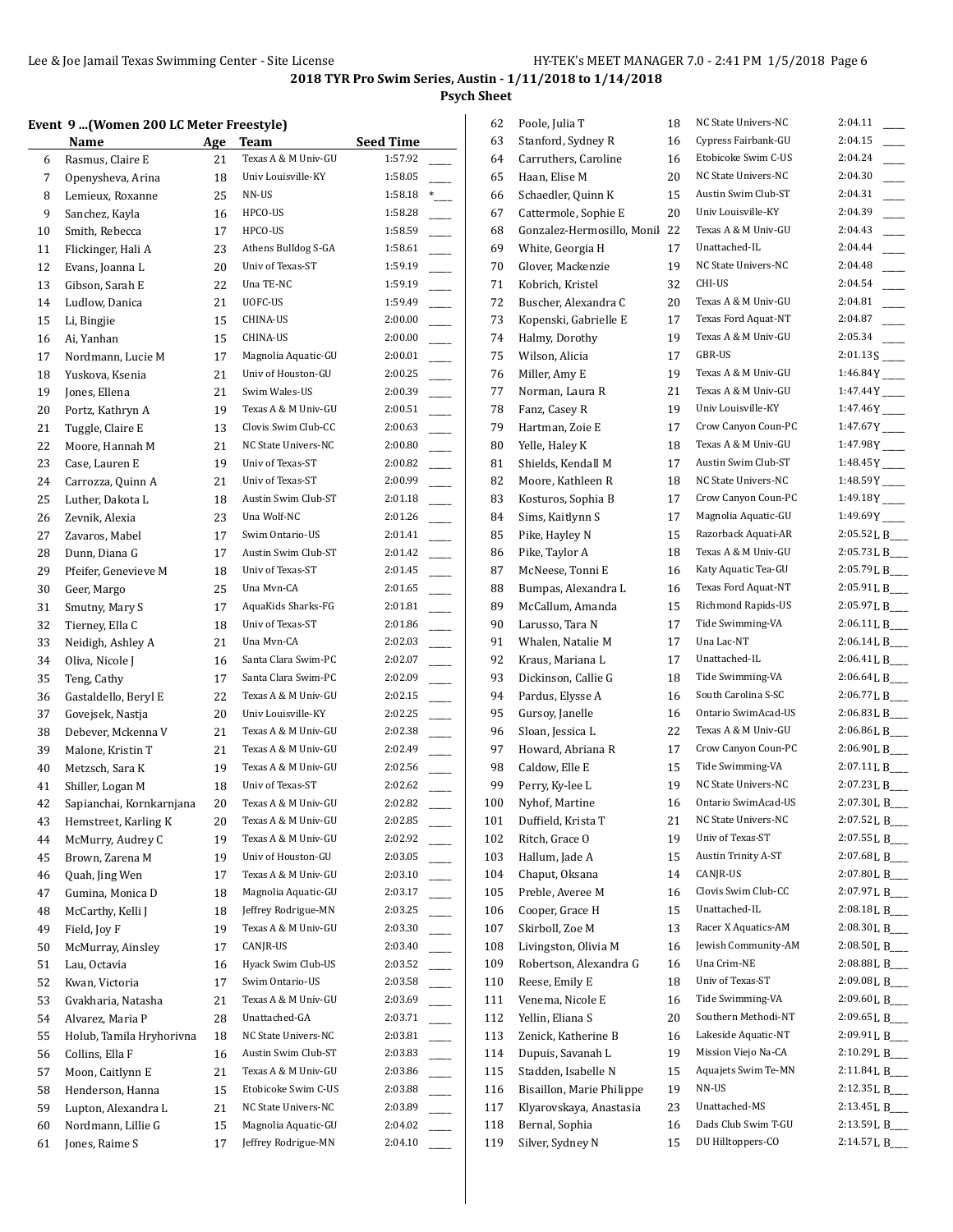## **Psych Sheet**

## **Event 9 ...(Women 200 LC Meter Freestyle)**

|     | Name                 | Age | Team                | <b>Seed Time</b> |
|-----|----------------------|-----|---------------------|------------------|
| 120 | Roubique, Victoria N | 19  | Texas A & M Univ-GU | 1:55.64 Y B      |
|     | 121 Caneta, Jorie A  | 21  | Texas A & M Univ-GU | 1:55.91YB        |

### **Event 10 Men 200 LC Meter Freestyle**

 $\overline{a}$ 

|          | Name                                     | <b>Age</b> | Team                      | <b>Seed Time</b>                    |
|----------|------------------------------------------|------------|---------------------------|-------------------------------------|
| 1        | Conger, John P                           | 23         | Nation's Capital-PV       | 1:45.77                             |
| 2        | Grothe, Zane G                           | 25         | Una Mvn-CA                | 1:46.39                             |
| 3        | Koski, Matias M                          | 23         | Athens Bulldog S-GA       | 1:46.98                             |
| 4        | Sancov, Alexei                           | 18         | Terrapins Swim T-PC       | 1:47.00                             |
| 5        | Smith, Clark P                           | 22         | Longhorn Aquatic-ST       | 1:47.10                             |
| 6        | Vazaios, Andreas                         | 23         | NC State Univers-NC       | 1:47.48                             |
| 7        | Freeman, Robert P                        | 17         | Baylor Swim Club-SE       | 1:47.79                             |
| 8        | Newkirk, Jeffrey D                       | 21         | Univ of Texas-ST          | 1:48.17                             |
| 9        | Bagshaw, Jeremy S                        | 25         | <b>Island Swimming-US</b> | 1:48.20<br>$\overline{\phantom{a}}$ |
| 10       | Yoshida, Fuyu                            | 20         | JAPN-US                   | 1:48.27                             |
| 11       | Qiu, Ziao                                | 19         | CHINA-US                  | 1:48.50                             |
| 12       | Zettle, Alexander S                      | 18         | Lakeside Aquatic-NT       | 1:49.13<br>$\overline{\phantom{0}}$ |
| 13       | Olafson, Carson                          | 20         | Ubc Thunderbirds-US       | 1:49.32<br>$\overline{\phantom{a}}$ |
| 14       | Quah, Zheng Wen                          | 21         | California Aquat-PC       | 1:49.48                             |
| 15       | Held, Ryan J                             | 22         | NC State Univers-NC       | 1:49.49                             |
| 16       | Ipsen, Anton Oerskov                     | 23         | NC State Univers-NC       | 1:49.61                             |
| 17       | Murphy, Ryan F                           | 22         | California Aquat-PC       | 1:49.70                             |
| 18       | Brothers, Peter                          | 21         | UOFC-US                   | 1:49.70<br>$\overline{\phantom{a}}$ |
| 19       | Shields, Thomas A                        | 26         | California Aquat-PC       | 1:49.71                             |
| 20       | Harting, Zach S                          | 20         | Univ Louisville-KY        | 1:50.01                             |
| 21       | Kiesler, Gil                             | 21         | NC State Univers-NC       | 1:50.22<br>L.                       |
| 22       | Jones, Dan B                             | 21         | Swim Wales-US             | 1:50.27                             |
| 23       | Acosta, Marcelo                          | 21         | Univ Louisville-KY        | 1:50.35                             |
| 24       | Pomajevich, Samuel R                     | 19         | Univ of Texas-ST          | 1:50.44                             |
| 25       | Foster, Carson J                         | 16         | Mason Manta Rays-OH       | 1:50.44<br>$\overline{\phantom{a}}$ |
| 26       | Jervis, Daniel                           | 21         | Swim Wales-US             | 1:50.57                             |
| 27       | Clark, Pace T                            | 23         | Athens Bulldog S-GA       | 1:50.62<br>$\overline{\phantom{a}}$ |
| 28       | Dolan, Jack C                            | 17         | Rockwood Swim Cl-OZ       | 1:50.70                             |
| 29       | Cote, Tristan                            | 22         | UOFC-US                   | 1:51.28                             |
| 30       | Barna, Andrej                            | 19         | Univ Louisville-KY        | 1:51.42<br>$\frac{1}{1}$            |
| 31       | Casas, Shaine M                          | 18         | Nitro Swimming-ST         | 1:51.65<br>$\overline{\phantom{a}}$ |
| 32       | Tarvestad, William J                     | 17         | Triton Swimming-KY        | 1:52.00                             |
| 33       | Palaschuk, Brian                         | 20         | Regina Optimist-US        | 1:52.07<br>$\overline{\phantom{a}}$ |
| 34       | Larson, Peter L                          | 16         | Jeffrey Rodrigue-MN       | 1:52.29                             |
| 35       | Jones, Jarrett W                         | 20         | Univ Louisville-KY        | 1:52.30                             |
| 36       | Ress, Justin A                           | 20         | NC State Univers-NC       | 1:52.45                             |
| 37       | Knowles, Eric W                          | 18         | NC State Univers-NC       | 1:52.63                             |
| 38       | Williams, Brodie                         | 18         | GBR-US                    | 1:52.69                             |
| 39       | Kalnins, Uvis                            | 24         | Missouri State U-MV       | 1:52.73                             |
| 40       | Konik, Justin R                          | 17         | Etobicoke Swim C-US       | 1:52.80                             |
| 41       | Castelli, Xavier                         | 27         | Swim Wales-US             | 1:52.81<br>$*$                      |
| 42       | Smith, Theodore C                        | 18         | Univ Louisville-KY        | 1:52.81                             |
| 43       | Desjarlais, Liam                         | 21         | NN-US                     | ш.<br>1:52.85                       |
| 44       | Erlenmeyer, Daniel J                     | 20         | NC State Univers-NC       | 1:53.10                             |
| 45       | Laperle, Vincent                         | 19         | NN-US                     | 1:53.12                             |
| 46       | Tenney, Mason J                          | 20         | Univ of Texas-ST          | 1:53.39                             |
| 47       | Bobo, Timothy Clayton C                  | 18         | Dads Club Swim T-GU       | 1:53.43                             |
| 48       | Krueger, Daniel S                        | 18         | McFarland Sparta-WI       | 1:53.62                             |
| 49       | Zakala, Josh                             | 19         | Island Swimming-US        | 1:53.90                             |
|          |                                          | 20         | Regina Optimist-US        | 1:53.98                             |
| 50<br>51 | Paquin Foisy, Etienne<br>Reilly, Colin P | 17         | Penn Charter Aqu-MA       | 1:54.09                             |
|          |                                          |            |                           |                                     |

| 52       | Costin, Philip             | 18 | Poseidon Swimmin-VA | 1:54.16                        |
|----------|----------------------------|----|---------------------|--------------------------------|
| 53       | Shiller, Briggs W          | 16 | Swim Houston Aqu-GU | 1:54.17                        |
| 54       | Stewart, Coleman M         | 19 | NC State Univers-NC | 1:54.18                        |
| 55       | Hensley, Noah L            | 21 | NC State Univers-NC | 1:54.24                        |
| 56       | Brinegar, James M          | 18 | Mission Viejo Na-CA | 1:54.29                        |
| 57       | Nakaya, Shingo             | 21 | JAPN-US             | 1:54.40                        |
| 58       | Ramirez Juarez, Ramiro     | 27 | Itesm Monterrey-US  | 1:54.62                        |
| 59       | Anderson, Matthew K        | 20 | Una Katy-GU         | 1:54.62                        |
| 60       | Wilby, Mason               | 18 | GBR-US              | 1:54.63                        |
| 61       | Coakley, William J         | 16 | Katy Aquatic Tea-GU | 1:54.64                        |
| 62       | Hernandez, Nicolas A       | 22 | Chena-US            | 1:54.70                        |
| 63       | McIntyre, John M           | 19 | NC State Univers-NC | 1:54.72                        |
| 64       | Graham, Jared W            | 18 | Penguin Aquatics-PN | 1:54.80                        |
| 65       | Gaziev, Ruslan             | 18 | Swim Ontario-US     | 1:54.89                        |
| 66       | Vial, Noah D               | 18 | Corvallis Aquati-OR | 1:54.98                        |
| 67       | McGlaughlin, Mark W        | 20 | NC State Univers-NC | 1:55.01                        |
| 68       | Huang, Owen                | 17 | Swim Ontario-US     | 1:55.21                        |
| 69       | Hendrix, Seth B            | 18 | DU Hilltoppers-CO   | 1:55.42                        |
| 70       | Quinteros, Brandon A       | 17 | Dads Club Swim T-GU | 1:55.49                        |
| 71       | Stuart, Hennessey P        | 22 | NC State Univers-NC | 1:55.63                        |
| 72       | Noyes, David P             | 18 | Santa Clara Swim-PC | 1:55.64                        |
| 73       | Collins, Jack M            | 20 | Badger Swim Club-MR | 1:55.66                        |
| 74       | Dafoe, Riley S             | 18 | Cypress Fairbank-GU | 1:55.73                        |
| 75       | Johnson, Jacob A           | 18 | NC State Univers-NC | 1:55.80                        |
| 76       | Scott, Donald A            | 16 | Lakeside Aquatic-NT | 1:55.87                        |
| 77       | Dommann, Raben             | 16 | Chena-US            | 1:56.01                        |
| 78       | Hill, Robert               | 21 | UOFC-US             | 1:56.08                        |
| 79       | McGee, Gavin J             | 18 | Santa Clara Swim-PC | 1:56.20                        |
| 80       | Peterson, Ryan C           | 16 | DU Hilltoppers-CO   | 1:56.24                        |
| 81       | Molacek, Jacob P           | 22 | NC State Univers-NC | $1:35.12Y$ <sub>----</sub>     |
| 82       | Cumby, Noah                | 17 | CANJR-US            | $1:39.23Y$ <sub>---</sub>      |
| 83       | Stokes, Richie             | 17 | Etobicoke Swim C-US | 1:56.46 L B___                 |
| 84       | Martins, Lucca A           | 20 | NC State Univers-NC | 1:56.62 L B                    |
| 85       | Won, Jacob C               | 18 | Katy Aquatic Tea-GU | 1:56.72 L B                    |
| 86       | Blake, Daniel J            | 17 | Santa Clara Swim-PC | 1:56.97 L B___                 |
| 87       | Placek, Ethan              | 16 | Ontario SwimAcad-US | 1:57.03 L B                    |
|          | O'Connell, Daniel P        | 17 | Crow Canyon Coun-PC | 1:57.35 L B                    |
| 88<br>89 | Solivan, Andres J          | 20 | Ridgefield Aquat-CT | 1:57.46 L B                    |
| 90       |                            | 18 | Poseidon Swimmin-VA | 1:57.53 L B                    |
|          | Johnson, Garrison D        |    | Univ Louisville-KY  |                                |
| 91       | Barrett, Graham M          | 19 | Ontario SwimAcad-US | 1:57.73 L B___                 |
| 92       | Smith, Everett             | 16 | NC State Univers-NC | 1:58.92 L B___<br>1:58.99 L B_ |
| 93       | Bretscher, James R         | 22 | NN-US               | 1:59.10 L B                    |
| 94       | Lafontaine Giguère, Thomas | 18 |                     |                                |
| 95       | Hawk, Dylan W              | 15 | Santa Clara Swim-PC | 1:59.22 L B____                |
| 96       | Legband, Kai E             | 17 | Tidal Wave Swim-NJ  | 1:59.49 L B                    |
| 97       | Liendo, Joshua             | 15 | North York Aquat-US | 1:59.64 L B                    |
| 98       | Gregory, Kimani J          | 16 | Racer X Aquatics-AM | 2:00.00LB                      |
| 99       | Ahn, Seung Joon            | 16 | Katy Aquatic Tea-GU | 2:00.99 L B_                   |
| 100      | Brown, Taila               | 17 | North York Aquat-US | 2:01.89 L B                    |
| 101      | Kim, Daniel S              | 17 | Mission Viejo Na-CA | 2:03.59LB__                    |
| 102      | Morales, Yeziel D          | 21 | Ridgefield Aquat-CT | 1:52.87 S B_                   |
| 103      | Schroeder, Jason T         | 22 | Enid YMCA-OK        | 1:53.20YB_                     |
|          |                            |    |                     |                                |

## **Event 12 Women 800 LC Meter Freestyle**

| <b>Name</b>       | Age | Team                | <b>Seed Time</b> |  |
|-------------------|-----|---------------------|------------------|--|
| 1 Smith, Leah G   |     | Tucson Ford Deal-AZ | 8:17.22          |  |
| 2 Moore, Hannah M |     | NC State Univers-NC | 8:27.58          |  |
| 3 Li, Bingjie     | 15  | CHINA-US            | 8:30.00          |  |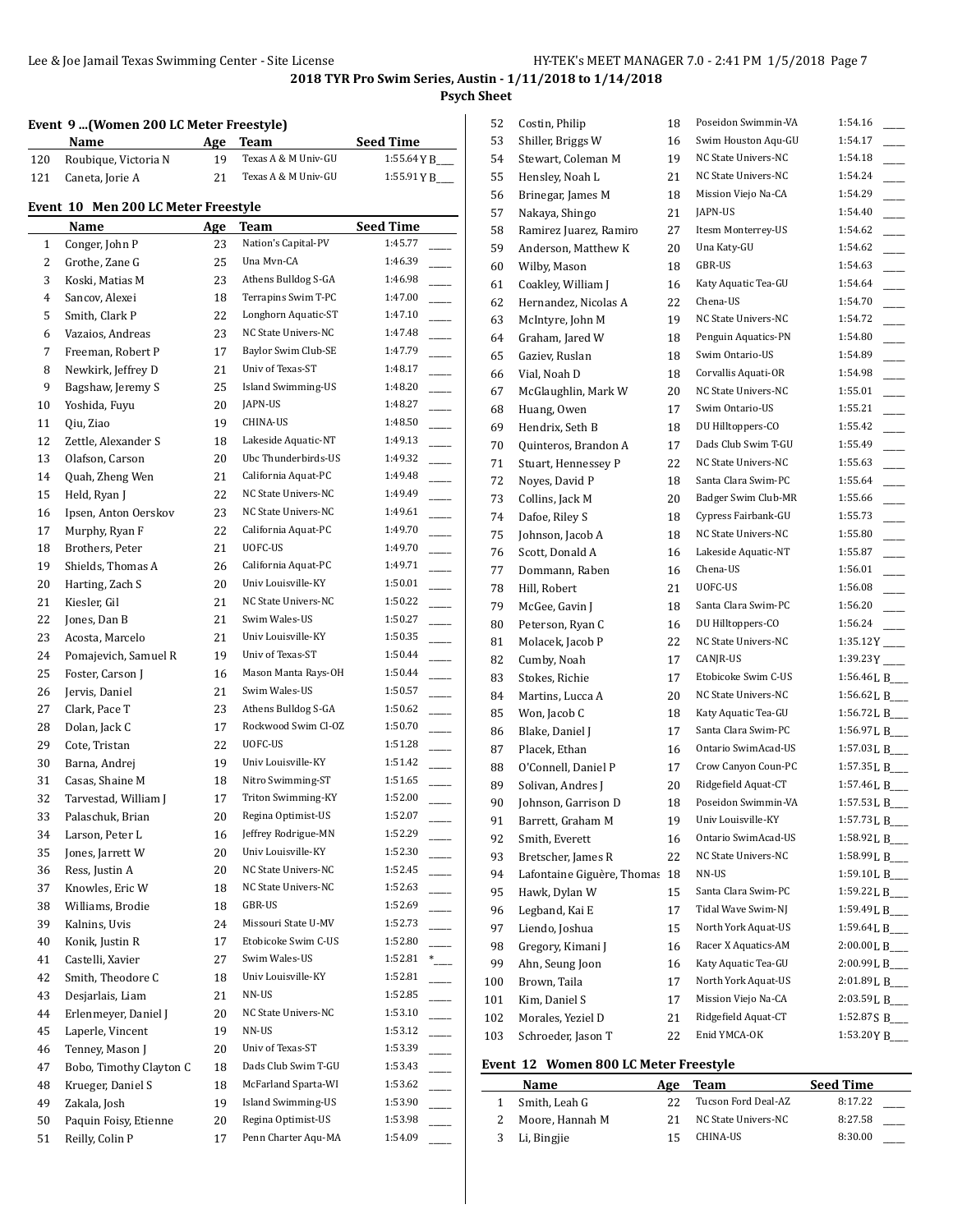**Psych Sheet**

#### **Event 12 ...(Women 800 LC Meter Freestyle)**

|    | Name                     | Age | <b>Team</b>         | <b>Seed Time</b>          |
|----|--------------------------|-----|---------------------|---------------------------|
| 4  | Field, Joy F             | 19  | Texas A & M Univ-GU | 8:31.21                   |
| 5  | Kobrich, Kristel         | 32  | CHI-US              | 8:33.82                   |
| 6  | Finke, Ariel S           | 21  | NC State Univers-NC | 8:34.63                   |
| 7  | Neidigh, Ashley A        | 21  | Una Myn-CA          | 8:34.71                   |
| 8  | Holub, Tamila Hryhorivna | 18  | NC State Univers-NC | 8:36.21                   |
| 9  | Jones, Ellena            | 21  | Swim Wales-US       | 8:38.29                   |
| 10 | Kopenski, Gabrielle E    | 17  | Texas Ford Aquat-NT | 8:40.15                   |
| 11 | Ludlow, Danica           | 21  | UOFC-US             | 8:40.44                   |
| 12 | Tuggle, Claire E         | 13  | Clovis Swim Club-CC | 8:43.57                   |
| 13 | Sims, Kaitlynn S         | 17  | Magnolia Aquatic-GU | 8:44.69                   |
| 14 | Moon, Caitlynn E         | 21  | Texas A & M Univ-GU | 8:47.87                   |
| 15 | Alvarez, Maria P         | 28  | Unattached-GA       | 8:51.00                   |
| 16 | Quattlebaum, Peyton R    | 18  | Univ of Texas-ST    | 8:52.52                   |
| 17 | Pike, Hayley N           | 15  | Razorback Aquati-AR | 8:53.56                   |
| 18 | Oliva, Nicole J          | 16  | Santa Clara Swim-PC | 8:56.74                   |
| 19 | Cattermole, Sophie E     | 20  | Univ Louisville-KY  | 8:57.06                   |
| 20 | Soule, Lindsey N         | 17  | Corvallis Aquati-OR | 8:57.55                   |
| 21 | Lau, Octavia             | 16  | Hyack Swim Club-US  | 8:59.19                   |
| 22 | Hemstreet, Karling K     | 20  | Texas A & M Univ-GU | 9:00.85                   |
| 23 | Shiller, Logan M         | 18  | Univ of Texas-ST    | 9:01.77                   |
| 24 | Dupuis, Savanah L        | 19  | Mission Viejo Na-CA | 9:02.68                   |
| 25 | Yellin, Eliana S         | 20  | Southern Methodi-NT | 17:16.49                  |
| 26 | George, Hildegard S      | 41  | Great Wolf Swim-MN  | 17:17.59                  |
| 27 | Yelle, Haley K           | 18  | Texas A & M Univ-GU | $9:52.19Y$ <sub>---</sub> |
| 28 | McMurry, Audrey C        | 19  | Texas A & M Univ-GU | $9:58.46Y$ <sub>---</sub> |
| 29 | McCarthy, Kelli J        | 18  | Jeffrey Rodrigue-MN |                           |
| 30 | Yongyuth, Bianca S       | 15  | Santa Clara Swim-PC | 9:13.48 L B___            |
| 31 | Brooks, Lillianna M      | 16  | DU Hilltoppers-CO   | 9:17.08 L B___            |
| 32 | Thompson, Lauren T       | 19  | Southern Methodi-NT | 10:18.42 Y B              |
|    |                          |     |                     |                           |

#### **Event 13 Men 800 LC Meter Freestyle**

|                | Name                 | Age | Team                      | <b>Seed Time</b>         |
|----------------|----------------------|-----|---------------------------|--------------------------|
| $\mathbf{1}$   | Smith, Clark P       | 22  | Longhorn Aquatic-ST       | 7:50.43                  |
| $\overline{2}$ | Takeda, Shogo        | 22  | JAPN-US                   | 7:50.49                  |
| 3              | Grothe, Zane G       | 25  | Una Mvn-CA                | 7:50.97                  |
| 4              | Qiu, Ziao            | 19  | CHINA-US                  | 7:52.69                  |
| 5              | Ipsen, Anton Oerskov | 23  | NC State Univers-NC       | 7:53.37                  |
| 6              | Acosta, Marcelo      | 21  | Univ Louisville-KY        | 7:55.70                  |
| 7              | Brinegar, James M    | 18  | Mission Viejo Na-CA       | 7:57.22                  |
| 8              | Kiesler, Gil         | 21  | NC State Univers-NC       | 7:59.70                  |
| 9              | Nakaya, Shingo       | 21  | <b>JAPN-US</b>            | 7:59.83                  |
| 10             | Yamamoto, Kohei      | 26  | JAPN-US                   | 8:01.17                  |
| 11             | Brothers, Peter      | 21  | UOFC-US                   | 8:01.94                  |
| 12             | Freeman, Robert P    | 17  | Baylor Swim Club-SE       | $\frac{1}{2}$<br>8:02.43 |
| 13             | Zettle, Alexander S  | 18  | Lakeside Aquatic-NT       | 8:03.30                  |
| 14             | Zakala, Josh         | 19  | <b>Island Swimming-US</b> | 8:05.15<br>j.            |
| 15             | McIntyre, John M     | 19  | NC State Univers-NC       | 8:07.73                  |
| 16             | Cote, Tristan        | 22  | UOFC-US                   | 8:08.36                  |
| 17             | Bagshaw, Jeremy S    | 25  | Island Swimming-US        | 8:10.40                  |
| 18             | Collins, Jack M      | 20  | Badger Swim Club-MR       | 8:13.10                  |
| 19             | Anderson, Matthew K  | 20  | Una Katy-GU               | 8:13.83                  |
| 20             | Knowles, Eric W      | 18  | NC State Univers-NC       | 8:16.19                  |
| 21             | Konik, Justin R      | 17  | Etobicoke Swim C-US       | 8:17.37                  |
| 22             | Graham, Jared W      | 18  | Penguin Aquatics-PN       | 8:18.56                  |
| 23             | Erlenmeyer, Daniel J | 20  | NC State Univers-NC       | 8:20.11                  |
| 24             | Vial, Noah D         | 18  | Corvallis Aquati-OR       | 8:20.58                  |

| Desjarlais, Liam     | 21 | NN-US               | 8:22.73   |
|----------------------|----|---------------------|-----------|
| Johnson, Garrison D  | 18 | Poseidon Swimmin-VA | 8:26.28   |
| Dommann, Raben       | 16 | Chena-US            | 8:26.84   |
| Coakley, William J   | 16 | Katy Aquatic Tea-GU | 8:29.88   |
| Shiller, Briggs W    | 16 | Swim Houston Aqu-GU | 8:30.37   |
| Barrett, Graham M    | 19 | Univ Louisville-KY  | 8:30.85   |
| Blake, Daniel J      | 17 | Santa Clara Swim-PC | 8:31.89   |
| McGillivray, Michael | 15 | Regina Optimist-US  | 8:32.85   |
| Young, Brodie        | 17 | Hyack Swim Club-US  | 8:33.13   |
| McGee, Gavin J       | 18 | Santa Clara Swim-PC | 8:33.14   |
| Rodriguez, Rafael    | 16 | South Florida Aq-FG | 8:33.24   |
| Morales, Yeziel D    | 21 | Ridgefield Aquat-CT | 15:51.59  |
| Dafoe, Riley S       | 18 | Cypress Fairbank-GU | 9:20.26Y  |
| Kopp, Tyler          | 15 | Katy Aquatic Tea-GU | 9:25.16Y  |
| Won, Jacob C         | 18 | Katy Aquatic Tea-GU | 8:40.91LB |
|                      |    |                     |           |

#### **Event 14 Women 100 LC Meter Backstroke**

|    | Name                 | Age | Team                      | <b>Seed Time</b> |     |
|----|----------------------|-----|---------------------------|------------------|-----|
| 1  | Smoliga, Olivia M    | 23  | Athens Bulldog S-GA       | 58.77            |     |
| 2  | Smith, Regan E       | 15  | Riptide Swim Tea-MN       | 58.95            |     |
| 3  | Ruck, Taylor         | 17  | HPCO-US                   | 59.23            |     |
| 4  | Hannah, Jade         | 15  | <b>Island Swimming-US</b> | 59.62            |     |
| 5  | Zevnik, Alexia       | 23  | Una Wolf-NC               | 59.77            |     |
| 6  | Haan, Elise M        | 20  | NC State Univers-NC       | 1:00.02          |     |
| 7  | Nordmann, Lucie M    | 17  | Magnolia Aquatic-GU       | 1:00.16          |     |
| 8  | Gastaldello, Beryl E | 22  | Texas A & M Univ-GU       | 1:00.17          |     |
| 9  | Ariola, Grace M      | 17  | Waves Bloomingto-IL       | 1:00.39          |     |
| 10 | Adams, Claire E      | 19  | Univ of Texas-ST          | 1:00.42          |     |
| 11 | Bratton, Lisa N      | 21  | Texas A & M Univ-GU       | 1:00.50          |     |
| 12 | Sanchez, Kayla       | 16  | HPCO-US                   | 1:00.92          |     |
| 13 | Hanus, Danielle      | 19  | <b>Island Swimming-US</b> | 1:00.97          |     |
| 14 | Harty, Kaitlin M     | 20  | Univ of Texas-ST          | 1:01.11          |     |
| 15 | Glover, Mackenzie    | 19  | NC State Univers-NC       | 1:01.18          |     |
| 16 | Stadden, Isabelle N  | 15  | Aquajets Swim Te-MN       | 1:01.23          |     |
| 17 | Peng, Xuwei          | 14  | CHINA-US                  | 1:01.50          |     |
| 18 | Moffitt, Hellen S    | 22  | Una TE-NC                 | 1:01.59          |     |
| 19 | West, Harriet        | 20  | Swim Wales-US             | 1:01.83          |     |
| 20 | Broad, Madison       | 17  | Swim Ontario-US           | 1:01.92          |     |
| 21 | Kendzior, Alina      | 19  | Univ Louisville-KY        | 1:01.98          |     |
| 22 | Dickinson, Callie G  | 18  | Tide Swimming-VA          | 1:02.22          |     |
| 23 | Shields, Kendall M   | 17  | Austin Swim Club-ST       | 1:02.22          |     |
| 24 | Norman, Laura R      | 21  | Texas A & M Univ-GU       | 1:02.40          |     |
| 25 | Zavaros, Rosie       | 17  | Ontario SwimAcad-US       | 1:02.52          |     |
| 26 | Cook, Julia          | 17  | Una Ags-GU                | 1:02.58          | $*$ |
| 27 | Danyluk, Daphné      | 19  | NN-US                     | 1:02.71          |     |
| 28 | Harris, Medi         | 15  | Swim Wales-US             | 1:02.80          |     |
| 29 | Edwards, Victoria R  | 19  | Univ of Texas-ST          | 1:03.11          |     |
| 30 | Passon, Felicity E   | 18  | Southern Methodi-NT       | 1:03.11          |     |
| 31 | Schoof, Ashlyn M     | 19  | Univ Louisville-KY        | 1:03.15          |     |
| 32 | Fanz, Casey R        | 19  | Univ Louisville-KY        | 1:03.17          |     |
| 33 | Perry, Ky-lee L      | 19  | NC State Univers-NC       | 1:03.52          |     |
| 34 | Kapeller, Abigail M  | 14  | Aquajets Swim Te-MN       | 1:03.57          |     |
| 35 | Visscher, Jillian L  | 19  | Univ Louisville-KY        | 1:03.65          |     |
| 36 | Eldridge, Raena L    | 21  | Texas A & M Univ-GU       | 1:03.67          |     |
| 37 | Moore, Kathleen R    | 18  | NC State Univers-NC       | 1:03.67          |     |
| 38 | Davis, Jessica S     | 15  | Crow Canyon Coun-PC       | 1:03.68          |     |
| 39 | Metzsch, Sara K      | 19  | Texas A & M Univ-GU       | 1:03.69          |     |
| 40 | Koutsouveli, Eleanna | 20  | Univ of Houston-GU        | 1:03.80          |     |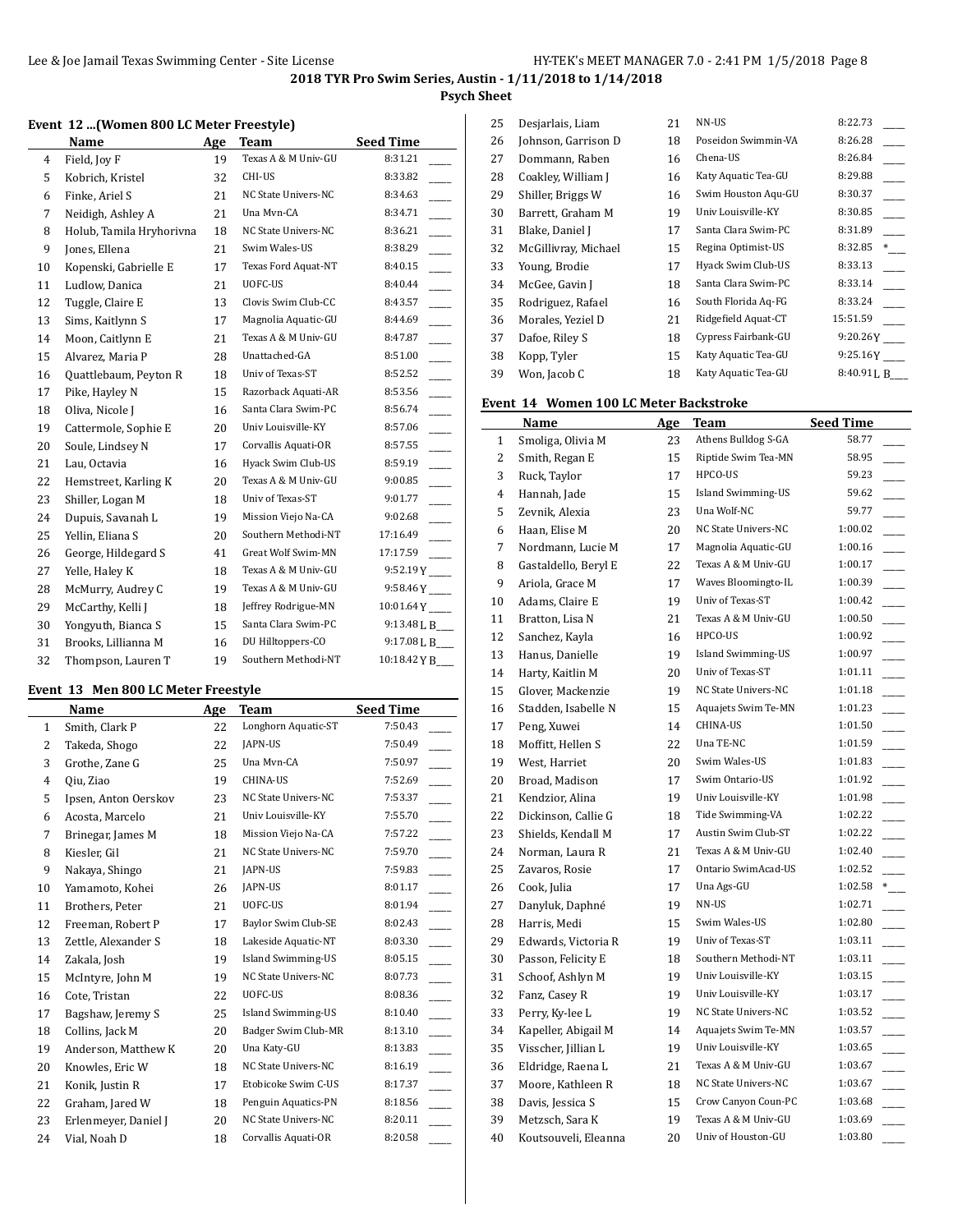**Psych Sheet**

### **Event 14 ...(Women 100 LC Meter Backstroke)**

|          | EVEIN 14  (WOMEN TOO LC METER DACKSLIUKE) |          |                     |                         |
|----------|-------------------------------------------|----------|---------------------|-------------------------|
|          | Name                                      | Age      | Team                | <b>Seed Time</b>        |
| 41       | Henderson, Hanna                          | 15       | Etobicoke Swim C-US | 1:03.86                 |
| 42       | Lupton, Alexandra L                       | 21       | NC State Univers-NC | 1:03.88                 |
| 43       | Siebenaller, Samantha A                   | 19       | Texas A & M Univ-GU | 1:03.89                 |
| 44       | Arcand, Alicia                            | 16       | NN-US               | 1:03.96                 |
| 45       | Wilson, Alicia                            | 17       | GBR-US              | 1:03.97                 |
| 46       | Carlton, Emma L                           | 17       | Bellingham Bay S-PN | 1:04.02                 |
| 47       | Bernal, Aria I                            | 17       | Dads Club Swim T-GU | 1:04.11                 |
| 48       | Morrow, Lindsay M                         | 21       | NC State Univers-NC | 1:04.12                 |
| 49       | Gawronska, Zoe H                          | 17       | Cypress Fairbank-GU | 1:04.25                 |
| 50       | Laderoute, Laura A                        | 19       | Univ of Houston-GU  | 1:04.25                 |
|          |                                           | 17       | Crow Canyon Coun-PC | 1:04.25                 |
| 51       | Kosturos, Sophia B                        |          | DU Hilltoppers-CO   | 1:04.34                 |
| 52       | Silver, Sydney N                          | 15       |                     |                         |
| 53       | Smith, Claire E                           | 17       | Dads Club Swim T-GU | 1:04.34                 |
| 54       | Thompson, Brittany K                      | 18       | Nitro Swimming-ST   | 1:04.37                 |
| 55       | Rathwell, Regan                           | 13       | Swim Ontario-US     | 1:04.38                 |
| 56       | Vandevier, Kiley N                        | 18       | Southern Methodi-NT | 1:04.42                 |
| 57       | Lemieux, Roxanne                          | 25       | NN-US               | 1:04.44                 |
| 58       | Sutton, Rebecca                           | 16       | Swim Wales-US       | 1:04.54                 |
| 59       | Eisenmann, Kara M                         | 19       | Texas A & M Univ-GU | 1:04.63                 |
| 60       | Larson, Jessica E                         | 17       | Terrapins Swim T-PC | 1:04.80                 |
| 61       | Kraus, Mariana L                          | 17       | Unattached-IL       | 1:04.81                 |
| 62       | Soule, Lindsey N                          | 17       | Corvallis Aquati-OR | 1:04.82                 |
| 63       | Nyhof, Martine                            | 16       | Ontario SwimAcad-US | 1:04.87<br>$*$          |
| 64       | Dunn, Diana G                             | 17       | Austin Swim Club-ST | 1:04.96                 |
| 65       | McCallum, Amanda                          | 15       | Richmond Rapids-US  | 1:05.01                 |
| 66       | Larusso, Tara N                           | 17       | Tide Swimming-VA    | 1:05.10                 |
| 67       | Dove Mcfalls, Carley                      | 18       | NN-US               | 1:05.11                 |
| 68       | Howard, Abriana R                         | 17       | Crow Canyon Coun-PC | 1:05.23                 |
| 69       | Heron, Kelley E                           | 18       | South Florida Aq-FG | 1:05.33                 |
| 70       | Zenick, Katherine B                       | 16       | Lakeside Aquatic-NT | 1:05.45                 |
| 71       | Caldow, Elle E                            | 15       | Tide Swimming-VA    | 1:05.47                 |
| 72       | Pearl, Vanessa A                          | 18       | Metroplex Aquati-NT | 1:05.55                 |
| 73       | Jones, Raime S                            | 17       | Jeffrey Rodrigue-MN | 1:05.57                 |
| 74       | Korbly, Isabella A                        | 14       | Patriot Swim Clu-NE | 1:05.57                 |
| 75       | Smith, Rebecca                            | 17       | HPCO-US             |                         |
| 76       | Klyarovskaya, Anastasia                   | 23       | Unattached-MS       | 54.40 Y                 |
| 77       | Portz, Kathryn A                          | 19       | Texas A & M Univ-GU | $55.22Y$ <sub>---</sub> |
| 78       | Fieeiki, Charlotte L                      | 16       | Front Range Barr-CO | $55.29Y$ <sub>---</sub> |
| 79       | Stephenson, Emma G                        | 16       | Dads Club Swim T-GU | $55.41Y$ <sub>---</sub> |
| 80       | Moore, Molly A                            | 17       | Springfield Aqua-AR | $55.65Y$ <sub>---</sub> |
| 81       | Sticklen, Emma C                          | 15       | Katy Aquatic Tea-GU | 55.79Y                  |
| 82       | Smutny, Mary S                            | 17       | AquaKids Sharks-FG  | $55.90Y$ <sub>---</sub> |
| 83       | Gliozeryte, Eva                           | 20       | Southern Methodi-NT | 55.90Y                  |
| 84       | Futscher, Tiffany A                       | 20       | Texas A & M Univ-GU | 55.97Y                  |
| 85       | Bernal, Sophia                            | 16       | Dads Club Swim T-GU | $56.01Y$ <sub>---</sub> |
| 86       | Magner, Agata M                           | 20       | Southern Methodi-NT | 1:05.86 L B             |
| 87       | Wright, Lauren                            | 15       | Etobicoke Swim C-US | 1:06.19 L B             |
| 88       | Peterson, Natalie                         | 15       | Ontario SwimAcad-US | 1:06.29 L B             |
| 89       | Burt, Mary C                              | 17       | Tide Swimming-VA    | 1:06.31 L B             |
| 90       | Bath, Angelica                            | 15       | Chena-US            | 1:06.38 L B             |
| 91       | Wheal, Emma E                             | 16       | Western Hills At-ST | 1:06.45 L B             |
| 92       | Stanford, Sydney R                        | 16       | Cypress Fairbank-GU | 1:06.93 L B             |
|          |                                           | 14       | Una Lac-NT          | 1:08.03 L B             |
| 93       | Francis, Riley J<br>Teng, Cathy           |          | Santa Clara Swim-PC | 1:08.55 L B___          |
| 94<br>95 |                                           | 17<br>19 | Texas A & M Univ-GU | 1:08.91 L B             |
|          | Field, Joy F                              |          | Jewish Community-AM | 1:09.12 L B             |
| 96       | Livingston, Olivia M                      | 16       |                     |                         |

| 97 | Cooper, Grace H     | 15.    | Unattached-IL       | $1:09.68$ J, B |
|----|---------------------|--------|---------------------|----------------|
|    | 98 Bruner, Evelyn G | $15 -$ | Alamo Area Aquat-ST | $1:11.08$ J, B |
| 99 | Buhl, Yasmina       | 15.    | Nitro Swimming-ST   | 59.90 Y B      |

## **Event 15 Men 100 LC Meter Backstroke**

|          | Name                       | <u>Age</u> | Team                | <b>Seed Time</b> |
|----------|----------------------------|------------|---------------------|------------------|
| 1        | Murphy, Ryan F             | 22         | California Aquat-PC | 51.85            |
| 2        | Grevers, Matthew C         | 32         | Tucson Ford Deal-AZ | 52.26            |
| 3        | Pebley, Jacob M            | 24         | California Aquat-PC | 52.95            |
| 4        | Ress, Justin A             | 20         | NC State Univers-NC | 53.27            |
| 5        | Dale, Taylor L             | 23         | Athens Bulldog S-GA | 54.00            |
| 6        | Sofianidis, Nikolaos       | 19         | Univ Louisville-KY  | 54.43            |
| 7        | Castelli, Xavier           | 27         | Swim Wales-US       | 54.47<br>$*$     |
| 8        | Stuart, Hennessey P        | 22         | NC State Univers-NC | 54.66            |
| 9        | Cross, Daniel              | 20         | GBR-US              | 54.71            |
| 10       | Greenbank, Luke            | 20         | GBR-US              | 54.75            |
| 11       | Pyle, Nicholas             | 17         | GBR-US              | 54.95            |
| 12       | Albiero, Nicolas J         | 18         | Univ Louisville-KY  | 55.04            |
| 13       | Andrew, Michael C          | 18         | Race Pace Club-MV   | 55.13            |
| 14       | Le, Paul N                 | 25         | Missouri State U-MV | 55.16            |
| 15       | Hill, Robert               | 21         | UOFC-US             | 55.17            |
| 16       | Zeng, Tim                  | 20         | Chena-US            | 55.45            |
| 17       | Bohman, Bryce A            | 27         | Longhorn Aquatic-ST | 55.55            |
| 18       | Foster, Carson J           | 16         | Mason Manta Rays-OH | 55.61            |
| 19       | Stewart, Coleman M         | 19         | NC State Univers-NC | 55.64            |
| 20       | Casas, Shaine M            | 18         | Nitro Swimming-ST   | 55.79            |
| 21       | Molacek, Jacob P           | 22         | NC State Univers-NC | 55.80            |
| 22       | McGlaughlin, Mark W        | 20         | NC State Univers-NC | 55.88            |
| 23       | Williams, Brodie           | 18         | GBR-US              | 55.89            |
| 24       | Dolan, Jack C              | 17         | Rockwood Swim Cl-OZ | 55.94            |
| 25       | Torres, Daniel G           | 26         | Azura Florida Aq-FG | 55.98            |
| 26       | Robrock, Kyle J            | 24         | Unattached-CO       | 56.10            |
| 27       | Choboter, Noah             | 21         | Regina Optimist-US  | 56.19            |
| 28       | Klein, Anders              | 20         | UOFC-US             | 56.21            |
| 29       | Morales, Yeziel D          | 21         | Ridgefield Aquat-CT | 56.85            |
| 30       | Larson, Peter L            | 16         | Jeffrey Rodrigue-MN | 56.93            |
| 31       | Bernard, Graysen           | 15         | Swim Ontario-US     | 56.95            |
| 32       | Sos, Daniel                | 19         | Univ Louisville-KY  | 56.97            |
| 33       | Lierz, Harrison M          | 15         | Front Range Barr-CO | 57.27            |
| 34       | Grant, William G           | 16         | Heart of Texas A-ST | 57.28            |
| 35       | Gaziev, Ruslan             | 18         | Swim Ontario-US     | 57.39            |
| 36       | Zakala, Josh               | 19         | Island Swimming-US  | 57.42            |
| 37       | Vazaios, Andreas           | 23         | NC State Univers-NC | 57.58            |
| 38       | Bobo, Timothy Clayton C    | 18         | Dads Club Swim T-GU | 57.63            |
| 39       | Laperle, Vincent           | 19         | NN-US               | 57.65            |
| 40       | Johnson, Jacob A           | 18         | NC State Univers-NC | 57.83            |
|          | Lima, Edson S              | 23         | Azura Florida Aq-FG | 57.90            |
| 41<br>42 | Hensley, Noah L            | 21         | NC State Univers-NC | 57.93            |
|          |                            |            | NC State Univers-NC | 58.13            |
| 43       | Izzo, Giovanni             | 20         | NC State Univers-NC |                  |
| 44       | Bretscher, James R         | 22         | Missouri State U-MV | 58.14            |
| 45       | Kalnins, Uvis              | 24         |                     | 58.19            |
| 46       | Hogan, Sean W              | 17         | Poseidon Swimmin-VA | 58.24            |
| 47       | Varozza, Preston M         | 20         | Univ of Texas-ST    | 58.39            |
| 48       | Gogulski, Ethan D          | 17         | Nitro Swimming-ST   | 58.47            |
| 49       | Lafontaine Giguère, Thomas | 18         | NN-US               | 58.48            |
| 50       | Grieshop, John P           | 16         | Nitro Swimming-ST   | 58.50            |
| 51       | Alarcon, Greyson B         | 17         | Nitro Swimming-ST   | 58.53            |
| 52       | Cumby, Noah                | 17         | CANJR-US            | 58.67            |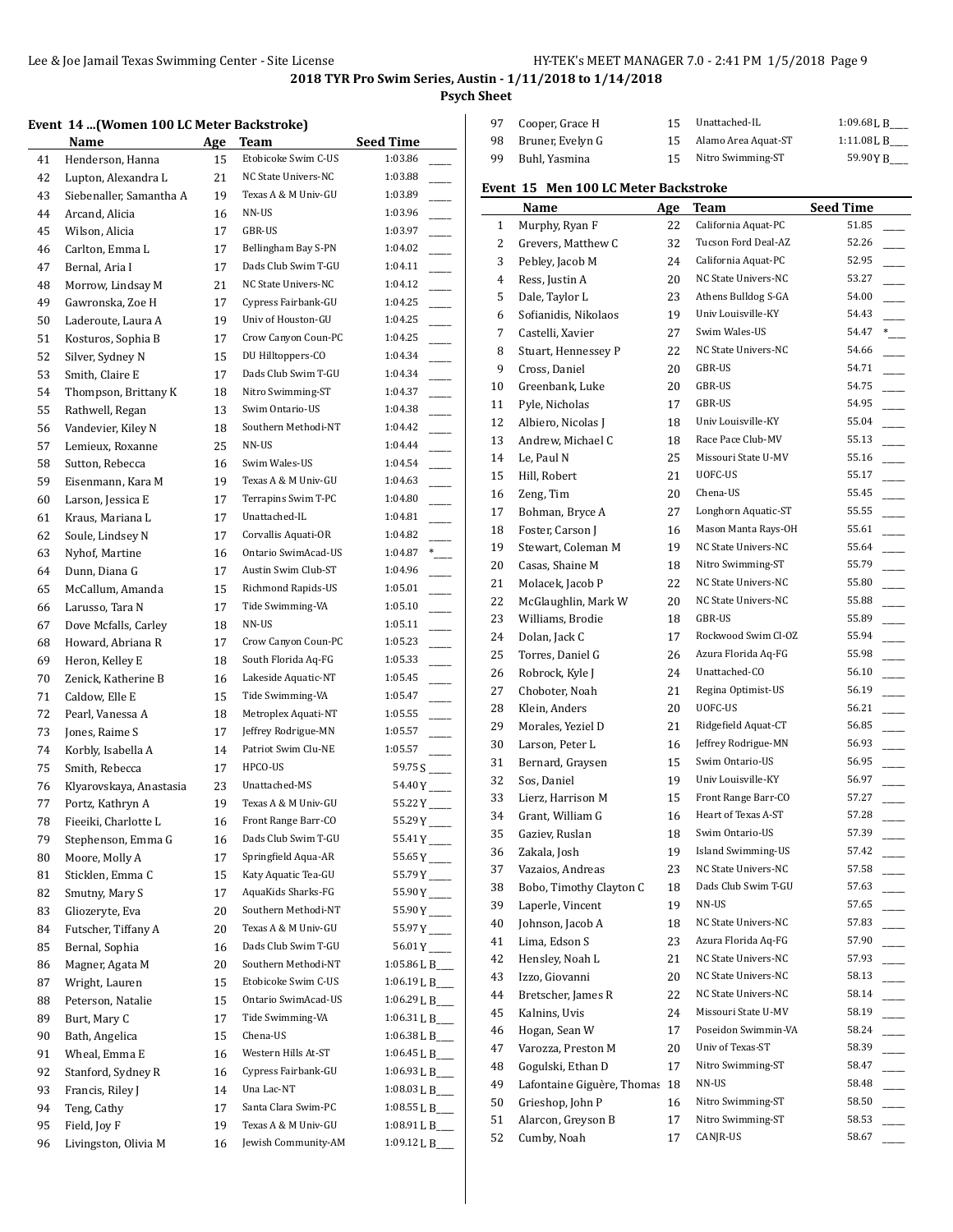## **Psych Sheet**

#### **Event 15 ...(Men 100 LC Meter Backstroke)**

|    | Name                        | Age | Team                | <b>Seed Time</b>        |
|----|-----------------------------|-----|---------------------|-------------------------|
| 53 | Fenlon, Matthew J           | 15  | Rivertown Aquati-MR | 58.74                   |
| 54 | Molina Macias, Ariel Andres | 18  | Itesm Monterrey-US  | 58.77                   |
| 55 | Carrozza, Coby J            | 16  | Longhorn Aquatic-ST | 58.99                   |
| 56 | Wasyliw, Noah               | 21  | Regina Cougars-US   | 59.00                   |
| 57 | Rodriguez, Andrew D         | 17  | Terrapins Swim T-PC | 59.00                   |
| 58 | Rincon, Anthony             | 16  | Tidal Wave Swim-NJ  | 59.17                   |
| 59 | Dafoe, Cameron D            | 15  | Cypress Fairbank-GU | 59.36                   |
| 60 | Vance, Nicholas M           | 16  | West Chicago Sha-IL | 59.57                   |
| 61 | Held, Ryan J                | 22  | NC State Univers-NC | 46.49 Y                 |
| 62 | Tarvestad, William J        | 17  | Triton Swimming-KY  | $49.61Y$ <sub>---</sub> |
| 63 | Vegas, Gonzalo              | 20  | Azura Florida Aq-FG | $49.76Y$ <sub>---</sub> |
| 64 | Reilly, Colin P             | 17  | Penn Charter Aqu-MA | 50.13 Y                 |
| 65 | Pearce, Robert C            | 17  | Pearland Aquatic-GU | 50.21 Y                 |
| 66 | McEuen, Casey D             | 18  | Corvallis Aquati-OR | 50.89 Y                 |
| 67 | Costin, Philip              | 18  | Poseidon Swimmin-VA | 59.75 L B__             |
| 68 | Goodwin, William A          | 17  | DU Hilltoppers-CO   | 1:00.20 L B___          |
| 69 | Babb, Caleb N               | 16  | Pace Swimming-IL    | 1:00.42 L B___          |
| 70 | Pretorius, Johan            | 15  | Lakeside Aquatic-NT | 1:00.52 L B             |
| 71 | Shay, Michael A             | 16  | Nitro Swimming-ST   | $1:00.68$ L B___        |

## **Event 16 Women 200 LC Meter Butterfly**

|                | Name                      | Age | Team                | <b>Seed Time</b>                    |
|----------------|---------------------------|-----|---------------------|-------------------------------------|
| $\mathbf{1}$   | Flickinger, Hali A        | 23  | Athens Bulldog S-GA | 2:06.67                             |
| $\overline{c}$ | Thomas, Alys              | 27  | Swim Wales-US       | 2:07.87                             |
| 3              | Zhang, Yufei              | 19  | <b>CHINA-US</b>     | 2:08.00                             |
| $\overline{4}$ | Luther, Dakota L          | 18  | Austin Swim Club-ST | 2:08.71                             |
| 5              | Gibson, Sarah E           | 22  | Una TE-NC           | 2:08.75<br>$\overline{a}$           |
| 6              | Looney, Lindsay J         | 16  | Metroplex Aquati-NT | 2:09.22                             |
| 7              | Zavaros, Mabel            | 17  | Swim Ontario-US     | 2:09.79                             |
| 8              | Case, Lauren E            | 19  | Univ of Texas-ST    | 2:10.36                             |
| 9              | Rule, Remedy A            | 21  | Univ of Texas-ST    | 2:10.38                             |
| 10             | Schlosshan, Ciara         | 16  | GBR-US              | 2:10.48                             |
| 11             | Pike, Taylor A            | 18  | Texas A & M Univ-GU | 2:10.84                             |
| 12             | Quah, Jing Wen            | 17  | Texas A & M Univ-GU | 2:12.03                             |
| 13             | Fiorilli, Ashlyn M        | 16  | Texas Ford Aquat-NT | 2:12.19<br>$\overline{a}$           |
| 14             | Kwan, Victoria            | 17  | Swim Ontario-US     | 2:12.48                             |
| 15             | Dickinson, Callie G       | 18  | Tide Swimming-VA    | 2:12.64                             |
| 16             | Smith, Regan E            | 15  | Riptide Swim Tea-MN | 2:12.90                             |
| 17             | Galat, Bethany R          | 22  | Texas A & M Univ-GU | 2:13.00                             |
| 18             | Jones, Harriet            | 20  | Swim Wales-US       | 2:13.01                             |
| 19             | Smutny, Mary S            | 17  | AquaKids Sharks-FG  | 2:13.28                             |
| 20             | Edwards, Victoria R       | 19  | Univ of Texas-ST    | 2:13.74                             |
| 21             | Eisenmann, Kara M         | 19  | Texas A & M Univ-GU | 2:13.92                             |
| 22             | Nordmann, Lillie G        | 15  | Magnolia Aquatic-GU | 2:14.21<br>$\overline{a}$           |
| 23             | Futscher, Tiffany A       | 20  | Texas A & M Univ-GU | 2:14.37                             |
| 24             | Whalen, Natalie M         | 17  | Una Lac-NT          | 2:14.49<br>$\overline{\phantom{a}}$ |
| 25             | Halmy, Dorothy            | 19  | Texas A & M Univ-GU | 2:14.53                             |
| 26             | Pardus, Elysse A          | 16  | South Carolina S-SC | 2:15.22                             |
| 27             | Oglesby, Grace A          | 19  | Univ Louisville-KY  | 2:15.64<br>$\overline{a}$           |
| 28             | McCarville, Kate E        | 14  | Springfield Aqua-AR | 2:16.02<br>$\overline{\phantom{a}}$ |
| 29             | Ritch, Grace O            | 19  | Univ of Texas-ST    | 2:16.02                             |
| 30             | Arroyo Cuara, Laura Sofia | 20  | Itesm Monterrey-US  | 2:16.07                             |
| 31             | Gvakharia, Natasha        | 21  | Texas A & M Univ-GU | 2:16.17                             |
| 32             | Toney, Camryn C           | 18  | Texas A & M Univ-GU | 2:16.22                             |
| 33             | Buscher, Alexandra C      | 20  | Texas A & M Univ-GU | 2:16.32                             |
| 34             | Moon, Caitlynn E          | 21  | Texas A & M Univ-GU | 2:16.37                             |
|                |                           |     |                     |                                     |

| 35 | Preble, Averee M     | 16 | Clovis Swim Club-CC       | 2:16.43                    |
|----|----------------------|----|---------------------------|----------------------------|
| 36 | Seigal, Mikayla Q    | 16 | Flatiron Swimmin-CO       | 2:16.47                    |
| 37 | Lessing, Amelie A    | 16 | Flatiron Swimmin-CO       | 2:17.20                    |
| 38 | Henderson, Hanna     | 15 | Etobicoke Swim C-US       | 2:17.38                    |
| 39 | Hannah, Jade         | 15 | Island Swimming-US        | 2:17.44                    |
| 40 | Sloan, Jessica L     | 22 | Texas A & M Univ-GU       | 2:17.52                    |
| 41 | Gawronska, Zoe H     | 17 | Cypress Fairbank-GU       | 2:17.83                    |
| 42 | Fernandes, Aryanna I | 17 | Ontario SwimAcad-US       | 2:18.32                    |
| 43 | McNeese, Tonni E     | 16 | Katy Aquatic Tea-GU       | 2:18.32                    |
| 44 | Hanus, Danielle      | 19 | <b>Island Swimming-US</b> | 2:18.53                    |
| 45 | Sticklen, Emma C     | 15 | Katy Aquatic Tea-GU       | 2:18.71                    |
| 46 | Danyluk, Daphné      | 19 | NN-US                     | 2:18.83                    |
| 47 | Zenick, Katherine B  | 16 | Lakeside Aquatic-NT       | 2:19.26                    |
| 48 | Cattermole, Sophie E | 20 | Univ Louisville-KY        | 1:58.98Y                   |
| 49 | Yelle, Haley K       | 18 | Texas A & M Univ-GU       | $1:59.68Y$ <sub>----</sub> |
| 50 | Trahan, Erin K       | 20 | Southern Methodi-NT       | $2:00.11$ Y                |
| 51 | Irwin, Payten M      | 15 | Front Range Barr-CO       | 2:02.64Y                   |
| 52 | Charron, Kathleen E  | 21 | Southern Methodi-NT       | 2:02.71Y                   |
| 53 | Merkel, Brecken M    | 15 | Jeffrey Rodrigue-MN       | 2:19.90 L B_               |
| 54 | Pike, Hayley N       | 15 | Razorback Aquati-AR       | 2:20.32 L B_               |
| 55 | Wright, Lauren       | 15 | Etobicoke Swim C-US       | 2:21.24 L B_               |
| 56 | Jones, Raime S       | 17 | Jeffrey Rodrigue-MN       | 2:21.25 L B___             |
| 57 | Clarkowski, Sophie M | 17 | Jeffrey Rodrigue-MN       | 2:22.30 L B_               |
| 58 | Criscione, Francesca | 15 | Corvallis Aquati-OR       | 2:22.62 L B_               |
| 59 | Buhl, Yasmina        | 15 | Nitro Swimming-ST         | 2:25.21 L B                |
| 60 | Yeager, Jessica A    | 16 | Nitro Swimming-ST         | 2:25.45 L B_               |
| 61 | Kinsey, Madison A    | 19 | Southern Methodi-NT       | 2:28.52 L B_               |
|    |                      |    |                           |                            |

#### **Event 17 Men 200 LC Meter Butterfly**

|    | Name                   | Age | Team                | <b>Seed Time</b> |
|----|------------------------|-----|---------------------|------------------|
| 1  | Conger, John P         | 23  | Nation's Capital-PV | 1:54.47          |
| 2  | Clark, Pace T          | 23  | Athens Bulldog S-GA | 1:54.58          |
| 3  | Kalisz, Chase T        | 23  | Athens Bulldog S-GA | 1:54.79          |
| 4  | Umemoto, Masayuki      | 24  | RQ-US               | 1:55.45          |
| 5  | Shields, Thomas A      | 26  | California Aquat-PC | 1:55.81          |
| 6  | Quah, Zheng Wen        | 21  | California Aquat-PC | 1:56.01          |
| 7  | Harting, Zach S        | 20  | Univ Louisville-KY  | 1:56.65          |
| 8  | Darragh, Mackenzie P   | 24  | Swim Ontario-US     | 1:56.87          |
| 9  | Pomajevich, Samuel R   | 19  | Univ of Texas-ST    | 1:57.62          |
| 10 | Albiero, Nicolas J     | 18  | Univ Louisville-KY  | 1:58.17          |
| 11 | Peters, Jacob          | 17  | GBR-US              | 1:58.40          |
| 12 | Smith, Clark P         | 22  | Longhorn Aquatic-ST | 1:58.86          |
| 13 | Gurevich, Etay         | 22  | Univ Louisville-KY  | 1:58.96          |
| 14 | Wilby, Mason           | 18  | GBR-US              | 1:59.89          |
| 15 | Ramirez Juarez, Ramiro | 27  | Itesm Monterrey-US  | 2:00.35          |
| 16 | Jones, Jarrett W       | 20  | Univ Louisville-KY  | 2:01.30          |
| 17 | Bretscher, James R     | 22  | NC State Univers-NC | 2:01.90          |
| 18 | Hendrix, Seth B        | 18  | DU Hilltoppers-CO   | 2:02.02          |
| 19 | Martins, Lucca A       | 20  | NC State Univers-NC | 2:02.13          |
| 20 | Hill, Robert           | 21  | UOFC-US             | 2:02.26          |
| 21 | Sos, Daniel            | 19  | Univ Louisville-KY  | 2:02.32          |
| 22 | Paquin Foisy, Etienne  | 20  | Regina Optimist-US  | 2:03.24          |
| 23 | Cooper, James G        | 24  | Longhorn Aquatic-ST | 2:03.28          |
| 24 | Ng, Christian          | 20  | UOFC-US             | 2:03.46          |
| 25 | Kim, Daniel S          | 17  | Mission Viejo Na-CA | 2:03.50          |
| 26 | Duke, Nicolas          | 19  | Chena-US            | 2:03.55          |
| 27 | Liendo, Joshua         | 15  | North York Aquat-US | 2:03.68          |
| 28 | Graham, Jared W        | 18  | Penguin Aquatics-PN | 2:03.90          |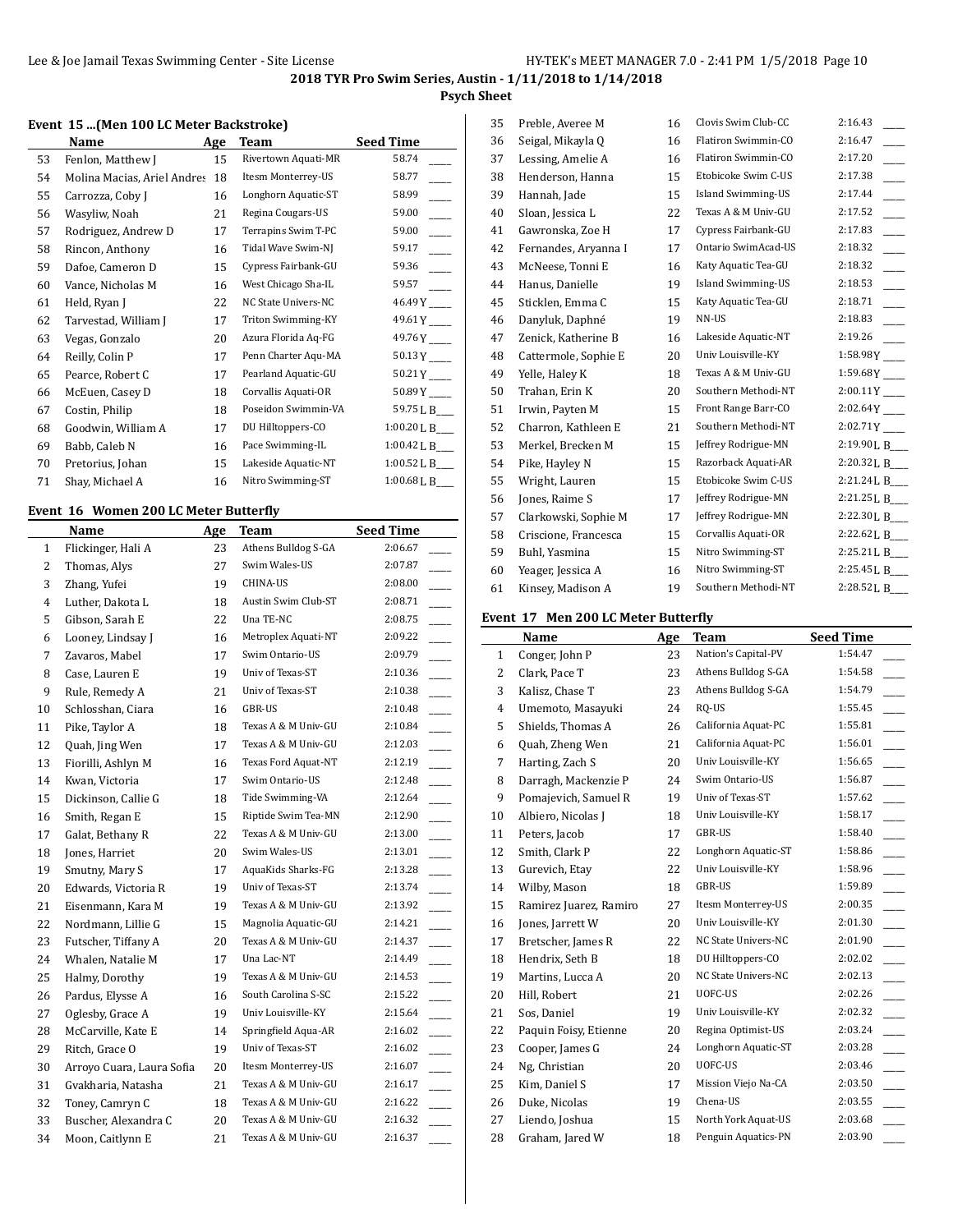**Psych Sheet**

#### **Event 17 ...(Men 200 LC Meter Butterfly)**

|    | Name                       | Age | Team                | <b>Seed Time</b> |
|----|----------------------------|-----|---------------------|------------------|
| 29 | Brinegar, James M          | 18  | Mission Viejo Na-CA | 2:04.05          |
| 30 | Tenney, Mason J            | 20  | Univ of Texas-ST    | 2:04.57          |
| 31 | Yang, Ray                  | 17  | Swim Ontario-US     | 2:04.67          |
| 32 | Ahn, Seung Joon            | 16  | Katy Aquatic Tea-GU | 2:05.81          |
| 33 | Laperle, Vincent           | 19  | NN-US               | 2:05.83          |
| 34 | Grieshop, John P           | 16  | Nitro Swimming-ST   | 2:05.90          |
| 35 | Konik, Justin R            | 17  | Etobicoke Swim C-US | 2:06.73          |
| 36 | Dommann, Raben             | 16  | Chena-US            | 2:07.01          |
| 37 | Dafoe, Riley S             | 18  | Cypress Fairbank-GU | 2:07.13          |
| 38 | Urbina Prieto, Ricardo     | 20  | Itesm Monterrey-US  | 2:07.15          |
| 39 | Desjarlais, Liam           | 21  | NN-US               | 2:07.19          |
| 40 | Rodriguez Aguayo, Arath Al | 18  | Itesm Monterrey-US  | 2:07.72          |
| 41 | Neff, Alexander K          | 16  | Tide Swimming-VA    | 2:07.84          |
| 42 | Alarcon, Greyson B         | 17  | Nitro Swimming-ST   | 2:08.04          |
| 43 | Kabbara, Munzer M          | 15  | Cypress Fairbank-GU | 2:08.12          |
| 44 | Bryan, Davis C             | 18  | Katy Aquatic Tea-GU | 1:49.76 Y        |
| 45 | Reilly, Colin P            | 17  | Penn Charter Aqu-MA | 1:51.41 Y        |
| 46 | Vance, Nicholas M          | 16  | West Chicago Sha-IL | 2:09.73 L B___   |
| 47 | Pearce, Robert C           | 17  | Pearland Aquatic-GU | 2:12.45 L B___   |
| 48 | Coakley, William J         | 16  | Katy Aquatic Tea-GU | 2:22.58 L B      |
|    |                            |     |                     |                  |

### **Event 18 Women 100 LC Meter Breaststroke**

|    | Name                       | <b>Age</b> | <b>Team</b>         | <b>Seed Time</b> |
|----|----------------------------|------------|---------------------|------------------|
| 1  | Meili, Catherine M         | 26         | New York Athleti-MR | 1:05.03          |
| 2  | Hannis, Molly C            | 25         | Una Tnaq-SE         | 1:06.47          |
| 3  | Nicol, Rachel              | 24         | UCSC-US             | 1:06.68          |
| 4  | Tutton, Chloe              | 21         | Swim Wales-US       | 1:06.88          |
| 5  | Larson, Breeja             | 25         | New York Athleti-MR | 1:07.17          |
| 6  | Margalis, Melanie A        | 26         | Saint Petersburg-FL | 1:07.26          |
| 7  | Knelson, Faith             | 16         | Island Swimming-US  | 1:07.47          |
| 8  | Lazor, Anne                | 23         | Unattached-AM       | 1:07.89          |
| 9  | Anderson, Olivia L         | 20         | Univ of Texas-ST    | 1:08.00          |
| 10 | Caneta, Jorie A            | 21         | Texas A & M Univ-GU | 1:08.27          |
| 11 | Guye-Johnson, Annabel      | 17         | GBR-US              | 1:08.49          |
| 12 | Hartman, Zoie E            | 17         | Crow Canyon Coun-PC | 1:08.65          |
| 13 | Cox, Madisyn L             | 22         | Longhorn Aquatic-ST | 1:08.95          |
| 14 | Pickrem, Sydney E          | 20         | Texas A & M Univ-GU | 1:08.96          |
| 15 | Podmanikova, Andrea        | 19         | Southern Methodi-NT | 1:09.06          |
| 16 | Astashkina, Mariia         | 18         | Univ Louisville-KY  | 1:09.17          |
| 17 | Belousova, Anna            | 21         | Texas A & M Univ-GU | 1:09.19          |
| 18 | Pearl, Vanessa A           | 18         | Metroplex Aquati-NT | 1:09.32          |
| 19 | Rodriguez, Melissa M       | 23         | <b>BDD-US</b>       | 1:09.42          |
| 20 | Lohman, Kennedy W          | 19         | Univ of Texas-ST    | 1:09.50          |
| 21 | Rajic, Ema                 | 17         | Unattached-IL       | 1:09.62          |
| 22 | Escobedo, Emily R          | 22         | Condors Swim Clu-MR | 1:09.80          |
| 23 | Donan, Claire E            | 16         | Triton Swimming-KY  | 1:09.98          |
| 24 | Friesen, Morgan C          | 18         | Univ Louisville-KY  | 1:10.63          |
| 25 | Gonzalez Medina, Esther    | 22         | Texas A & M Univ-GU | 1:10.77          |
| 26 | Powers, Kylie A            | 17         | Swim Houston Aqu-GU | 1:10.96          |
| 27 | Hansen, Brooke L           | 20         | Univ of Texas-ST    | 1:10.96          |
| 28 | Morrow, Lindsay M          | 21         | NC State Univers-NC | 1:11.13          |
| 29 | Coley, Cerys               | 18         | Swim Wales-US       | 1:11.18          |
| 30 | Poole, Julia T             | 18         | NC State Univers-NC | 1:11.26          |
| 31 | Kondis, Peyton S           | 19         | Univ of Houston-GU  | 1:11.51          |
| 32 | James, Lauren R            | 21         | Univ Louisville-KY  | 1:11.70          |
| 33 | Gonzalez-Hermosillo, Monil | 22         | Texas A & M Univ-GU | 1:11.71          |

| 34 | Morgan, Jordan L          | 14 | Santa Clara Swim-PC | 1:11.88                   |
|----|---------------------------|----|---------------------|---------------------------|
| 35 | Weber, Emma L             | 13 | Flatiron Swimmin-CO | 1:11.93                   |
| 36 | Loh Yen Ling, Christina   | 22 | Unattached-FL       | 1:11.96                   |
| 37 | Barakey, Lauren A         | 15 | Tide Swimming-VA    | 1:12.08                   |
| 38 | Roubique, Victoria N      | 19 | Texas A & M Univ-GU | 1:12.27                   |
| 39 | McDonald, Abigail         | 16 | Ontario SwimAcad-US | 1:12.50                   |
| 40 | Bradford-Feldman, Rachael | 20 | Univ Louisville-KY  | 1:12.55                   |
| 41 | Pardus, Kaila A           | 15 | South Carolina S-SC | 1:12.72                   |
| 42 | Wentzel, Jordyn D         | 17 | Aquajets Swim Te-MN | 1:13.12                   |
| 43 | Davison, Chase H          | 13 | Flatiron Swimmin-CO | 1:13.14                   |
| 44 | Fisher, Jocelyn           | 16 | Sachem Swim Club-MR | 1:13.33                   |
| 45 | Jih-Schiff, Ana P         | 14 | Crow Canyon Coun-PC | 1:13.47                   |
| 46 | Chapa, Diana              |    | BDD-US              | 1:13.47                   |
| 47 | Skirboll, Zoe M           | 13 | Racer X Aquatics-AM | 1:13.74                   |
| 48 | Garrison, Sophia J        | 15 | Heart of Texas A-ST | 1:13.90                   |
| 49 | Montes, Sarah             | 16 | Etobicoke Swim C-US | 1:13.93                   |
| 50 | Bailey, Taylor            | 17 | North York Aquat-US | 1:13.95                   |
| 51 | Reynera, Caitlin A        | 17 | Magnolia Aquatic-GU | 1:14.06                   |
| 52 | Muizelaar, Serena         | 14 | Etobicoke Swim C-US | 1:14.07                   |
| 53 | Bisaillon, Marie Philippe | 19 | NN-US               | 1:14.07                   |
| 54 | Casellas, Patricia M      | 27 | Azura Florida Aq-FG | 1:14.26                   |
| 55 | Mavrantza, Angeliki M     | 19 | Univ of Houston-GU  | $1:01.38Y$ <sub>---</sub> |
| 56 | Parkinson, Maxine M       | 15 | Unattached-IL       | 1:02.90Y                  |
| 57 | Jimenez Peon, Maria G     | 20 | Univ of Houston-GU  | $1:03.02$ Y               |
| 58 | Trahan, Erin K            | 20 | Southern Methodi-NT | $1:03.48Y$ <sub>---</sub> |
| 59 | Schwab, Carly A           | 16 | Rivertown Aquati-MR | $1:03.57$ Y               |
| 60 | Jerew, Hailey R           | 17 | AquaKids Sharks-FG  | $1:03.99Y$ <sub>---</sub> |
| 61 | Codevilla, Mary S         | 13 | Flatiron Swimmin-CO | 1:14.91 L B_              |
| 62 | Kutz, Sarah H             | 16 | Austin Swim Club-ST | 1:15.13 L B               |
| 63 | Winokur, Sydney           | 16 | North York Aquat-US | 1:17.03 L B               |
| 64 | Robertson, Alexandra G    | 16 | Una Crim-NE         | 1:18.13 L B               |
| 65 | Wey, Grace E              | 16 | Swim Houston Aqu-GU | 1:18.59L B                |
|    |                           |    |                     |                           |

#### **Event 19 Men 100 LC Meter Breaststroke**

|              | Name                  | Age | Team                | <b>Seed Time</b> |
|--------------|-----------------------|-----|---------------------|------------------|
| $\mathbf{1}$ | Fink, Nicolas K       | 24  | Athens Bulldog S-GA | 59.40            |
| 2            | Wilson, Andrew L      | 24  | Longhorn Aquatic-ST | 59.51            |
| 3            | Prenot, Joshua C      | 24  | California Aquat-PC | 59.60            |
| 4            | Zibei, Yan            | 22  | CHINA-US            | 59.80            |
| 5            | Andrew, Michael C     | 18  | Race Pace Club-MV   | 59.82            |
| 6            | Whitley, Reece P      | 18  | Penn Charter Aqu-MA | 1:00.08          |
| 7            | Licon, William A      | 23  | Longhorn Aquatic-ST | 1:00.30          |
| 8            | Claverie, Carlos E    | 21  | Univ Louisville-KY  | 1:00.82          |
| 9            | Mastromatteo, Gabe    | 15  | Swim Ontario-US     | 1:01.64          |
| 10           | Foster, Jacob R       | 17  | Mason Manta Rays-OH | 1:02.38          |
| 11           | Zito, Nicholas A      | 23  | West Swim Club-IL   | 1:02.50          |
| 12           | Huang, Owen           | 17  | Swim Ontario-US     | 1:03.34          |
| 13           | Kamminga, Frederik    | 21  | UOFC-US             | 1:03.59          |
| 14           | Rojas, Marc A         | 23  | South Florida Aq-FG | 1:03.61          |
| 15           | Hodges, Wyatt L       | 28  | California Aquat-PC | 1:03.69          |
| 16           | Revelez, Said         | 25  | BDD-US              | 1:03.78          |
| 17           | Fraser, Lewis         | 17  | Swim Wales-US       | 1:04.01          |
| 18           | Darragh, Mackenzie P  | 24  | Swim Ontario-US     | 1:04.21          |
| 19           | Milanovich, Alexander | 15  | Etobicoke Swim C-US | 1:04.31          |
| 20           | Webb, Isaak E         | 19  | Iowa Flyers Swim-IA | 1:04.34          |
| 21           | Gariepy, Mitchell C   | 18  | Una Crim-NE         | 1:04.41          |
| 22           | Nichols, Noah P       | 15  | Poseidon Swimmin-VA | 1:04.55          |
| 23           | Rudd. Michael B       | 17  | Katy Aquatic Tea-GU | 1:04.81          |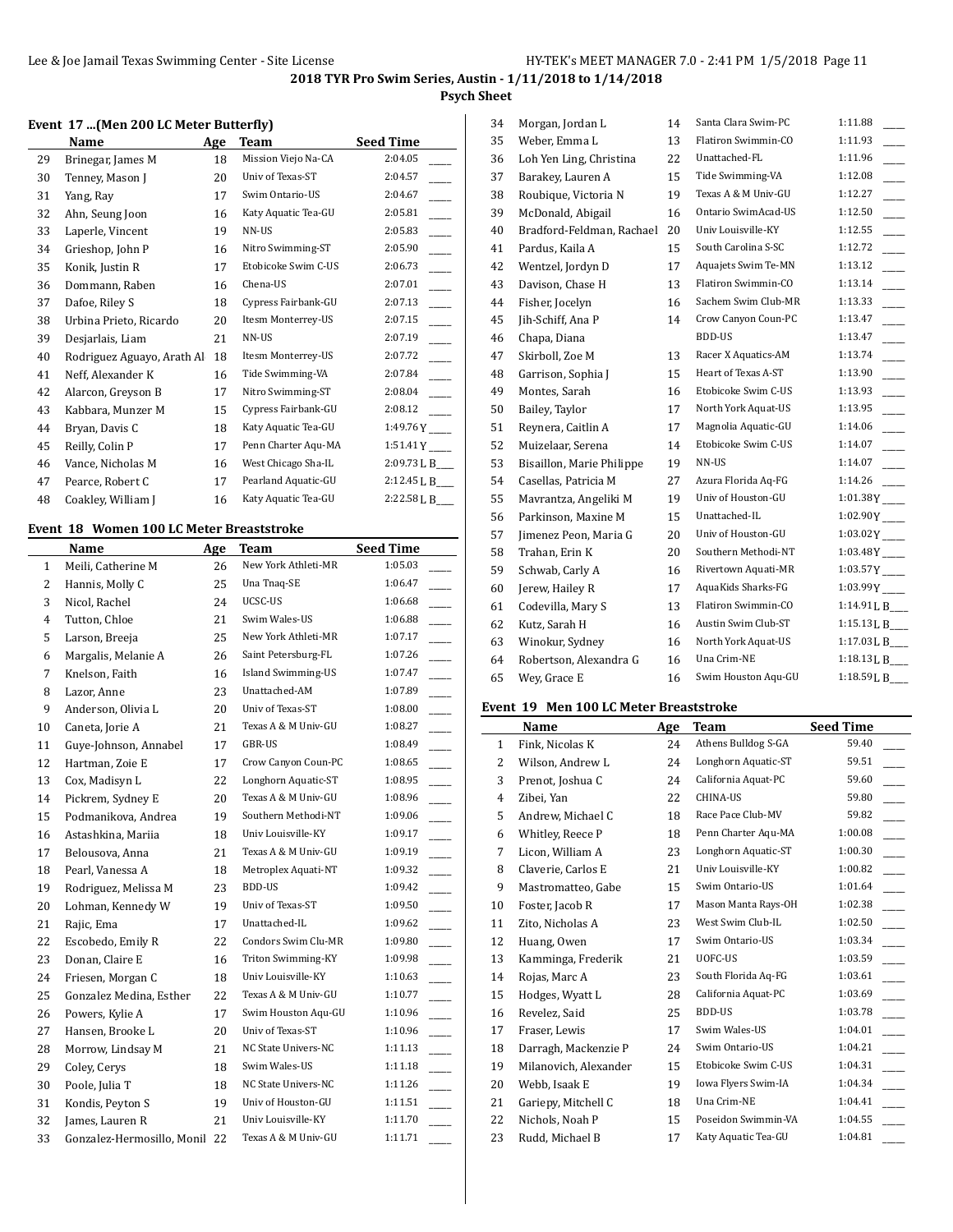**Psych Sheet**

#### **Event 19 ...(Men 100 LC Meter Breaststroke)**

|    | Name                         | Age | Team                | <b>Seed Time</b>                    |
|----|------------------------------|-----|---------------------|-------------------------------------|
| 24 | Graber, Daniel J             | 20  | NC State Univers-NC | 1:04.97                             |
| 25 | Izzo, Giovanni               | 20  | NC State Univers-NC | 1:05.10                             |
| 26 | Bernard, Graysen             | 15  | Swim Ontario-US     | 1:05.38                             |
| 27 | Babb, Caleb N                | 16  | Pace Swimming-IL    | 1:05.75                             |
| 28 | Molacek, Jacob P             | 22  | NC State Univers-NC | 1:05.89                             |
| 29 | Demers, Kyle S               | 16  | Tide Swimming-VA    | 1:06.18                             |
| 30 | Demers, Jamie                | 18  | Chena-US            | 1:06.34<br>$\overline{\phantom{a}}$ |
| 31 | Goodwin, William A           | 17  | DU Hilltoppers-CO   | 1:06.38                             |
| 32 | Venker, Jack W               | 18  | Cypress Fairbank-GU | $\overline{a}$<br>1:06.41           |
| 33 | Kerr, Adam C                 | 16  | Poseidon Swimmin-VA | 1:07.09                             |
| 34 | Vazquez Carrillo, Luis Ferna | 18  | Itesm Monterrey-US  | 1:07.11                             |
| 35 | Feehery, Colin B             | 16  | Lakeside Aquatic-NT | 1:07.21                             |
| 36 | Beladi, Noah C               | 14  | Lakeside Aquatic-NT | 1:07.28                             |
| 37 | Peterson, Ryan C             | 16  | DU Hilltoppers-CO   | 1:07.42                             |
| 38 | Kim, Hunter H                | 15  | Una RA-MR           | 1:07.46                             |
| 39 | Dafoe, Cameron D             | 15  | Cypress Fairbank-GU | 1:07.48<br>$\overline{a}$           |
| 40 | Scott, Donald A              | 16  | Lakeside Aquatic-NT | 1:07.51                             |
| 41 | Vazquez Carrillo, Jorge      | 21  | Itesm Monterrey-US  | 1:07.54                             |
| 42 | Ewing, Kendall J             | 15  | Tide Swimming-VA    | 57.09 Y                             |
| 43 | Ribeiro, Vincent M           | 15  | Nitro Swimming-ST   | 57.23 Y                             |
| 44 | Dulay, Michael A             | 15  | Terrapins Swim T-PC | 57.47 Y                             |
| 45 | Baleka, Siphiwe              | 46  | Unattached-MV       | 57.67 Y                             |
| 46 | Grant, William G             | 16  | Heart of Texas A-ST | 1:07.61 L B                         |
| 47 | Jessen, Blayze H             | 18  | DU Hilltoppers-CO   | 1:08.43 L B__                       |
| 48 | Huang, Roderick W            | 14  | Santa Clara Swim-PC | 1:08.91 L B___                      |

#### **Event 20 Women 100 LC Meter Freestyle**

|                | Name                       | Age | <b>Team</b>         | <b>Seed Time</b> |
|----------------|----------------------------|-----|---------------------|------------------|
| $\mathbf{1}$   | Comerford, Mallory E       | 20  | Univ Louisville-KY  | 52.59            |
| 2              | Ruck, Taylor               | 17  | HPCO-US             | 53.63            |
| 3              | Gastaldello, Beryl E       | 22  | Texas A & M Univ-GU | 54.10            |
| $\overline{4}$ | Vanderpool-Wallace, Arianr | 27  | Wolfpack Elite-NC   | 54.18            |
| 5              | Smoliga, Olivia M          | 23  | Athens Bulldog S-GA | 54.21            |
| 6              | Sanchez, Kayla             | 16  | HPCO-US             | 54.44            |
| 7              | Zevnik, Alexia             | 23  | Una Wolf-NC         | 54.53            |
| 8              | Smith, Rebecca             | 17  | HPCO-US             | 54.63            |
| 9              | Openysheva, Arina          | 18  | Univ Louisville-KY  | 54.89            |
| 10             | Yamane, Yui                | 23  | <b>JAPN-US</b>      | 54.90            |
| 11             | Millard, Rebecca A         | 22  | Univ of Texas-ST    | 55.05            |
| 12             | Ariola, Grace M            | 17  | Waves Bloomingto-IL | 55.05            |
| 13             | Rasmus, Claire E           | 21  | Texas A & M Univ-GU | 55.10            |
| 14             | Kendall, Amanda E          | 26  | Una Mvn-CA          | 55.14            |
| 15             | Nordmann, Lucie M          | 17  | Magnolia Aquatic-GU | 55.15            |
| 16             | Geer, Margo                | 25  | Una Mvn-CA          | 55.32            |
| 17             | Shen, Duo                  | 20  | <b>CHINA-US</b>     | 55.50            |
| 18             | Cook, Julia                | 17  | Una Ags-GU          | 55.61            |
| 19             | Malone, Kristin T          | 21  | Texas A & M Univ-GU | 55.72            |
| 20             | Smith, Leah G              | 22  | Tucson Ford Deal-AZ | 55.93            |
| 21             | Fanz, Casey R              | 19  | Univ Louisville-KY  | 55.97            |
| 22             | Duffield, Krista T         | 21  | NC State Univers-NC | 56.03            |
| 23             | Quah, Jing Wen             | 17  | Texas A & M Univ-GU | 56.12            |
| 24             | Golding, Kathleen A        | 17  | South Florida Aq-FG | 56.20            |
| 25             | Hartman, Zoie E            | 17  | Crow Canyon Coun-PC | 56.20            |
| 26             | Portz, Kathryn A           | 19  | Texas A & M Univ-GU | 56.22            |
| 27             | McMurray, Ainsley          | 17  | CANJR-US            | 56.24            |
| 28             | Perry, Ky-lee L            | 19  | NC State Univers-NC | 56.27            |

| 29 | Visscher, Jillian L      | 19 | Univ Louisville-KY  | 56.30          |
|----|--------------------------|----|---------------------|----------------|
| 30 | Gibson, Sarah E          | 22 | Una TE-NC           | 56.34          |
| 31 | Cooper, Grace H          | 15 | Unattached-IL       | 56.38          |
| 32 | Diener, Anelise K        | 20 | Univ of Texas-ST    | 56.39          |
| 33 | Lemieux, Roxanne         | 25 | NN-US               | 56.49          |
| 34 | Ai, Yanhan               | 15 | CHINA-US            | 56.50          |
| 35 | Debever, Mckenna V       | 21 | Texas A & M Univ-GU | 56.51          |
| 36 | Yuskova, Ksenia          | 21 | Univ of Houston-GU  | 56.56          |
| 37 | Sapianchai, Kornkarnjana | 20 | Texas A & M Univ-GU | 56.59          |
| 38 | Govejsek, Nastja         | 20 | Univ Louisville-KY  | 56.68          |
| 39 | Wilson, Alicia           | 17 | GBR-US              | 56.70          |
| 40 | Hansen, Brooke L         | 20 | Univ of Texas-ST    | 56.73          |
| 41 | Metzsch, Sara K          | 19 | Texas A & M Univ-GU | 56.73          |
| 42 | Luther, Dakota L         | 18 | Austin Swim Club-ST | 56.73          |
| 43 | Tuggle, Claire E         | 13 | Clovis Swim Club-CC | 56.74          |
| 44 | Teng, Cathy              | 17 | Santa Clara Swim-PC | 56.75          |
| 45 | Tutton, Chloe            | 21 | Swim Wales-US       | 56.80          |
| 46 | Lupton, Alexandra L      | 21 | NC State Univers-NC | 56.80          |
| 47 | Passon, Felicity E       | 18 | Southern Methodi-NT | 56.90          |
| 48 | Smutny, Mary S           | 17 | AquaKids Sharks-FG  | 56.99          |
| 49 | Zhou, Yilin              | 25 | CHINA-US            | 57.00          |
| 50 | Miller, Amy E            | 19 | Texas A & M Univ-GU | 57.07          |
| 51 | Collins, Ella F          | 16 | Austin Swim Club-ST | 57.10          |
| 52 | White, Georgia H         | 17 | Unattached-IL       | 57.10          |
| 53 | Gumina, Monica D         | 18 | Magnolia Aquatic-GU | 57.12          |
| 54 | Schaedler, Quinn K       | 15 | Austin Swim Club-ST | 57.22          |
| 55 | Rule, Remedy A           | 21 | Univ of Texas-ST    | 57.24          |
| 56 | Henderson, Hanna         | 15 | Etobicoke Swim C-US | 57.26          |
| 57 | Jones, Raime S           | 17 | Jeffrey Rodrigue-MN | 57.29          |
| 58 | Ludlow, Danica           | 21 | UOFC-US             | 57.35          |
| 59 | Stanford, Sydney R       | 16 | Cypress Fairbank-GU | 57.38          |
| 60 | Gvakharia, Natasha       | 21 | Texas A & M Univ-GU | 57.39          |
| 61 | Eldridge, Raena L        | 21 | Texas A & M Univ-GU | 57.40          |
| 62 | Chaput, Oksana           | 14 | CANJR-US            | 57.47          |
| 63 | Oliva, Nicole J          | 16 | Santa Clara Swim-PC | 57.48          |
|    |                          |    | Texas Ford Aquat-NT | 57.50          |
| 64 | Bumpas, Alexandra L      | 16 | Western Hills At-ST |                |
| 65 | Wheal, Emma E            | 16 | Texas A & M Univ-GU | 57.52          |
| 66 | McMurry, Audrey C        | 19 |                     | 57.55<br>57.56 |
| 67 | Rajic, Ema               | 17 | Unattached-IL       |                |
| 68 | Norman, Laura R          | 21 | Texas A & M Univ-GU | 57.63          |
| 69 | Bruner, Evelyn G         | 15 | Alamo Area Aquat-ST | 57.63          |
| 70 | Carlton, Emma L          | 17 | Bellingham Bay S-PN | 57.70          |
| 71 | McCarthy, Kelli J        | 18 | Jeffrey Rodrigue-MN | 57.76          |
| 72 | Brown, Zarena M          | 19 | Univ of Houston-GU  | 57.78          |
| 73 | Kosturos, Sophia B       | 17 | Crow Canyon Coun-PC | 57.82          |
| 74 | Nordmann, Lillie G       | 15 | Magnolia Aquatic-GU | 57.86          |
| 75 | Zenick, Katherine B      | 16 | Lakeside Aquatic-NT | 57.86          |
| 76 | Larusso, Tara N          | 17 | Tide Swimming-VA    | 57.91          |
| 77 | Nyhof, Martine           | 16 | Ontario SwimAcad-US | 57.95          |
| 78 | Haan, Elise M            | 20 | NC State Univers-NC | 57.97          |
| 79 | Wheeler, Jordan T        | 19 | Univ of Texas-ST    | 58.01          |
| 80 | Kraus, Mariana L         | 17 | Unattached-IL       | 58.04          |
| 81 | Shields, Kendall M       | 17 | Austin Swim Club-ST | 58.06          |
| 82 | Santa, Adrienn           | 23 | Southern Methodi-NT | 58.10          |
| 83 | Hemstreet, Karling K     | 20 | Texas A & M Univ-GU | 58.18          |
| 84 | Stadden, Isabelle N      | 15 | Aquajets Swim Te-MN | 58.23          |
| 85 | Lau, Octavia             | 16 | Hyack Swim Club-US  | 58.24          |
| 86 | Sutton, Samantha G       | 21 | Univ of Texas-ST    | 58.24          |
|    |                          |    |                     |                |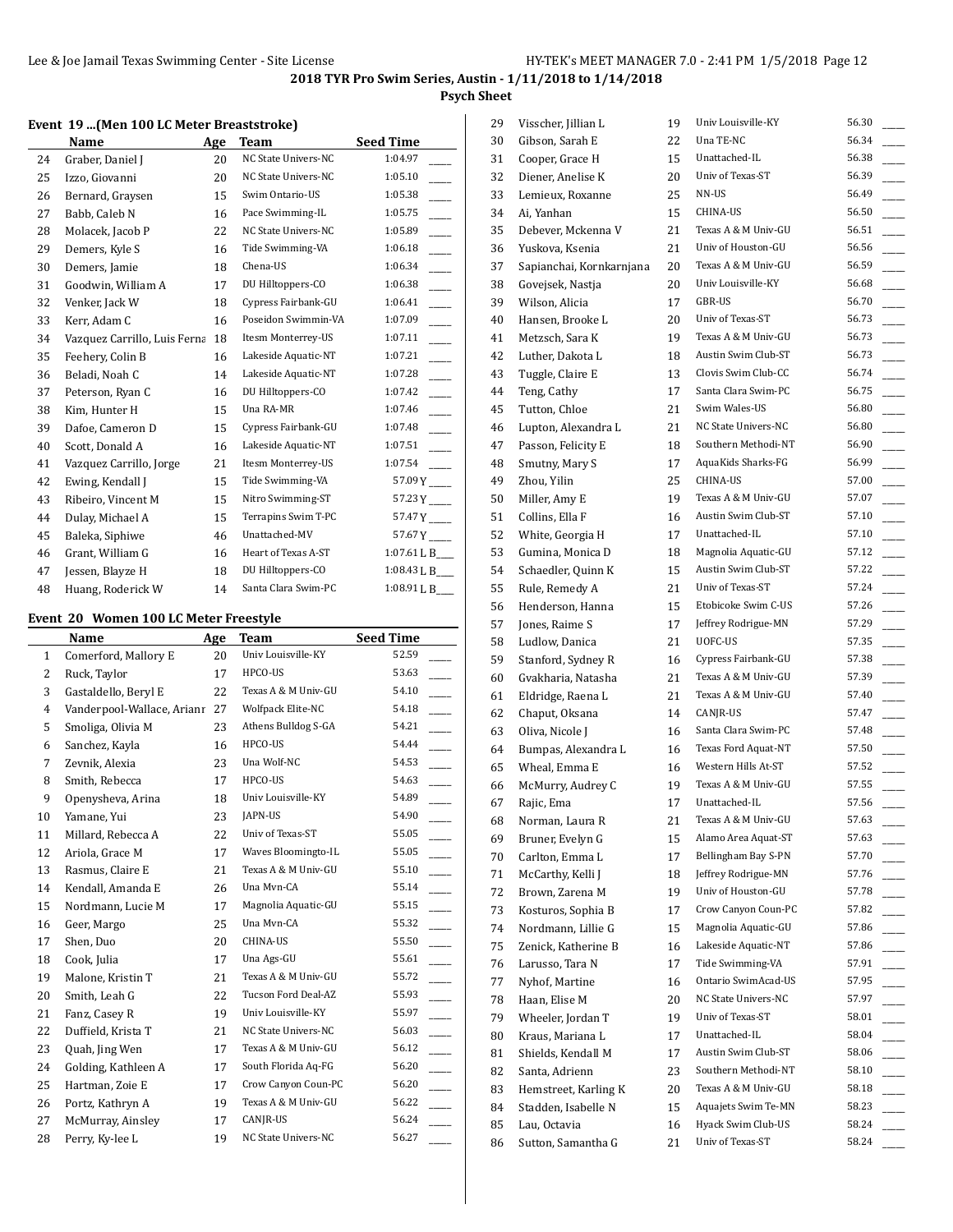**Psych Sheet**

#### **Event 20 ...(Women 100 LC Meter Freestyle)**

|     | Name                    | Age | Team                       | <b>Seed Time</b>        |
|-----|-------------------------|-----|----------------------------|-------------------------|
| 87  | Hallum, Jade A          | 15  | <b>Austin Trinity A-ST</b> | 58.24                   |
| 88  | Harris, Medi            | 15  | Swim Wales-US              | 58.28                   |
| 89  | Gursoy, Janelle         | 16  | Ontario SwimAcad-US        | 58.28<br>$\frac{1}{1}$  |
| 90  | Siebenaller, Samantha A | 19  | Texas A & M Univ-GU        | 58.30                   |
| 91  | Glover, Mackenzie       | 19  | NC State Univers-NC        | 58.33                   |
| 92  | Carruthers, Caroline    | 16  | Etobicoke Swim C-US        | 58.34                   |
| 93  | Williams, Taylor C      | 14  | Aquajets Swim Te-MN        | 58.35                   |
| 94  | Livingston, Olivia M    | 16  | Jewish Community-AM        | $49.53Y$ <sub>---</sub> |
| 95  | Stephenson, Emma G      | 16  | Dads Club Swim T-GU        |                         |
| 96  | Venema, Nicole E        | 16  | Tide Swimming-VA           | $50.39Y$ <sub>---</sub> |
| 97  | Le, Tina                | 16  | Santa Clara Swim-PC        | $50.83Y$ <sub>---</sub> |
| 98  | Gliozeryte, Eva         | 20  | Southern Methodi-NT        |                         |
| 99  | Pardus, Elysse A        | 16  | South Carolina S-SC        | $50.92Y$ <sub>---</sub> |
| 100 | Francis, Riley J        | 14  | Una Lac-NT                 | 58.63 L B___            |
| 101 | Kennett, Bryony G       | 16  | Sienna Plantatio-GU        | 58.85 L B___            |
| 102 | Buscher, Alexandra C    | 20  | Texas A & M Univ-GU        | 58.93 L B___            |
| 103 | Sasseville, Genevieve   | 14  | CANJR-US                   | 59.03 L B___            |
| 104 | Caldow, Elle E          | 15  | Tide Swimming-VA           | 59.05 L B___            |
| 105 | Pollok, Ashley L        | 19  | Univ of Texas-ST           | 59.13 L B___            |
| 106 | Daley, Elan N           | 12  | North York Aquat-US        | 59.20 L B_              |
| 107 | Arcand, Alicia          | 16  | NN-US                      | 59.29 L B___            |
| 108 | Fisher, Jocelyn         | 16  | Sachem Swim Club-MR        | 59.50 L B_              |
| 109 | Caneta, Jorie A         | 21  | Texas A & M Univ-GU        | 59.60 L B__             |
| 110 | Fleming, Anastasia E    | 14  | <b>Austin Trinity A-ST</b> | 59.71 L B_              |
| 111 | Jia, Yvonne H           | 14  | Jeffrey Rodrigue-MN        | 59.72 L B___            |
| 112 | Trahan, Erin K          | 20  | Southern Methodi-NT        | 59.74 L B___            |
| 113 | Ballenger, Marie A      | 31  | North Bay Aquati-PC        | 59.76 L B___            |
| 114 | Larson, Jessica E       | 17  | Terrapins Swim T-PC        | 59.76LB_                |
| 115 | Truong, Kyanh           | 14  | Western Hills At-ST        | 59.89 L B               |
| 116 | Seigal, Mikayla Q       | 16  | Flatiron Swimmin-CO        | 59.99 L B___            |
| 117 | Pike, Taylor A          | 18  | Texas A & M Univ-GU        | 1:00.48 L B             |
| 118 | Heron, Kelley E         | 18  | South Florida Aq-FG        | 1:00.49 L B             |
| 119 | Dove Mcfalls, Carley    | 18  | NN-US                      | 1:00.53 L B             |
| 120 | Kinsey, Madison A       | 19  | Southern Methodi-NT        | 1:00.54 L B             |
| 121 | Weber, Emma L           | 13  | Flatiron Swimmin-CO        | 1:00.61 L B             |
| 122 | Jerew, Hailey R         | 17  | AquaKids Sharks-FG         | 1:00.73 L B             |
| 123 | Davis, Jessica S        | 15  | Crow Canyon Coun-PC        | 1:01.11 L B             |
| 124 | Silver, Sydney N        | 15  | DU Hilltoppers-CO          | 1:01.30 L B             |
| 125 | Kapeller, Abigail M     | 14  | Aquajets Swim Te-MN        | 1:01.31 L B___          |
| 126 | Moore, Molly A          | 17  | Springfield Aqua-AR        | 1:01.46 L B_            |
| 127 | Ma, Ashley C            | 16  | Santa Clara Swim-PC        | 1:01.92 L B_            |
| 128 | Bernal, Sophia          | 16  | Dads Club Swim T-GU        | 1:03.03 L B             |

### **Event 21 Men 100 LC Meter Freestyle**

|    | Name               | Age | Team                | <b>Seed Time</b> |
|----|--------------------|-----|---------------------|------------------|
| 1  | Adrian, Nathan G   | 29  | California Aquat-PC | 47.72            |
| 2  | Held, Ryan J       | 22  | NC State Univers-NC | 48.26            |
| 3  | Murphy, Ryan F     | 22  | California Aquat-PC | 48.88            |
| 4  | Sancov, Alexei     | 18  | Terrapins Swim T-PC | 49.01            |
| 5  | Ress, Justin A     | 20  | NC State Univers-NC | 49.15            |
| 6  | Grevers, Matthew C | 32  | Tucson Ford Deal-AZ | 49.18            |
| 7  | Krueger, Daniel S  | 18  | McFarland Sparta-WI | 49.35            |
| 8  | Izzo, Giovanni     | 20  | NC State Univers-NC | 49.39            |
| 9  | Pebley, Jacob M    | 24  | California Aquat-PC | 49.45            |
| 10 | Conger, John P     | 23  | Nation's Capital-PV | 49.50            |
| 11 | Koski, Matias M    | 23  | Athens Bulldog S-GA | 49.53            |

| 12       | Shields, Thomas A       | 26 | California Aquat-PC        | 49.53                                               |
|----------|-------------------------|----|----------------------------|-----------------------------------------------------|
| 13       | Barna, Andrej           | 19 | Univ Louisville-KY         | 49.75                                               |
| 14       | Newkirk, Jeffrey D      | 21 | Univ of Texas-ST           | 49.77                                               |
| 15       | Molacek, Jacob P        | 22 | NC State Univers-NC        | 49.78                                               |
| 16       | Phillips, Tim J         | 27 | Una TE-NC                  | 49.89                                               |
| 17       | Robrock, Kyle J         | 24 | Unattached-CO              | 49.97                                               |
| 18       | Gaziev, Ruslan          | 18 | Swim Ontario-US            | 49.99                                               |
| 19       | Quah, Zheng Wen         | 21 | California Aquat-PC        | 50.02                                               |
| 20       | Freeman, Robert P       | 17 | Baylor Swim Club-SE        | 50.12                                               |
| 21       | Olafson, Carson         | 20 | Ubc Thunderbirds-US        | 50.28                                               |
| 22       | Jones, Dan B            | 21 | Swim Wales-US              | 50.29                                               |
| 23       | Flores, Luis A          | 23 | Azura Florida Aq-FG        | 50.31                                               |
| 24       | Cooper, James G         | 24 | Longhorn Aquatic-ST        | 50.36                                               |
| 25       | Dolan, Jack C           | 17 | Rockwood Swim Cl-OZ        | 50.37                                               |
| 26       | Zettle, Alexander S     | 18 | Lakeside Aquatic-NT        | 50.52                                               |
| 27       | Bobo, Timothy Clayton C | 18 | Dads Club Swim T-GU        | 50.53                                               |
| 28       | Casas, Shaine M         | 18 | Nitro Swimming-ST          | 50.55                                               |
| 29       | Bagshaw, Jeremy S       | 25 | Island Swimming-US         | 50.64                                               |
| 30       | McGlaughlin, Mark W     | 20 | <b>NC State Univers-NC</b> | 50.71                                               |
| 31       | Pomajevich, Samuel R    | 19 | Univ of Texas-ST           | 50.73                                               |
| 32       | Grothe, Zane G          | 25 | Una Mvn-CA                 | 50.87                                               |
| 33       | Dale, Taylor L          | 23 | Athens Bulldog S-GA        | 50.90                                               |
| 34       | Vazaios, Andreas        | 23 | NC State Univers-NC        | 50.90                                               |
| 35       | Novak, Jesse D          | 22 | Trojan Swim Club-CA        | 51.28                                               |
| 36       | Torres, Daniel G        | 26 | Azura Florida Aq-FG        | 51.47                                               |
| 37       | Cumby, Noah             | 17 | CANJR-US                   | 51.47                                               |
| 38       | Perez, Jhonny J         | 20 | Una Azfl-FG                | 51.48                                               |
| 39       | Tarvestad, William J    | 17 | Triton Swimming-KY         | 51.48                                               |
| 40       | Wilby, Mason            | 18 | GBR-US                     | 51.59                                               |
| 41       | Larson, Peter L         | 16 | Jeffrey Rodrigue-MN        | 51.67                                               |
| 42       | Reilly, Colin P         | 17 | Penn Charter Aqu-MA        | 51.81                                               |
| 43       | Konik, Justin R         | 17 | Etobicoke Swim C-US        | 51.84                                               |
| 44       | O'Connell, Daniel P     | 17 | Crow Canyon Coun-PC        | 51.84                                               |
| 45       | Stewart, Coleman M      | 19 | NC State Univers-NC        | 51.88                                               |
| 46       | Costin, Philip          | 18 | Poseidon Swimmin-VA        | 52.02                                               |
| 47       | Bratanov, Kaloyan D     | 17 | Katy Aquatic Tea-GU        | 52.11                                               |
| 48       | Liendo, Joshua          | 15 | North York Aquat-US        | 52.14                                               |
| 49       | Stuart, Hennessey P     | 22 | NC State Univers-NC        | 52.17                                               |
| 50       | Gregory, Kimani J       | 16 | Racer X Aquatics-AM        | 52.18                                               |
| 51       | Brothers, Peter         | 21 | UOFC-US                    | 52.23                                               |
| 52       | Lowe, Dalton D          | 15 | Spring Swim Team-GU        | 52.24                                               |
| 53       | Placek, Ethan           | 16 | Ontario SwimAcad-US        | 52.44                                               |
| 54       | Legband, Kai E          | 17 | Tidal Wave Swim-NJ         | 52.55                                               |
| 55       | Quezada, Dominguez      | 18 | <b>BDD-US</b>              | 52.59                                               |
| 56       | Armstrong, Jack S       | 16 | Houston Bridge B-GU        | 52.61                                               |
| 57       | Hensley, Noah L         | 21 | NC State Univers-NC        | 52.64                                               |
|          | Brown, Taila            | 17 | North York Aquat-US        | 52.65                                               |
| 58<br>59 | Hendrix, Seth B         |    | DU Hilltoppers-CO          | 52.72                                               |
|          | Wamsley, Nicolas A      | 18 | Rockwood Swim Cl-OZ        | 52.74                                               |
| 60       |                         | 18 | NC State Univers-NC        |                                                     |
| 61       | Erlenmeyer, Daniel J    | 20 | Corvallis Aquati-OR        | $45.31Y$ <sub>----</sub><br>$45.57Y$ <sub>---</sub> |
| 62       | McEuen, Casey D         | 18 | Ridgefield Aquat-CT        | 52.92 L B_                                          |
| 63       | Solivan, Andres J       | 20 | Regina Optimist-US         |                                                     |
| 64       | Choboter, Noah          | 21 | Iolani Swim Club-HI        | 52.97 L B___                                        |
| 65       | Chan, Alex E            | 21 | Santa Clara Swim-PC        | 53.07 L B___                                        |
| 66       | Noyes, David P          | 18 |                            | 53.15 L B_                                          |
| 67       | Quinteros, Brandon A    | 17 | Dads Club Swim T-GU        | 53.20 L B___                                        |
| 68       | Scott, Donald A         | 16 | Lakeside Aquatic-NT        | 53.21 L B___<br>53.21 L B_                          |
| 69       | Kim, Daniel S           | 17 | Mission Viejo Na-CA        |                                                     |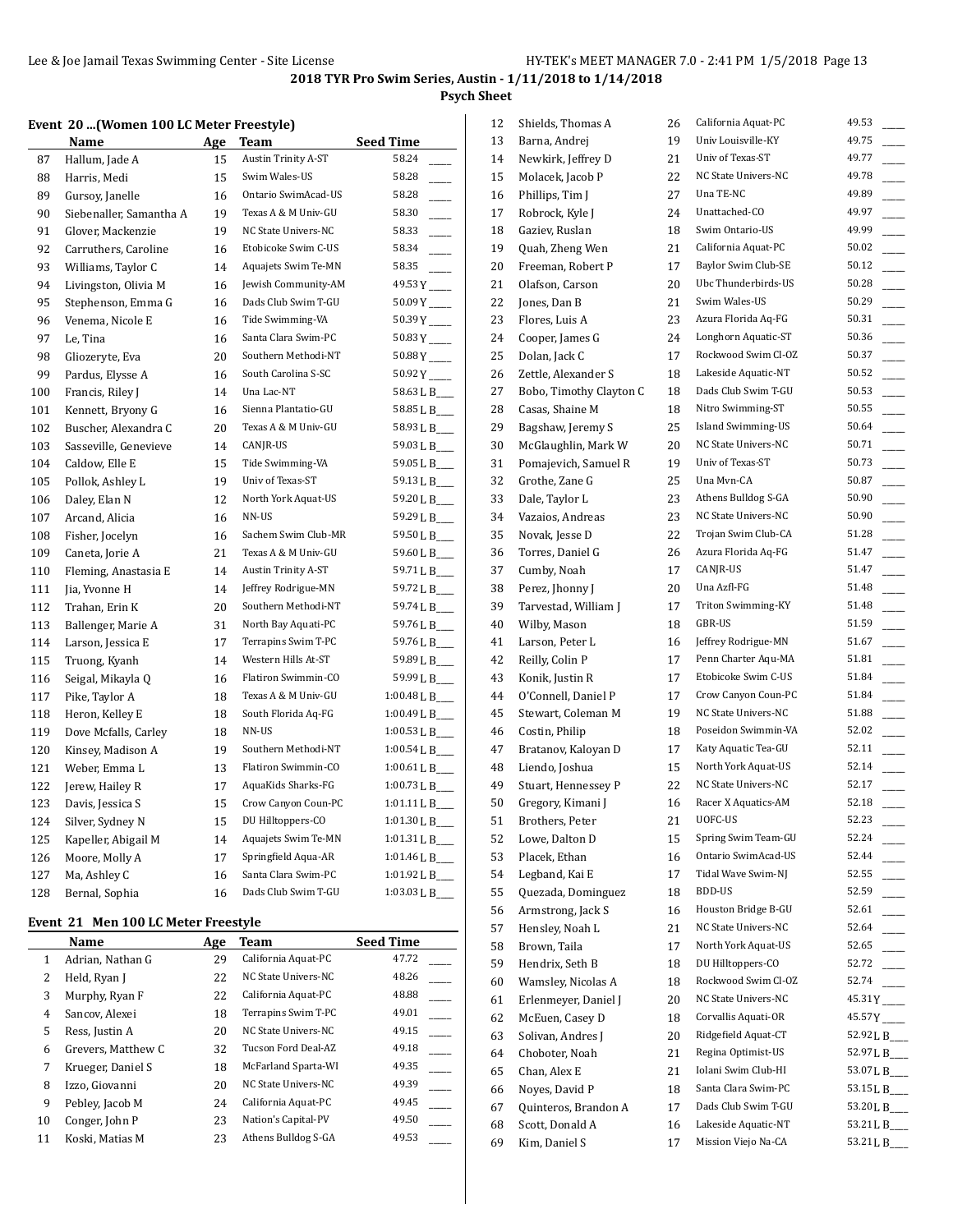## **Psych Sheet**

#### **Event 21 ...(Men 100 LC Meter Freestyle)**

|    | Name                       | Age | Team                | <b>Seed Time</b> |
|----|----------------------------|-----|---------------------|------------------|
| 70 | Hernandez, Nicolas A       | 22  | Chena-US            | 53.27 L B___     |
| 71 | Peterson, Ryan C           | 16  | DU Hilltoppers-CO   | 53.32 L B__      |
| 72 | Smith, Everett             | 16  | Ontario SwimAcad-US | 53.37 L B___     |
| 73 | Lafontaine Giguère, Thomas | 18  | NN-US               | 53.45 L B___     |
| 74 | Duncan, Caleb W            | 17  | Dads Club Swim T-GU | 53.70 L B___     |
| 75 | Dufresne, Jean Philippe    | 18  | Regina Optimist-US  | 53.80 L B__      |
| 76 | Autry, Ethan W             | 17  | Katy Aquatic Tea-GU | 53.82 L B___     |
| 77 | Neff, Alexander K          | 16  | Tide Swimming-VA    | 54.47 L B___     |
| 78 | Baker, Justin              | 16  | North York Aquat-US | 54.60 L B_       |
| 79 | Ewing, Kendall J           | 15  | Tide Swimming-VA    | 54.70 L B___     |
| 80 | Hammer, Kevin B            | 16  | Nitro Swimming-ST   | 54.81 L B___     |
| 81 | Blake, Daniel J            | 17  | Santa Clara Swim-PC | 54.94 L B___     |
| 82 | Anderson, Matthew K        | 20  | Una Katy-GU         | 55.31 L B___     |
| 83 | Bretscher, James R         | 22  | NC State Univers-NC | 55.85 L B___     |
| 84 | Fenlon, Matthew J          | 15  | Rivertown Aquati-MR | 56.65 L B___     |
| 85 | Kiesler, Gil               | 21  | NC State Univers-NC | 46.21 Y B___     |
| 86 | McGee, Gavin J             | 18  | Santa Clara Swim-PC | 49.70 Y B___     |

### **Event 22 Women 200 LC Meter IM**

 $\overline{a}$ 

|                | Name                          | Age | <b>Team</b>         | <b>Seed Time</b> |
|----------------|-------------------------------|-----|---------------------|------------------|
| $\mathbf{1}$   | Margalis, Melanie A           | 26  | Saint Petersburg-FL | 2:08.70          |
| $\overline{c}$ | Pickrem, Sydney E             | 20  | Texas A & M Univ-GU | 2:09.17          |
| 3              | Cox, Madisyn L                | 22  | Longhorn Aquatic-ST | 2:09.69          |
| $\overline{4}$ | Galat, Bethany R              | 22  | Texas A & M Univ-GU | 2:12.29          |
| 5              | Wolters, Maxine               | 18  | Univ of Texas-ST    | 2:13.57          |
| 6              | Schlosshan, Ciara             | 16  | GBR-US              | 2:13.93          |
| 7              | Bradford-Feldman, Rachael     | 20  | Univ Louisville-KY  | 2:13.97          |
| 8              | Gonzalez-Hermosillo, Monil 22 |     | Texas A & M Univ-GU | 2:14.40          |
| 9              | Bratton, Lisa N               | 21  | Texas A & M Univ-GU | 2:14.42          |
| 10             | Pfeifer, Genevieve M          | 18  | Univ of Texas-ST    | 2:14.47          |
| 11             | Wilson, Alicia                | 17  | GBR-US              | 2:14.60          |
| 12             | Pearl, Vanessa A              | 18  | Metroplex Aquati-NT | 2:14.81          |
| 13             | Malone, Kristin T             | 21  | Texas A & M Univ-GU | 2:15.06          |
| 14             | Poole, Julia T                | 18  | NC State Univers-NC | 2:15.38          |
| 15             | Belousova, Anna               | 21  | Texas A & M Univ-GU | 2:15.45          |
| 16             | McCullagh, Nora E             | 20  | Univ of Texas-ST    | 2:15.66          |
| 17             | Looney, Lindsay J             | 16  | Metroplex Aquati-NT | 2:15.74          |
| 18             | Escobedo, Emily R             | 22  | Condors Swim Clu-MR | 2:16.06          |
| 19             | Moore, Hannah M               | 21  | NC State Univers-NC | 2:16.29          |
| 20             | Debever, Mckenna V            | 21  | Texas A & M Univ-GU | 2:16.52          |
| 21             | Dunn, Diana G                 | 17  | Austin Swim Club-ST | 2:16.93          |
| 22             | Gonzalez Medina, Esther       | 22  | Texas A & M Univ-GU | 2:17.14          |
| 23             | Knelson, Faith                | 16  | Island Swimming-US  | 2:17.17          |
| 24             | Golding, Kathleen A           | 17  | South Florida Aq-FG | 2:17.19          |
| 25             | Donan, Claire E               | 16  | Triton Swimming-KY  | 2:17.55          |
| 26             | Zavaros, Mabel                | 17  | Swim Ontario-US     | 2:17.69          |
| 27             | Rajic, Ema                    | 17  | Unattached-IL       | 2:18.17          |
| 28             | Flickinger, Hali A            | 23  | Athens Bulldog S-GA | 2:18.20          |
| 29             | Kwan, Victoria                | 17  | Swim Ontario-US     | 2:18.35          |
| 30             | Morrow, Lindsay M             | 21  | NC State Univers-NC | 2:18.37          |
| 31             | Hartman, Zoie E               | 17  | Crow Canyon Coun-PC | 2:18.50          |
| 32             | Moore, Kathleen R             | 18  | NC State Univers-NC | 2:18.63          |
| 33             | Sutton, Rebecca               | 16  | Swim Wales-US       | 2:18.98          |
| 34             | Grobler, Gabriella            | 18  | Southern Methodi-NT | 2:19.05          |
| 35             | Toney, Camryn C               | 18  | Texas A & M Univ-GU | 2:19.08          |
| 36             | Zavaros, Rosie                | 17  | Ontario SwimAcad-US | 2:19.52          |

| 37 | Rasmus, Claire E          | 21       | Texas A & M Univ-GU | 2:19.53                    |
|----|---------------------------|----------|---------------------|----------------------------|
| 38 | Tuggle, Claire E          | 13       | Clovis Swim Club-CC | 2:19.69                    |
| 39 | Rodriguez, Melissa M      | 23       | BDD-US              | 2:19.92                    |
| 40 | Pollok, Ashley L          | 19       | Univ of Texas-ST    | 2:20.22                    |
| 41 | Danyluk, Daphné           | 19       | NN-US               | 2:20.46                    |
| 42 | Lessing, Amelie A         | 16       | Flatiron Swimmin-CO | 2:20.79                    |
| 43 | Friesen, Morgan C         | 18       | Univ Louisville-KY  | 2:20.86                    |
| 44 | Tadder, Samantha G        | 15       | Tide Swimming-VA    | 2:20.89                    |
| 45 | Oglesby, Grace A          | 19       | Univ Louisville-KY  | 2:21.01                    |
| 46 | Stadden, Isabelle N       | 15       | Aquajets Swim Te-MN | 2:21.20                    |
| 47 | Sloan, Jessica L          | 22       | Texas A & M Univ-GU | 2:21.26                    |
| 48 | Kendzior, Alina           | 19       | Univ Louisville-KY  | 2:21.27                    |
| 49 | McCarville, Kate E        | 14       | Springfield Aqua-AR | 2:21.33                    |
| 50 | Robertson, Alexandra G    | 16       | Una Crim-NE         | 2:21.34                    |
| 51 | Kutz, Sarah H             | 16       | Austin Swim Club-ST | 2:21.58                    |
| 52 | Broad, Madison            | 17       | Swim Ontario-US     | 2:21.71                    |
| 53 | Laderoute, Laura A        | 19       | Univ of Houston-GU  | 2:21.92                    |
| 54 | McDonald, Abigail         | 16       | Ontario SwimAcad-US | 2:21.94                    |
| 55 | Jones, Raime S            | 17       | Jeffrey Rodrigue-MN | 2:22.02                    |
| 56 | Fernandes, Aryanna I      | 17       | Ontario SwimAcad-US | 2:22.13                    |
| 57 | Yeager, Jessica A         | 16       | Nitro Swimming-ST   | 2:22.15                    |
|    |                           |          | Swim Ontario-US     | 2:22.22                    |
| 58 | Rathwell, Regan           | 13<br>13 | Flatiron Swimmin-CO | 2:22.25                    |
| 59 | Codevilla, Mary S         |          | Etobicoke Swim C-US | 2:22.27                    |
| 60 | Carruthers, Caroline      | 16       |                     |                            |
| 61 | Fiorilli, Ashlyn M        | 16       | Texas Ford Aquat-NT | 2:22.28                    |
| 62 | Whalen, Natalie M         | 17       | Una Lac-NT          | 2:22.33                    |
| 63 | Howard, Abriana R         | 17       | Crow Canyon Coun-PC | 2:22.38                    |
| 64 | Santa, Adrienn            | 23       | Southern Methodi-NT | 2:22.40                    |
| 65 | Astashkina, Mariia        | 18       | Univ Louisville-KY  | $1:57.06Y$ <sub>---</sub>  |
| 66 | Caraballo, Barbara        | 22       | Ridgefield Aquat-CT | $1:59.64Y$ <sub>---</sub>  |
| 67 | Hansen, Brooke L          | 20       | Univ of Texas-ST    | $1:59.74Y$ <sub>---</sub>  |
| 68 | Koutsouveli, Eleanna      | 20       | Univ of Houston-GU  | $1:59.86Y$ <sub>----</sub> |
| 69 | Kondis, Peyton S          | 19       | Univ of Houston-GU  | $2:00.92Y$ <sub>----</sub> |
| 70 | Glover, Mackenzie         | 19       | NC State Univers-NC | $2:01.66Y$ <sub>----</sub> |
| 71 | Bernal, Aria I            | 17       | Dads Club Swim T-GU | $2:02.38Y$ <sub>---</sub>  |
| 72 | Preble, Averee M          | 16       | Clovis Swim Club-CC | $2:02.47Y$ <sub>---</sub>  |
| 73 | Thompson, Brittany K      | 18       | Nitro Swimming-ST   | $2:02.66Y$ <sub>---</sub>  |
| 74 | Jimenez Peon, Maria G     | 20       | Univ of Houston-GU  | $2:02.87Y$ <sub>----</sub> |
| 75 | Sims, Kaitlynn S          | 17       | Magnolia Aquatic-GU | $2:03.42Y$ <sup>-1</sup>   |
| 76 | Qian, Virginie Z          | 16       | Santa Clara Swim-PC | 2:03.45 Y                  |
| 77 | Roubique, Victoria N      | 19       | Texas A & M Univ-GU | $2:03.73Y$ <sub>----</sub> |
| 78 | McCarthy, Kelli J         | 18       | Jeffrey Rodrigue-MN | 2:22.53 L B_               |
| 79 | Parkinson, Maxine M       | 15       | Unattached-IL       | 2:22.63 L B_               |
| 80 | Skirboll, Zoe M           | 13       | Racer X Aquatics-AM | 2:23.00 L B                |
| 81 | Merkel, Brecken M         | 15       | Jeffrey Rodrigue-MN | 2:23.19 L B_               |
| 82 | Garrison, Sophia J        | 15       | Heart of Texas A-ST | 2:23.58 L B_               |
| 83 | Davison, Chase H          | 13       | Flatiron Swimmin-CO | 2:24.02 L B_               |
| 84 | Jih-Schiff, Ana P         | 14       | Crow Canyon Coun-PC | 2:24.50 L B_               |
| 85 | McCallum, Amanda          | 15       | Richmond Rapids-US  | 2:24.67 L B_               |
| 86 | Bouraoui, Nadia D         | 15       | Santa Clara Swim-PC | 2:25.03 L B                |
| 87 | Korbly, Isabella A        | 14       | Patriot Swim Clu-NE | 2:25.10 L B_               |
| 88 | Halmy, Dorothy            | 19       | Texas A & M Univ-GU | 2:25.46 L B_               |
| 89 | Haan, Elise M             | 20       | NC State Univers-NC | 2:25.70 L B                |
| 90 | Arroyo Cuara, Laura Sofia | 20       | Itesm Monterrey-US  | 2:25.91 L B_               |
| 91 | Pardus, Kaila A           | 15       | South Carolina S-SC | 2:26.34 L B_               |
| 92 | Finke, Ariel S            | 21       | NC State Univers-NC | 2:26.35L B                 |
| 93 | Bisaillon, Marie Philippe | 19       | NN-US               | 2:26.66 L B_               |
| 94 | Magner, Agata M           | 20       | Southern Methodi-NT | 2:27.22 L B_               |
|    |                           |          |                     |                            |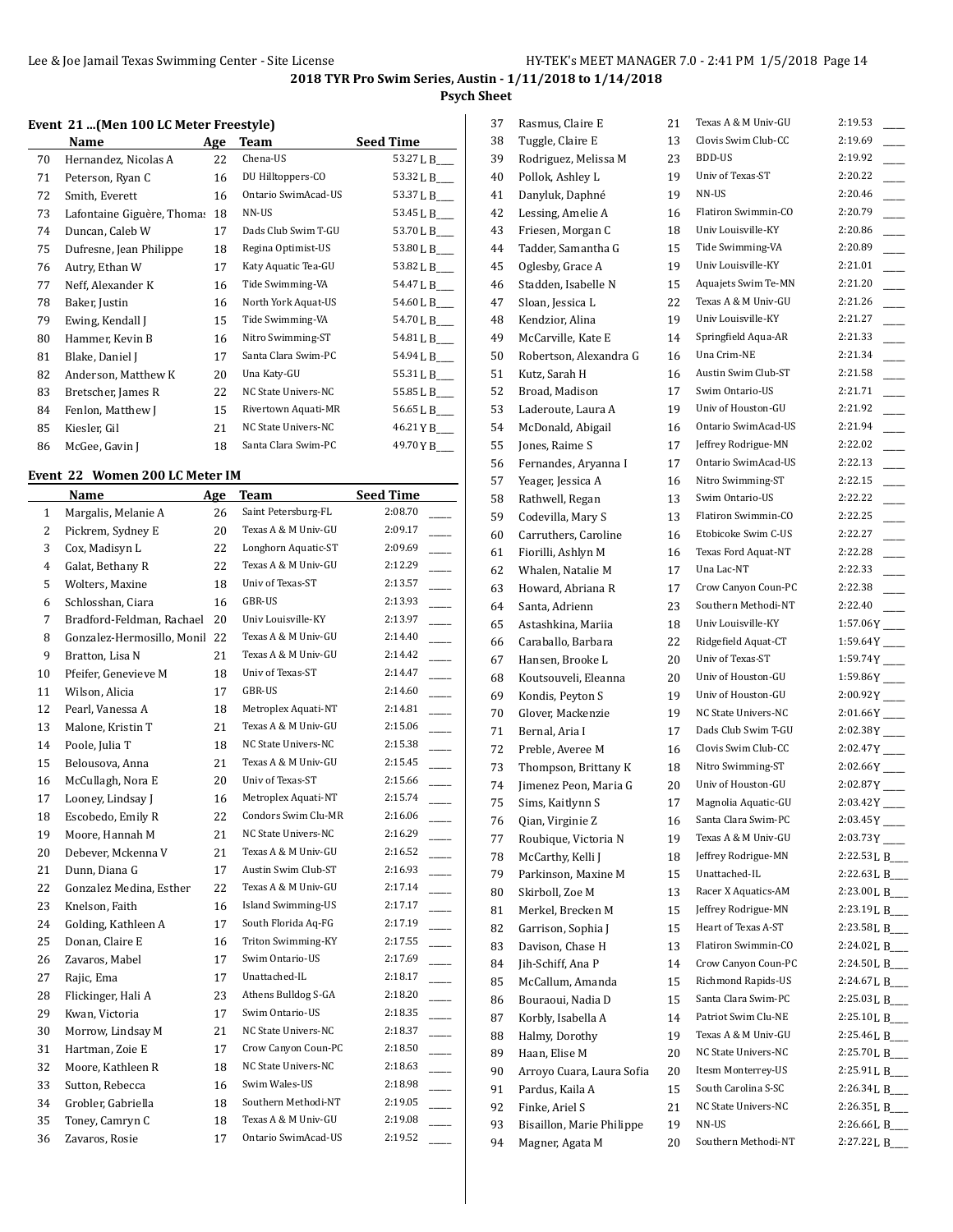# **Psych Sheet**

## **Event 22 ...(Women 200 LC Meter IM)**

|     | Name                     | Age | Team                       | <b>Seed Time</b> |
|-----|--------------------------|-----|----------------------------|------------------|
| 95  | Barakey, Lauren A        | 15  | Tide Swimming-VA           | 2:27.24L B       |
| 96  | Muizelaar, Serena        | 14  | Etobicoke Swim C-US        | 2:27.69 L B      |
| 97  | Sapianchai, Kornkarnjana | 20  | Texas A & M Univ-GU        | 2:27.76L B       |
| 98  | Reynera, Caitlin A       | 17  | Magnolia Aquatic-GU        | 2:29.12 L B      |
| 99  | Kopenski, Gabrielle E    |     | <b>Texas Ford Aquat-NT</b> | 2:31.32 L B      |
| 100 | Klyarovskaya, Anastasia  | 23  | Unattached-MS              | 2:08.17YB        |
| 101 | Mavrantza, Angeliki M    |     | Univ of Houston-GU         | 2:08.90YB        |

# **Event 23 Men 200 LC Meter IM**

|    | <b>Name</b>          | <u>Age</u> | <b>Team</b>         | <b>Seed Time</b> |
|----|----------------------|------------|---------------------|------------------|
| 1  | Kalisz, Chase T      | 23         | Athens Bulldog S-GA | 1:55.56          |
| 2  | Prenot, Joshua C     | 24         | California Aquat-PC | 1:57.14          |
| 3  | Vazaios, Andreas     | 23         | NC State Univers-NC | 1:57.98          |
| 4  | Licon, William A     | 23         | Longhorn Aquatic-ST | 1:58.54          |
| 5  | Castelli, Xavier     | 27         | Swim Wales-US       | 1:59.29          |
| 6  | Sos, Daniel          | 19         | Univ Louisville-KY  | 2:00.64          |
| 7  | Fink, Nicolas K      | 24         | Athens Bulldog S-GA | 2:01.04          |
| 8  | Darragh, Mackenzie P | 24         | Swim Ontario-US     | 2:01.14          |
| 9  | Gurevich, Etay       | 22         | Univ Louisville-KY  | 2:01.53          |
| 10 | Hill, Robert         | 21         | UOFC-US             | 2:01.96          |
| 11 | Foster, Carson J     | 16         | Mason Manta Rays-OH | 2:01.97          |
| 12 | Kalnins, Uvis        | 24         | Missouri State U-MV | 2:02.34          |
| 13 | Foster, Jacob R      | 17         | Mason Manta Rays-OH | 2:02.88          |
| 14 | Cote, Tristan        | 22         | UOFC-US             | 2:02.91          |
| 15 | Dergousoff, James    | 21         | Chena-US            | 2:03.13          |
| 16 | Whitley, Reece P     | 18         | Penn Charter Aqu-MA | 2:03.43          |
| 17 | Claverie, Carlos E   | 21         | Univ Louisville-KY  | 2:03.69          |
| 18 | Williams, Brodie     | 18         | GBR-US              | 2:03.82          |
| 19 | Le, Paul N           | 25         | Missouri State U-MV | 2:03.86          |
| 20 | Jones, Jarrett W     | 20         | Univ Louisville-KY  | 2:04.25          |
| 21 | Ress, Justin A       | 20         | NC State Univers-NC | 2:04.31          |
| 22 | Kamminga, Frederik   | 21         | UOFC-US             | 2:04.91          |
| 23 | Tenney, Mason J      | 20         | Univ of Texas-ST    | 2:05.01          |
| 24 | Pomajevich, Samuel R | 19         | Univ of Texas-ST    | 2:05.10          |
| 25 | Zito, Nicholas A     | 23         | West Swim Club-IL   | 2:05.27          |
| 26 | Ng, Christian        | 20         | UOFC-US             | 2:05.34          |
| 27 | Stuart, Hennessey P  | 22         | NC State Univers-NC | 2:05.48          |
| 28 | Knowles, Eric W      | 18         | NC State Univers-NC | 2:05.84          |
| 29 | Palaschuk, Brian     | 20         | Regina Optimist-US  | 2:05.86          |
| 30 | Huang, Owen          | 17         | Swim Ontario-US     | 2:06.06          |
| 31 | Bernard, Graysen     | 15         | Swim Ontario-US     | 2:06.30          |
| 32 | Ipsen, Anton Oerskov | 23         | NC State Univers-NC | 2:06.55          |
| 33 | Martins, Lucca A     | 20         | NC State Univers-NC | 2:06.55          |
| 34 | Goodwin, William A   | 17         | DU Hilltoppers-CO   | 2:07.28          |
| 35 | McGlaughlin, Mark W  | 20         | NC State Univers-NC | 2:07.42          |
| 36 | Wasyliw, Noah        | 21         | Regina Cougars-US   | 2:07.44          |
| 37 | Laperle, Vincent     | 19         | NN-US               | 2:07.52          |
| 38 | Young, Brodie        | 17         | Hyack Swim Club-US  | 2:07.58          |
| 39 | Jervis, Daniel       | 21         | Swim Wales-US       | 2:08.19          |
| 40 | Dafoe, Cameron D     | 15         | Cypress Fairbank-GU | 2:08.58          |
| 41 | Peterson, Ryan C     | 16         | DU Hilltoppers-CO   | 2:08.80          |
| 42 | Rodriguez, Andrew D  | 17         | Terrapins Swim T-PC | 2:08.84          |
| 43 | Reilly, Colin P      | 17         | Penn Charter Aqu-MA | 2:09.13          |
| 44 | Jessen, Blayze H     | 18         | DU Hilltoppers-CO   | 2:09.18          |
| 45 | Ribeiro, Vincent M   | 15         | Nitro Swimming-ST   | 2:09.51          |
| 46 | Klein, Anders        | 20         | UOFC-US             | 2:09.66          |

| 47 | Held, Ryan J               | 22 | NC State Univers-NC | 2:09.74                    |
|----|----------------------------|----|---------------------|----------------------------|
| 48 | Grant, William G           | 16 | Heart of Texas A-ST | 2:09.77                    |
| 49 | Hogan, Sean W              | 17 | Poseidon Swimmin-VA | 2:09.94<br>$\sim$          |
| 50 | Rodriguez Aguayo, Arath Al | 18 | Itesm Monterrey-US  | 2:09.96                    |
| 51 | Yoshida, Fuyu              | 20 | JAPN-US             | 2:10.04                    |
| 52 | Kabbara, Munzer M          | 15 | Cypress Fairbank-GU | 2:10.12                    |
| 53 | Bryan, Davis C             | 18 | Katy Aquatic Tea-GU | 2:10.22                    |
| 54 | Lierz, Harrison M          | 15 | Front Range Barr-CO | 2:10.27                    |
| 55 | Mastromatteo, Gabe         | 15 | Swim Ontario-US     | 2:10.30                    |
| 56 | McIntyre, John M           | 19 | NC State Univers-NC | 2:10.30                    |
| 57 | Bratanov, Kaloyan D        | 17 | Katy Aquatic Tea-GU | $1:50.50Y$ <sub>----</sub> |
| 58 | Gariepy, Mitchell C        | 18 | Una Crim-NE         | $1:50.88Y$ <sub>----</sub> |
| 59 | Johnson, Jacob A           | 18 | NC State Univers-NC | $1:50.99Y$ <sub>----</sub> |
| 60 | Larson, Peter L            | 16 | Jeffrey Rodrigue-MN | $1:51.52Y$ <sub>---</sub>  |
| 61 | Costin, Philip             | 18 | Poseidon Swimmin-VA | $1:51.70Y$ <sub>---</sub>  |
| 62 | Noyes, David P             | 18 | Santa Clara Swim-PC | $1:51.77Y$ <sub>---</sub>  |
| 63 | Hawk, Dylan W              | 15 | Santa Clara Swim-PC | 1:52.39 Y                  |
| 64 | Kerr, Adam C               | 16 | Poseidon Swimmin-VA | 2:10.52 L B                |
| 65 | Webb, Isaak E              | 19 | Iowa Flyers Swim-IA | 2:10.80 L B                |
| 66 | Rudd, Michael B            | 17 | Katy Aquatic Tea-GU | 2:10.87 L B                |
| 67 | Shay, Michael A            | 16 | Nitro Swimming-ST   | 2:10.90 L B___             |
| 68 | Stokes, Richie             | 17 | Etobicoke Swim C-US | 2:10.92 L B                |
| 69 | Ramirez Juarez, Ramiro     | 27 | Itesm Monterrey-US  | 2:10.92 L B                |
| 70 | Kim, Hunter H              | 15 | Una RA-MR           | 2:11.41 L B                |
| 71 | Nichols, Noah P            | 15 | Poseidon Swimmin-VA | 2:11.80 L B___             |
| 72 | Gogulski, Ethan D          | 17 | Nitro Swimming-ST   | 2:12.27 L B_               |
| 73 | Venker, Jack W             | 18 | Cypress Fairbank-GU | 2:12.28 L B___             |
| 74 | Jones, Elliott T           | 16 | Cypress Fairbank-GU | 2:13.15 L B                |
| 75 | Collins, Jack M            | 20 | Badger Swim Club-MR | 2:13.52 L B_               |
| 76 | Feehery, Colin B           | 16 | Lakeside Aquatic-NT | 2:14.75 L B___             |
| 77 | Demers, Jamie              | 18 | Chena-US            | 2:17.46 L B_               |
| 78 | Beladi, Noah C             | 14 | Lakeside Aquatic-NT | 2:17.88 L B___             |
| 79 | Baleka, Siphiwe            | 46 | Unattached-MV       | 2:18.18 L B                |
| 80 | Johnson, Garrison D        | 18 | Poseidon Swimmin-VA | 2:18.35 L B                |
| 81 | Pretorius, Johan           | 15 | Lakeside Aquatic-NT | 2:19.02 L B                |
| 82 | Demers, Kyle S             | 16 | Tide Swimming-VA    | 2:22.27 L B                |

## **Event 24 Men 400 LC Meter Freestyle**

|              | Name                 | Age | <b>Team</b>               | <b>Seed Time</b> |
|--------------|----------------------|-----|---------------------------|------------------|
| $\mathbf{1}$ | Grothe, Zane G       | 25  | Una Mvn-CA                | 3:44.43          |
| 2            | Takeda, Shogo        | 22  | JAPN-US                   | 3:45.46          |
| 3            | Smith, Clark P       | 22  | Longhorn Aquatic-ST       | 3:45.74          |
| 4            | Ipsen, Anton Oerskov | 23  | NC State Univers-NC       | 3:47.95          |
| 5            | Oiu, Ziao            | 19  | <b>CHINA-US</b>           | 3:48.00          |
| 6            | Bagshaw, Jeremy S    | 25  | <b>Island Swimming-US</b> | 3:48.82          |
| 7            | Acosta, Marcelo      | 21  | Univ Louisville-KY        | 3:48.82          |
| 8            | Yoshida, Fuyu        | 20  | JAPN-US                   | 3:49.88          |
| 9            | Freeman, Robert P    | 17  | Baylor Swim Club-SE       | 3:50.14          |
| 10           | Brothers, Peter      | 21  | UOFC-US                   | 3:51.26          |
| 11           | Zettle, Alexander S  | 18  | Lakeside Aquatic-NT       | 3:51.44          |
| 12           | Yamamoto, Kohei      | 26  | JAPN-US                   | 3:53.24          |
| 13           | Cote, Tristan        | 22  | UOFC-US                   | 3:53.57          |
| 14           | Kiesler, Gil         | 21  | NC State Univers-NC       | 3:53.62          |
| 15           | Brinegar, James M    | 18  | Mission Viejo Na-CA       | 3:54.56          |
| 16           | Williams, Brodie     | 18  | GBR-US                    | 3:54.62          |
| 17           | Anderson, Matthew K  | 20  | Una Katy-GU               | 3:55.33          |
| 18           | Zakala, Josh         | 19  | <b>Island Swimming-US</b> | 3:56.42          |
| 19           | Desjarlais, Liam     | 21  | NN-US                     | 3:56.47          |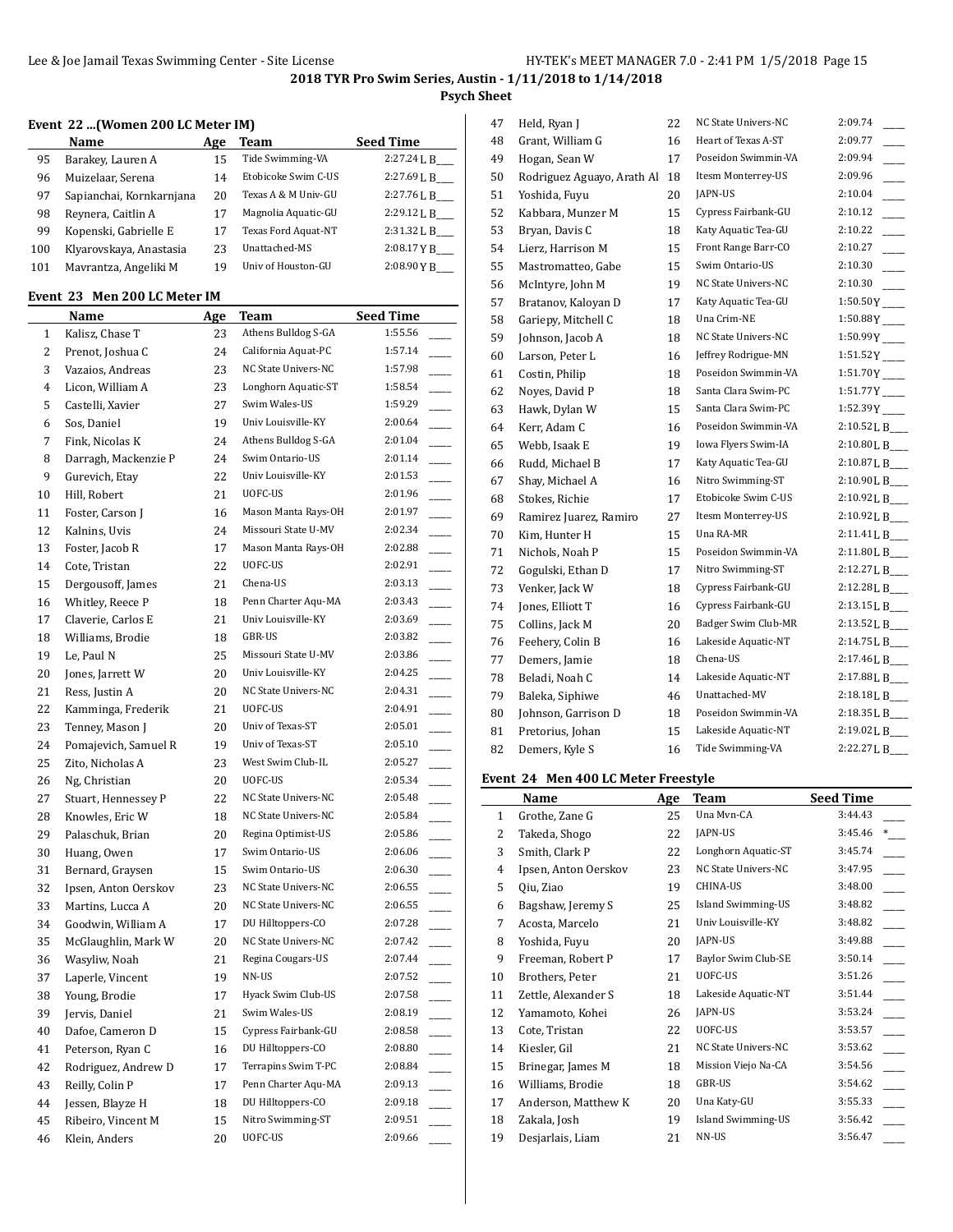## **Psych Sheet**

### **Event 24 ...(Men 400 LC Meter Freestyle)**

|    | <b>Name</b>           | <u>Age</u> | <b>Team</b>         | Seed Time                           |
|----|-----------------------|------------|---------------------|-------------------------------------|
| 20 | Knowles, Eric W       | 18         | NC State Univers-NC | 3:56.51                             |
| 21 | Smith, Theodore C     | 18         | Univ Louisville-KY  | 3:56.97                             |
| 22 | Gurevich, Etay        | 22         | Univ Louisville-KY  | 3:57.02                             |
| 23 | Erlenmeyer, Daniel J  | 20         | NC State Univers-NC | 3:57.32                             |
| 24 | McIntyre, John M      | 19         | NC State Univers-NC | 3:57.38                             |
| 25 | Olafson, Carson       | 20         | Ubc Thunderbirds-US | 3:57.60                             |
| 26 | Collins, Jack M       | 20         | Badger Swim Club-MR | 3:58.58                             |
| 27 | Sancov, Alexei        | 18         | Terrapins Swim T-PC | 3:58.88                             |
| 28 | Paquin Foisy, Etienne | 20         | Regina Optimist-US  | 3:58.98                             |
| 29 | Foster, Jacob R       | 17         | Mason Manta Rays-OH | 3:59.05                             |
| 30 | Jones, Jarrett W      | 20         | Univ Louisville-KY  | 3:59.45                             |
| 31 | Graham, Jared W       | 18         | Penguin Aquatics-PN | 4:00.05                             |
| 32 | Konik, Justin R       | 17         | Etobicoke Swim C-US | 4:00.22<br>$\overline{\phantom{0}}$ |
| 33 | Coakley, William J    | 16         | Katy Aquatic Tea-GU | 4:00.36<br>$\overline{\phantom{a}}$ |
| 34 | Sos, Daniel           | 19         | Univ Louisville-KY  | 4:01.66                             |
| 35 | Larson, Peter L       | 16         | Jeffrey Rodrigue-MN | 4:01.72                             |
| 36 | Tarvestad, William J  | 17         | Triton Swimming-KY  | 4:02.28                             |
| 37 | Dommann, Raben        | 16         | Chena-US            | 4:02.34                             |
| 38 | Barrett, Graham M     | 19         | Univ Louisville-KY  | 4:03.06                             |
| 39 | Dafoe, Riley S        | 18         | Cypress Fairbank-GU | 4:03.09                             |
| 40 | Morales, Yeziel D     | 21         | Ridgefield Aquat-CT | 4:03.48                             |
| 41 | Vial, Noah D          | 18         | Corvallis Aquati-OR | 4:03.97                             |
| 42 | Hendrix, Seth B       | 18         | DU Hilltoppers-CO   | 4:04.28                             |
| 43 | Duke, Nicolas         | 19         | Chena-US            | 4:04.36                             |
| 44 | Shiller, Briggs W     | 16         | Swim Houston Aqu-GU | 4:04.38                             |
| 45 | Noyes, David P        | 18         | Santa Clara Swim-PC | 4:04.84                             |
| 46 | Blake, Daniel J       | 17         | Santa Clara Swim-PC | 4:05.06                             |
| 47 | Stokes, Richie        | 17         | Etobicoke Swim C-US | 4:05.26                             |
| 48 | Johnson, Garrison D   | 18         | Poseidon Swimmin-VA | 4:05.30                             |
| 49 | Hernandez, Nicolas A  | 22         | Chena-US            | 4:05.88                             |
| 50 | Harting, Zach S       | 20         | Univ Louisville-KY  | 4:16.34Y                            |
| 51 | Martins, Lucca A      | 20         | NC State Univers-NC | $4:26.64Y$ <sub>---</sub>           |
| 52 | Lierz, Harrison M     | 15         | Front Range Barr-CO | $4:28.09Y$ <sub>---</sub>           |
| 53 | Won, Jacob C          | 18         | Katy Aquatic Tea-GU | 4:31.71 Y                           |
| 54 | Gogulski, Ethan D     | 17         | Nitro Swimming-ST   | $4:32.51Y$ <sub>----</sub>          |
| 55 | McGee, Gavin J        | 18         | Santa Clara Swim-PC | 4:06.60 L B                         |
| 56 | Fenlon, Matthew J     | 15         | Rivertown Aquati-MR | 4:07.01 L B___                      |
| 57 | Rodriguez, Rafael     | 16         | South Florida Aq-FG | 4:07.64 L B                         |
| 58 | Young, Brodie         | 17         | Hyack Swim Club-US  | 4:07.67 L B                         |
| 59 | Huang, Owen           | 17         | Swim Ontario-US     | 4:08.41 L B                         |
| 60 | Kopp, Tyler           | 15         | Katy Aquatic Tea-GU | 4:08.78 L B___                      |
| 61 | Dergousoff, James     | 21         | Chena-US            | 4:09.12 L B                         |
| 62 | Dafoe, Cameron D      | 15         | Cypress Fairbank-GU | 4:09.61 L B                         |
| 63 | Foster, Carson J      | 16         | Mason Manta Rays-OH | 4:09.88 L B_                        |
| 64 | Venker, Jack W        | 18         | Cypress Fairbank-GU | 4:13.93 L B___                      |
| 65 | Kim, Hunter H         | 15         | Una RA-MR           | 4:15.08 L B                         |
| 66 | Vance, Nicholas M     | 16         | West Chicago Sha-IL | 4:15.35 L B                         |
| 67 | McGillivray, Michael  | 15         | Regina Optimist-US  | 4:15.62 L B                         |
| 68 | Scott, Donald A       | 16         | Lakeside Aquatic-NT | 4:16.81 L B                         |
| 69 | Ribeiro, Vincent M    | 15         | Nitro Swimming-ST   | 4:17.52 L B                         |
| 70 | Hogan, Sean W         | 17         | Poseidon Swimmin-VA | 4:18.39 L B___                      |
| 71 | Nichols, Noah P       | 15         | Poseidon Swimmin-VA | 4:24.12 L B                         |

#### **Event 25 Women 50 LC Meter Freestyle**

| Name                          | Age Team          | <b>Seed Time</b> |
|-------------------------------|-------------------|------------------|
| Vanderpool-Wallace, Arianr 27 | Wolfpack Elite-NC | 24.60            |

| 2        | Vollmer, Dana W       | 30 | California Aquat-PC                        | 24.69          |
|----------|-----------------------|----|--------------------------------------------|----------------|
| 3        | Smoliga, Olivia M     | 23 | Athens Bulldog S-GA                        | 24.70          |
| 4        | Ariola, Grace M       | 17 | Waves Bloomingto-IL                        | 24.82          |
| 5        | Comerford, Mallory E  | 20 | Univ Louisville-KY                         | 24.88          |
| 6        | Visscher, Jillian L   | 19 | Univ Louisville-KY                         | 25.31          |
| 7        | Sanchez, Kayla        | 16 | HPCO-US                                    | 25.33          |
| 8        | Yamane, Yui           | 23 | JAPN-US                                    | 25.36          |
| 9        | Fanz, Casey R         | 19 | Univ Louisville-KY                         | 25.37          |
| 10       | Perry, Ky-lee L       | 19 | NC State Univers-NC                        | 25.38          |
| 11       | Cooper, Grace H       | 15 | Unattached-IL                              | 25.38          |
| 12       | Millard, Rebecca A    | 22 | Univ of Texas-ST                           | 25.39          |
| 13       | Moffitt, Hellen S     | 22 | Una TE-NC                                  | 25.46          |
| 14       | Kendall, Amanda E     | 26 | Una Mvn-CA                                 | 25.47          |
| 15       | Smith, Rebecca        | 17 | HPCO-US                                    | 25.50          |
| 16       | Zhang, Yufei          | 19 | CHINA-US                                   | 25.50          |
| 17       | Geer, Margo           | 25 | Una Myn-CA                                 | 25.58          |
| 18       | Nordmann, Lucie M     | 17 | Magnolia Aquatic-GU                        | 25.69          |
| 19       | Ruck, Taylor          | 17 | HPCO-US                                    | 25.83          |
| 20       | Govejsek, Nastja      | 20 | Univ Louisville-KY                         | 26.01          |
| 21       | Diener, Anelise K     | 20 | Univ of Texas-ST                           | 26.06          |
| 22       | McMurray, Ainsley     | 17 | CANJR-US                                   | 26.06          |
| 23       | Zevnik, Alexia        | 23 | Una Wolf-NC                                | 26.07          |
| 24       | Rajic, Ema            | 17 | Unattached-IL                              | 26.13          |
| 25       | Ballenger, Marie A    | 31 | North Bay Aquati-PC                        | 26.16          |
| 26       | Wilson, Alicia        | 17 | GBR-US                                     | 26.23          |
| 27       | Golding, Kathleen A   | 17 | South Florida Aq-FG                        | 26.24          |
| 28       | Wheal, Emma E         | 16 | Western Hills At-ST                        | 26.24          |
| 29       | Lemieux, Roxanne      | 25 | NN-US                                      | 26.27          |
| 30       | Cook, Julia           | 17 | Una Ags-GU                                 | 26.28          |
| 31       | Hartman, Zoie E       | 17 | Crow Canyon Coun-PC                        | 26.30          |
| 32       | Lupton, Alexandra L   | 21 | NC State Univers-NC                        | 26.32          |
| 33       | Chaput, Oksana        | 14 | CANJR-US                                   | 26.34          |
| 34       | Carlton, Emma L       | 17 | Bellingham Bay S-PN                        | 26.35          |
| 35       | Sutton, Samantha G    | 21 | Univ of Texas-ST                           | 26.37          |
| 36       | Livingston, Olivia M  | 16 | Jewish Community-AM                        | 26.49          |
| 37       | Ai, Yanhan            | 15 | CHINA-US                                   | 26.50          |
| 38       | Jones, Raime S        | 17 | Jeffrey Rodrigue-MN                        | 26.51          |
| 39       | Kapeller, Abigail M   | 14 | Aquajets Swim Te-MN                        | 26.52          |
| 40       | Smutny, Mary S        | 17 | AquaKids Sharks-FG                         | 26.54          |
| 41       | Wheeler, Jordan T     | 19 | Univ of Texas-ST                           | 26.54          |
| 42       | Bumpas, Alexandra L   | 16 | Texas Ford Aquat-NT                        | 26.55          |
| 43       | Collins, Ella F       | 16 | Austin Swim Club-ST                        | 26.55          |
| 44       | Teng, Cathy           | 17 | Santa Clara Swim-PC                        | 26.57          |
| 45       | Gumina, Monica D      | 18 | Magnolia Aquatic-GU                        | 26.58          |
| 46       | Schaedler, Quinn K    | 15 | Austin Swim Club-ST                        | 26.58          |
| 47       | Zavaros, Mabel        | 17 | Swim Ontario-US                            | 26.60          |
| 48       | Haan, Elise M         | 20 | NC State Univers-NC                        | 26.62          |
|          | Kosturos, Sophia B    | 17 | Crow Canyon Coun-PC                        | 26.63          |
| 49<br>50 | Lau, Octavia          | 16 | Hyack Swim Club-US                         | 26.65          |
|          | Kennett, Bryony G     | 16 | Sienna Plantatio-GU                        | 26.65          |
| 51<br>52 | Sasseville, Genevieve |    | CANJR-US                                   | 26.67          |
|          |                       | 14 |                                            |                |
| 53       | Adams, Claire E       | 19 | Univ of Texas-ST                           | 26.70          |
| 54       | Larson, Jessica E     | 17 | Terrapins Swim T-PC<br>Univ of Texas-ST    | 26.73<br>26.75 |
| 55       | McCullagh, Nora E     | 20 | Ontario SwimAcad-US                        | 26.78          |
| 56       | Gursoy, Janelle       | 16 |                                            |                |
| 57       | Nordmann, Lillie G    | 15 | Magnolia Aquatic-GU<br>North York Aquat-US | 26.79<br>26.82 |
| 58       | Daley, Elan N         | 12 | Aquajets Swim Te-MN                        | 26.85          |
| 59       | Stadden, Isabelle N   | 15 |                                            |                |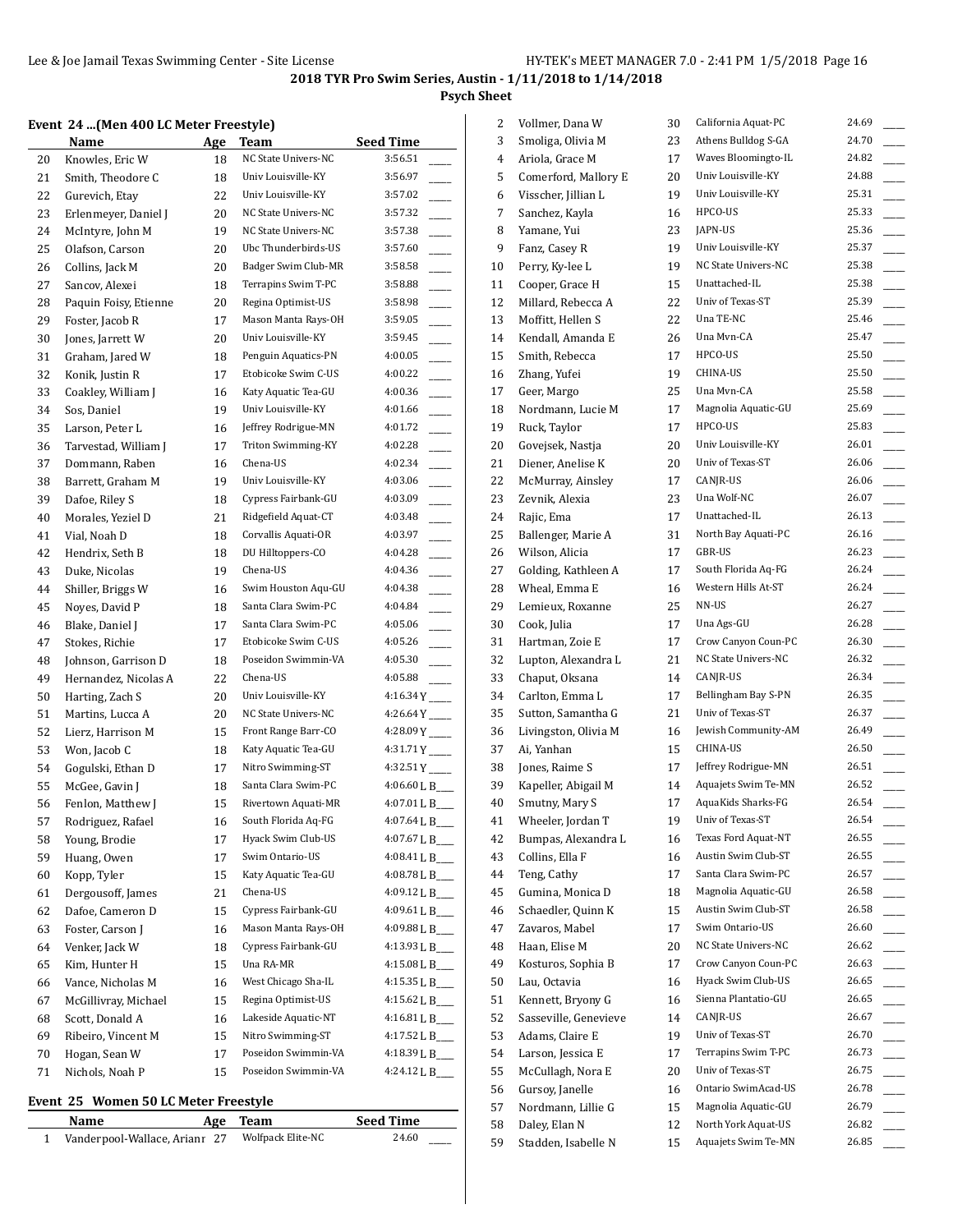## **Psych Sheet**

### **Event 25 ...(Women 50 LC Meter Freestyle)**

|     | Tomen 50 Be Meter Treestyle |            |                            |                         |
|-----|-----------------------------|------------|----------------------------|-------------------------|
|     | Name                        | <b>Age</b> | <b>Team</b>                | <b>Seed Time</b>        |
| 60  | Fleming, Anastasia E        | 14         | Austin Trinity A-ST        | 26.86                   |
| 61  | Henderson, Hanna            | 15         | Etobicoke Swim C-US        | 26.89                   |
| 62  | Stanford, Sydney R          | 16         | Cypress Fairbank-GU        | 26.89                   |
| 63  | Nyhof, Martine              | 16         | Ontario SwimAcad-US        | 26.91                   |
| 64  | Oliva, Nicole J             | 16         | Santa Clara Swim-PC        | 26.93                   |
| 65  | Francis, Riley J            | 14         | Una Lac-NT                 | 26.96                   |
| 66  | Hallum, Jade A              | 15         | <b>Austin Trinity A-ST</b> | 26.96                   |
| 67  | Jerew, Hailey R             | 17         | AquaKids Sharks-FG         | 26.99                   |
| 68  | Openysheva, Arina           | 18         | Univ Louisville-KY         | 25.22 S                 |
| 69  | Yuskova, Ksenia             | 21         | Univ of Houston-GU         | $22.86Y$ <sub>---</sub> |
| 70  | Moore, Molly A              | 17         | Springfield Aqua-AR        | $23.07Y$ <sub>---</sub> |
| 71  | Stephenson, Emma G          | 16         | Dads Club Swim T-GU        | $23.18Y$ <sub>--</sub>  |
| 72  | Glover, Mackenzie           | 19         | NC State Univers-NC        | $23.34Y$ <sub>---</sub> |
| 73  | Pearl, Vanessa A            | 18         | Metroplex Aquati-NT        | $23.36Y$ <sub>---</sub> |
| 74  | Skirboll, Zoe M             | 13         | Racer X Aquatics-AM        | 23.43Y                  |
| 75  | Truong, Kyanh               | 14         | Western Hills At-ST        | $23.47Y$ <sub>---</sub> |
| 76  | Venema, Nicole E            | 16         | Tide Swimming-VA           | $23.48Y$ <sub>---</sub> |
| 77  | White, Georgia H            | 17         | Unattached-IL              | 27.01 L B___            |
| 78  | Zenick, Katherine B         | 16         | Lakeside Aquatic-NT        | 27.06 L B___            |
| 79  | Pardus, Elysse A            | 16         | South Carolina S-SC        | 27.08 L B___            |
| 80  | Dunn, Diana G               | 17         | Austin Swim Club-ST        | 27.11 L B___            |
| 81  | Ludlow, Danica              | 21         | UOFC-US                    | 27.11 L B___            |
| 82  | Brown, Zarena M             | 19         | Univ of Houston-GU         | 27.21 L B___            |
| 83  | Casellas, Patricia M        | 27         | Azura Florida Aq-FG        | 27.29 L B               |
| 84  | McCarthy, Kelli J           | 18         | Jeffrey Rodrigue-MN        | 27.30 L B___            |
| 85  | Williams, Taylor C          | 14         | Aquajets Swim Te-MN        | 27.33 L B_              |
| 86  | Schlosshan, Ciara           | 16         | GBR-US                     | 27.34 L B_              |
| 87  | Jia, Yvonne H               | 14         | Jeffrey Rodrigue-MN        | 27.41 L B___            |
| 88  | Garrison, Sophia J          | 15         | Heart of Texas A-ST        | 27.42 L B____           |
| 89  | Davis, Jessica S            | 15         | Crow Canyon Coun-PC        | 27.62 L B___            |
| 90  | Schwab, Carly A             | 16         | Rivertown Aquati-MR        | 27.67 L B___            |
| 91  | Kraus, Mariana L            | 17         | Unattached-IL              | 27.68 L B___            |
| 92  | Clarkowski, Sophie M        | 17         | Jeffrey Rodrigue-MN        | 28.12 L B___            |
| 93  | Fisher, Jocelyn             | 16         | Sachem Swim Club-MR        | 28.17 L B___            |
| 94  | Morgan, Jordan L            | 14         | Santa Clara Swim-PC        | 28.17 L B___            |
| 95  | Dove Mcfalls, Carley        | 18         | NN-US                      | 28.17 L B___            |
| 96  | Larusso, Tara N             | 17         | Tide Swimming-VA           | 28.22 L B___            |
| 97  | Ma, Ashley C                | 16         | Santa Clara Swim-PC        | 28.25 L B               |
| 98  | Irwin, Payten M             | 15         | Front Range Barr-CO        | 28.33 L B___            |
| 99  | Fieeiki, Charlotte L        | 16         | Front Range Barr-CO        | 28.55 L B_              |
| 100 | Bernal, Aria I              | 17         | Dads Club Swim T-GU        | 28.79 L B__             |
| 101 | Heron, Kelley E             | 18         | South Florida Aq-FG        | 28.85 L B___            |
| 102 | Reynera, Caitlin A          | 17         | Magnolia Aquatic-GU        | 29.11 L B_              |
| 103 | Montes, Sarah               | 16         | Etobicoke Swim C-US        | 30.75 L B_              |
| 104 | Poole, Julia T              | 18         | NC State Univers-NC        | 24.21YB_                |

#### **Event 26 Men 50 LC Meter Freestyle**

|   | Name               | Age | Team                | <b>Seed Time</b> |
|---|--------------------|-----|---------------------|------------------|
|   | Adrian, Nathan G   | 29  | California Aquat-PC | 21.47            |
|   | Andrew, Michael C  | 18  | Race Pace Club-MV   | 21.75            |
| 3 | Izzo, Giovanni     | 20  | NC State Univers-NC | 22.09            |
| 4 | Held, Ryan J       | 22  | NC State Univers-NC | 22.16            |
| 5 | Loginov, Oleksandr | 25  | Swim Ontario-US     | 22.24            |
| 6 | Flores, Luis A     | 23  | Azura Florida Aq-FG | 22.41            |
|   | Gaziev, Ruslan     | 18  | Swim Ontario-US     | 22.46            |
| 8 | Barna, Andrej      | 19  | Univ Louisville-KY  | 22.51            |

| 9  | Robrock, Kyle J         | 24       | Unattached-CO       | 22.52                   |
|----|-------------------------|----------|---------------------|-------------------------|
| 10 | Grevers, Matthew C      | 32       | Tucson Ford Deal-AZ | 22.55                   |
| 11 | Ress, Justin A          | 20       | NC State Univers-NC | 22.55                   |
| 12 | Molacek, Jacob P        | 22       | NC State Univers-NC | 22.59                   |
| 13 | Koski, Matias M         | 23       | Athens Bulldog S-GA | 22.74                   |
| 14 | Casas, Shaine M         | 18       | Nitro Swimming-ST   | 23.05                   |
| 15 | Krueger, Daniel S       | 18       | McFarland Sparta-WI | 23.09                   |
| 16 | Dolan, Jack C           | 17       | Rockwood Swim Cl-OZ | 23.20                   |
| 17 | Chan, Alex E            | 21       | Iolani Swim Club-HI | 23.23                   |
| 18 | McGlaughlin, Mark W     | 20       | NC State Univers-NC | 23.25                   |
| 19 | Kalnins, Uvis           | 24       | Missouri State U-MV | 23.28                   |
| 20 | Cooper, James G         | 24       | Longhorn Aquatic-ST | 23.31                   |
| 21 | Torres, Daniel G        | 26       | Azura Florida Aq-FG | 23.37                   |
| 22 | Novak, Jesse D          | 22       | Trojan Swim Club-CA | 23.42                   |
| 23 | Bobo, Timothy Clayton C | 18       | Dads Club Swim T-GU | 23.44                   |
| 24 | Jones, Dan B            | 21       | Swim Wales-US       | 23.54                   |
| 25 | Bratanov, Kaloyan D     | 17       | Katy Aquatic Tea-GU | 23.55                   |
| 26 | Jimenez, Ricardo R      | 22       | Itesm Monterrey-US  | 23.56                   |
| 27 | Stewart, Coleman M      | 19       | NC State Univers-NC | 23.56                   |
| 28 | Larson, Peter L         | 16       | Jeffrey Rodrigue-MN | 23.58                   |
| 29 | Zito, Nicholas A        | 23       | West Swim Club-IL   | 23.61                   |
| 30 | Brown, Taila            | 17       | North York Aquat-US | 23.64                   |
| 31 | Sancov, Alexei          | 18       | Terrapins Swim T-PC | 23.64                   |
| 32 | Tarvestad, William J    | 17       | Triton Swimming-KY  | 23.64                   |
| 33 | Perez, Jhonny J         | 20       | Una Azfl-FG         | 23.66                   |
| 34 | McEuen, Casey D         | 18       | Corvallis Aquati-OR | 23.70                   |
| 35 | Gregory, Kimani J       | 16       | Racer X Aquatics-AM | 23.80                   |
| 36 | O'Connell, Daniel P     | 17       | Crow Canyon Coun-PC | 23.81                   |
| 37 | Cumby, Noah             | 17       | CANJR-US            | 23.87                   |
| 38 | Jones, Jarrett W        | 20       | Univ Louisville-KY  | 24.02                   |
| 39 | Baker, Justin           | 16       | North York Aquat-US | 24.05                   |
| 40 | Costin, Philip          | 18       | Poseidon Swimmin-VA | 24.06                   |
| 41 | Armstrong, Jack S       | 16       | Houston Bridge B-GU | 24.06                   |
| 42 | Lowe, Dalton D          | 15       | Spring Swim Team-GU | 24.09                   |
| 43 | Duncan, Caleb W         | 17       | Dads Club Swim T-GU | 24.12                   |
| 44 | Smith, Everett          | 16       | Ontario SwimAcad-US | 24.13                   |
| 45 | Wamsley, Nicolas A      | 18       | Rockwood Swim Cl-OZ | 24.13                   |
| 46 | Legband, Kai E          | 17       | Tidal Wave Swim-NJ  | 24.18                   |
| 47 |                         | 20       | Ridgefield Aquat-CT | 24.21                   |
|    | Solivan, Andres J       |          | BDD-US              | 24.21                   |
| 48 | Revelez, Said           | 25<br>17 | Baylor Swim Club-SE | 24.24                   |
| 49 | Freeman, Robert P       |          | North York Aquat-US | 24.27                   |
| 50 | Liendo, Joshua          | 15       | Ontario SwimAcad-US | 24.27                   |
| 51 | Placek, Ethan           | 16       | Penn Charter Aqu-MA |                         |
| 52 | Reilly, Colin P         | 17       |                     | 24.28                   |
| 53 | Sanchez, Enrique S      | 20       | Itesm Monterrey-US  | 24.31                   |
| 54 | Hendrix, Seth B         | 18       | DU Hilltoppers-CO   | 24.31                   |
| 55 | Varozza, Preston M      | 20       | Univ of Texas-ST    | 24.36                   |
| 56 | Dufresne, Jean Philippe | 18       | Regina Optimist-US  | 24.39                   |
| 57 | Hincks, Christopher B   | 18       | Penn Charter Aqu-MA | $20.31Y$ <sub>---</sub> |
| 58 | Bretscher, James R      | 22       | NC State Univers-NC | $20.44Y$ <sub>---</sub> |
| 59 | Whitley, Reece P        | 18       | Penn Charter Aqu-MA | $20.61Y$ <sub>---</sub> |
| 60 | Sofianidis, Nikolaos    | 19       | Univ Louisville-KY  | $20.64Y$ <sub>---</sub> |
| 61 | Hammer, Kevin B         | 16       | Nitro Swimming-ST   | $20.83Y$ <sub>---</sub> |
| 62 | Johnson, Jacob A        | 18       | NC State Univers-NC | $20.91Y$ <sub>---</sub> |
| 63 | Kim, Daniel S           | 17       | Mission Viejo Na-CA | $20.94Y$ <sub>---</sub> |
| 64 | Vazaios, Andreas        | 23       | NC State Univers-NC | $20.96Y$ <sub>---</sub> |
| 65 | Hensley, Noah L         | 21       | NC State Univers-NC | 24.40 L B___            |
| 66 | Peterson, Ryan C        | 16       | DU Hilltoppers-CO   | 24.42 L B               |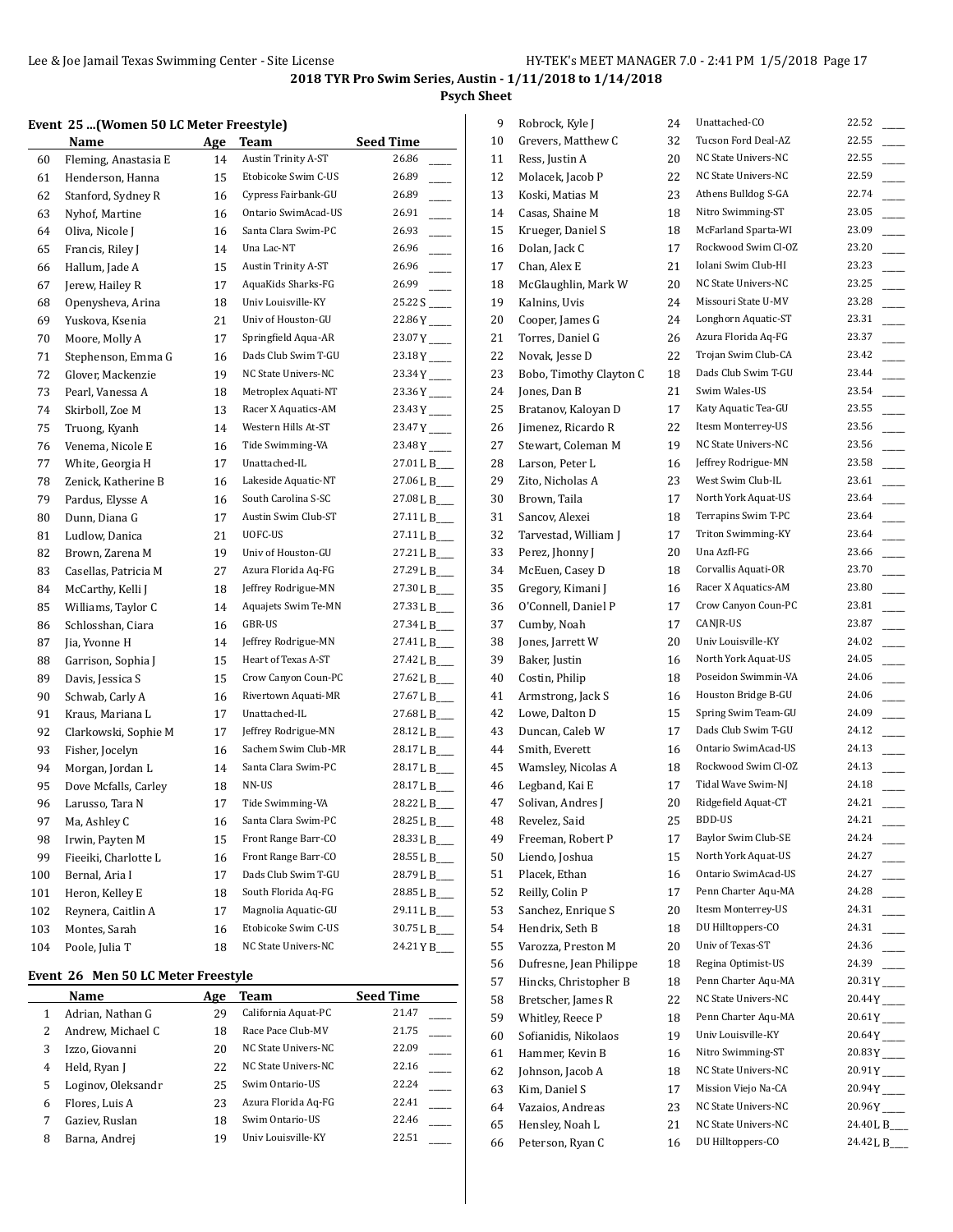## **Psych Sheet**

#### **Event 26 ...(Men 50 LC Meter Freestyle)**

| Name                 | Age | Team                | <b>Seed Time</b> |
|----------------------|-----|---------------------|------------------|
| Palaschuk, Brian     | 20  | Regina Optimist-US  | 24.48 L B___     |
| Autry, Ethan W       | 17  | Katy Aquatic Tea-GU | 24.51 L B___     |
| Wilby, Mason         | 18  | GBR-US              | 24.55 L B___     |
| Schroeder, Jason T   | 22  | Enid YMCA-OK        | 24.59 L B___     |
| Hawk, Dylan W        | 15  | Santa Clara Swim-PC | 24.63 L B___     |
| Baleka, Siphiwe      | 46  | Unattached-MV       | 24.63 L B___     |
| Quezada, Dominguez   | 18  | BDD-US              | 24.63 L B___     |
| Stuart, Hennessey P  | 22  | NC State Univers-NC | 24.71 L B___     |
| Hernandez, Nicolas A | 22  | Chena-US            | 24.81 L B___     |
| Yang, Ray            | 17  | Swim Ontario-US     | 25.08 L B___     |
| Webb, Isaak E        | 19  | Iowa Flyers Swim-IA | 25.18 L B___     |
| Graber, Daniel J     | 20  | NC State Univers-NC | 25.32 L B___     |
| Jessen, Blayze H     | 18  | DU Hilltoppers-CO   | 25.53 L B___     |
| Rojas, Marc A        | 23  | South Florida Aq-FG | 25.53 L B___     |
| Gariepy, Mitchell C  | 18  | Una Crim-NE         | 25.63 L B___     |
| Lierz, Harrison M    | 15  | Front Range Barr-CO | 25.83 L B___     |
| Rincon, Anthony      | 16  | Tidal Wave Swim-NJ  | 26.14 L B___     |
| Collins, Jack M      | 20  | Badger Swim Club-MR | 26.59 L B__      |
|                      |     |                     |                  |

#### **Event 27 Women 50 LC Meter Backstroke**

|                | Name                 | <u>Age</u> | <b>Team</b>               | <b>Seed Time</b> |  |
|----------------|----------------------|------------|---------------------------|------------------|--|
| $\mathbf{1}$   | Smoliga, Olivia M    | 23         | Athens Bulldog S-GA       | 58.77            |  |
| $\overline{c}$ | Smith, Regan E       | 15         | Riptide Swim Tea-MN       | 58.95            |  |
| 3              | Ruck, Taylor         | 17         | HPCO-US                   | 59.23            |  |
| $\overline{4}$ | Hannah, Jade         | 15         | <b>Island Swimming-US</b> | 59.62            |  |
| 5              | Zevnik, Alexia       | 23         | Una Wolf-NC               | 59.77            |  |
| 6              | Haan, Elise M        | 20         | NC State Univers-NC       | 1:00.02          |  |
| 7              | Nordmann, Lucie M    | 17         | Magnolia Aquatic-GU       | 1:00.16          |  |
| 8              | Ariola, Grace M      | 17         | Waves Bloomingto-IL       | 1:00.39          |  |
| 9              | Adams, Claire E      | 19         | Univ of Texas-ST          | 1:00.42          |  |
| 10             | Sanchez, Kayla       | 16         | HPCO-US                   | 1:00.92          |  |
| 11             | Hanus, Danielle      | 19         | <b>Island Swimming-US</b> | 1:00.97          |  |
| 12             | Glover, Mackenzie    | 19         | NC State Univers-NC       | 1:01.18          |  |
| 13             | Stadden, Isabelle N  | 15         | Aquajets Swim Te-MN       | 1:01.23          |  |
| 14             | Peng, Xuwei          | 14         | CHINA-US                  | 1:01.50          |  |
| 15             | Moffitt, Hellen S    | 22         | Una TE-NC                 | 1:01.59          |  |
| 16             | West, Harriet        | 20         | Swim Wales-US             | 1:01.83          |  |
| 17             | Broad, Madison       | 17         | Swim Ontario-US           | 1:01.92          |  |
| 18             | Kendzior, Alina      | 19         | Univ Louisville-KY        | 1:01.98          |  |
| 19             | Dickinson, Callie G  | 18         | Tide Swimming-VA          | 1:02.22          |  |
| 20             | Shields, Kendall M   | 17         | Austin Swim Club-ST       | 1:02.22          |  |
| 21             | Zavaros, Rosie       | 17         | Ontario SwimAcad-US       | 1:02.52          |  |
| 22             | Cook, Julia          | 17         | Una Ags-GU                | 1:02.58          |  |
| 23             | Danyluk, Daphné      | 19         | NN-US                     | 1:02.71          |  |
| 24             | Harris, Medi         | 15         | Swim Wales-US             | 1:02.80          |  |
| 25             | Schoof, Ashlyn M     | 19         | Univ Louisville-KY        | 1:03.15          |  |
| 26             | Perry, Ky-lee L      | 19         | NC State Univers-NC       | 1:03.52          |  |
| 27             | Kapeller, Abigail M  | 14         | Aquajets Swim Te-MN       | 1:03.57          |  |
| 28             | Visscher, Jillian L  | 19         | Univ Louisville-KY        | 1:03.65          |  |
| 29             | Moore, Kathleen R    | 18         | NC State Univers-NC       | 1:03.67          |  |
| 30             | Davis, Jessica S     | 15         | Crow Canyon Coun-PC       | 1:03.68          |  |
| 31             | Koutsouveli, Eleanna | 20         | Univ of Houston-GU        | 1:03.80          |  |
| 32             | Lupton, Alexandra L  | 21         | NC State Univers-NC       | 1:03.88          |  |
| 33             | Arcand, Alicia       | 16         | NN-US                     | 1:03.96          |  |
| 34             | Carlton, Emma L      | 17         | Bellingham Bay S-PN       | 1:04.02          |  |
| 35             | Bernal, Aria I       | 17         | Dads Club Swim T-GU       | 1:04.11          |  |
|                |                      |            |                           |                  |  |

| 36 | Laderoute, Laura A      | 19 | Univ of Houston-GU        | 1:04.25                  |
|----|-------------------------|----|---------------------------|--------------------------|
| 37 | Kosturos, Sophia B      | 17 | Crow Canyon Coun-PC       | 1:04.25                  |
| 38 | Silver, Sydney N        | 15 | DU Hilltoppers-CO         | 1:04.34                  |
| 39 | Smith, Claire E         | 17 | Dads Club Swim T-GU       | 1:04.34                  |
| 40 | Thompson, Brittany K    | 18 | Nitro Swimming-ST         | 1:04.37                  |
| 41 | Rathwell, Regan         | 13 | Swim Ontario-US           | 1:04.38                  |
| 42 | Lemieux, Roxanne        | 25 | NN-US                     | 1:04.44                  |
| 43 | Sutton, Rebecca         | 16 | Swim Wales-US             | 1:04.54                  |
| 44 | Larson, Jessica E       | 17 | Terrapins Swim T-PC       | 1:04.80                  |
| 45 | Kraus, Mariana L        | 17 | Unattached-IL             | 1:04.81                  |
| 46 | Nyhof, Martine          | 16 | Ontario SwimAcad-US       | 1:04.87                  |
| 47 | Donan, Claire E         | 16 | <b>Triton Swimming-KY</b> | 1:04.98                  |
| 48 | McCallum, Amanda        | 15 | Richmond Rapids-US        | 1:05.01                  |
| 49 | Larusso, Tara N         | 17 | Tide Swimming-VA          | 1:05.10                  |
| 50 | Dove Mcfalls, Carley    | 18 | NN-US                     | 1:05.11                  |
| 51 | Howard, Abriana R       | 17 | Crow Canyon Coun-PC       | 1:05.23                  |
| 52 | Heron, Kelley E         | 18 | South Florida Aq-FG       | 1:05.33                  |
| 53 | Zenick, Katherine B     | 16 | Lakeside Aquatic-NT       | 1:05.45                  |
| 54 | Caldow, Elle E          | 15 | Tide Swimming-VA          | 1:05.47                  |
| 55 | Pearl, Vanessa A        | 18 | Metroplex Aquati-NT       | 1:05.55                  |
| 56 | Korbly, Isabella A      | 14 | Patriot Swim Clu-NE       | 1:05.57                  |
| 57 | Smith, Rebecca          | 17 | HPCO-US                   |                          |
| 58 | Klyarovskaya, Anastasia | 23 | Unattached-MS             | 54.40Y                   |
| 59 | Fieeiki, Charlotte L    | 16 | Front Range Barr-CO       | $55.29Y$ <sub>----</sub> |
| 60 | Caraballo, Barbara      | 22 | Ridgefield Aquat-CT       | 55.29 Y                  |
| 61 | Moore, Molly A          | 17 | Springfield Aqua-AR       | $55.65Y$ <sub>---</sub>  |
| 62 | Pardus, Elysse A        | 16 | South Carolina S-SC       | 55.74Y                   |
| 63 | Sticklen, Emma C        | 15 | Katy Aquatic Tea-GU       | 55.79Y ____              |
| 64 | Bernal, Sophia          | 16 | Dads Club Swim T-GU       | $56.01Y$ <sub>---</sub>  |
| 65 | Schlosshan, Ciara       | 16 | GBR-US                    | 31.14 L B___             |
| 66 | Sasseville, Genevieve   | 14 | CANJR-US                  | 31.81 L B___             |
| 67 | Peterson, Natalie       | 15 | Ontario SwimAcad-US       | 1:06.29 L B_             |
| 68 | McDonald, Abigail       | 16 | Ontario SwimAcad-US       | 1:06.34 L B              |
| 69 | Stanford, Sydney R      | 16 | Cypress Fairbank-GU       | 1:06.93 L B              |
|    |                         |    |                           |                          |

# **Event 28 Men 50 LC Meter Backstroke**

|                | Name                 | Age | Team                | <b>Seed Time</b> |
|----------------|----------------------|-----|---------------------|------------------|
| 1              | Grevers, Matthew C   | 32  | Tucson Ford Deal-AZ | 52.26            |
| 2              | Pebley, Jacob M      | 24  | California Aquat-PC | 52.95            |
| 3              | Ress, Justin A       | 20  | NC State Univers-NC | 53.27            |
| $\overline{4}$ | Dale, Taylor L       | 23  | Athens Bulldog S-GA | 54.00            |
| 5              | Sofianidis, Nikolaos | 19  | Univ Louisville-KY  | 54.43            |
| 6              | Castelli, Xavier     | 27  | Swim Wales-US       | 54.47            |
| 7              | Stuart, Hennessey P  | 22  | NC State Univers-NC | 54.66            |
| 8              | Cross, Daniel        | 20  | GBR-US              | 54.71            |
| 9              | Greenbank, Luke      | 20  | GBR-US              | 54.75            |
| 10             | Pyle, Nicholas       | 17  | GBR-US              | 54.95            |
| 11             | Albiero, Nicolas J   | 18  | Univ Louisville-KY  | 55.04            |
| 12             | Le, Paul N           | 25  | Missouri State U-MV | 55.16            |
| 13             | Hill, Robert         | 21  | UOFC-US             | 55.17            |
| 14             | Zeng, Tim            | 20  | Chena-US            | 55.45            |
| 15             | Bohman, Bryce A      | 27  | Longhorn Aquatic-ST | 55.55            |
| 16             | Foster, Carson J     | 16  | Mason Manta Rays-OH | 55.61            |
| 17             | Stewart, Coleman M   | 19  | NC State Univers-NC | 55.64            |
| 18             | Casas, Shaine M      | 18  | Nitro Swimming-ST   | 55.79            |
| 19             | Molacek, Jacob P     | 22  | NC State Univers-NC | 55.80            |
| 20             | McGlaughlin, Mark W  | 20  | NC State Univers-NC | 55.88            |
| 21             | Dolan, Jack C        | 17  | Rockwood Swim Cl-OZ | 55.94            |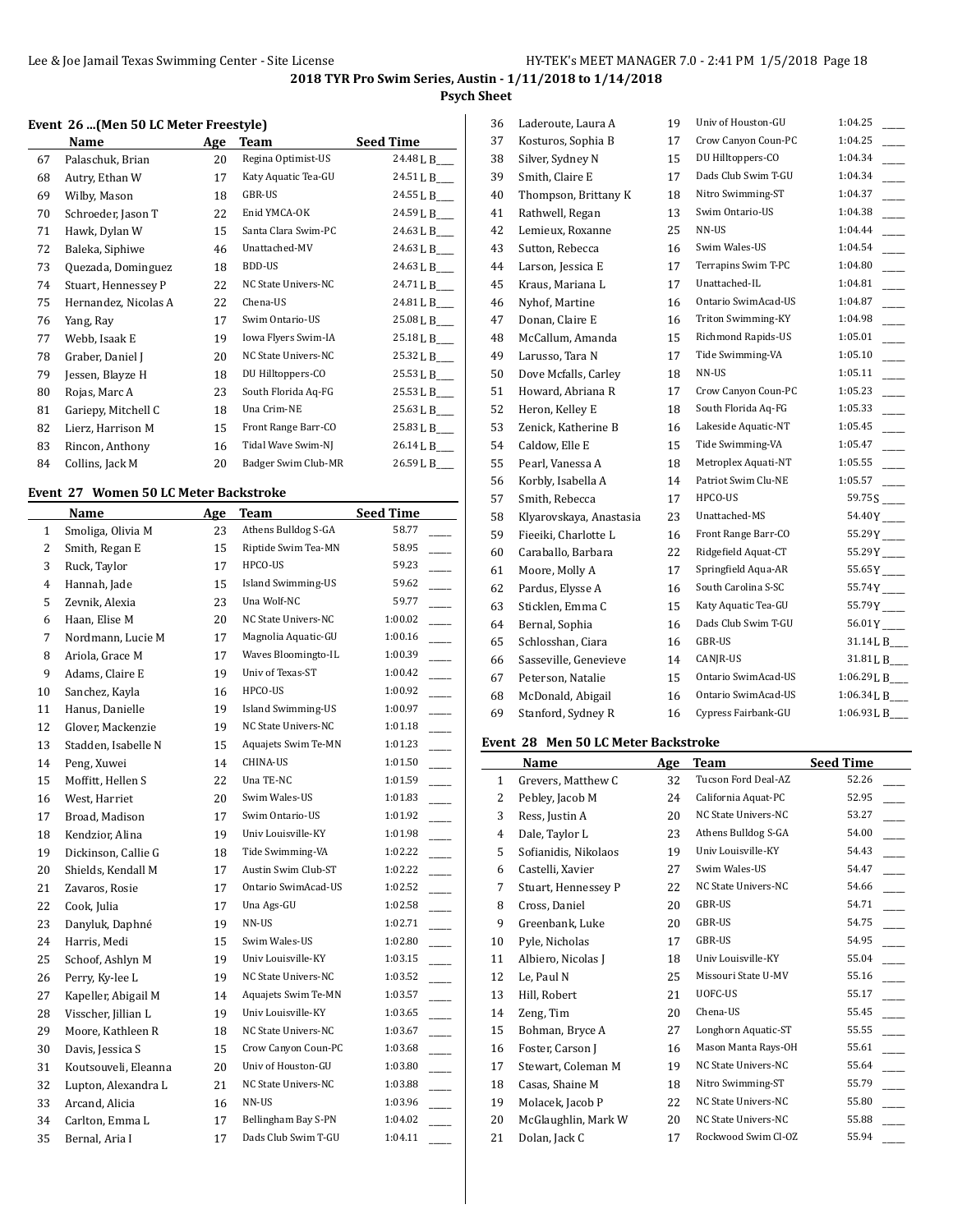## **Psych Sheet**

## **Event 28 ...(Men 50 LC Meter Backstroke)**

|    | Name                        | Age | <b>Team</b>         | <b>Seed Time</b>                  |
|----|-----------------------------|-----|---------------------|-----------------------------------|
| 22 | Torres, Daniel G            | 26  | Azura Florida Aq-FG | 55.98                             |
| 23 | Robrock, Kyle J             | 24  | Unattached-CO       | 56.10                             |
| 24 | Choboter, Noah              | 21  | Regina Optimist-US  | 56.19                             |
| 25 | Klein, Anders               | 20  | UOFC-US             | 56.21<br>L.                       |
| 26 | Morales, Yeziel D           | 21  | Ridgefield Aquat-CT | 56.85<br>÷.                       |
| 27 | Larson, Peter L             | 16  | Jeffrey Rodrigue-MN | 56.93<br><u>.</u>                 |
| 28 | Bernard, Graysen            | 15  | Swim Ontario-US     | $\overline{\phantom{a}}$<br>56.95 |
| 29 | Grant, William G            | 16  | Heart of Texas A-ST | 57.28                             |
| 30 | Zakala, Josh                | 19  | Island Swimming-US  | 57.42                             |
| 31 | Vazaios, Andreas            | 23  | NC State Univers-NC | 57.58<br>$\overline{\phantom{a}}$ |
| 32 | Bobo, Timothy Clayton C     | 18  | Dads Club Swim T-GU | 57.63                             |
| 33 | Laperle, Vincent            | 19  | NN-US               | 57.65                             |
| 34 | Johnson, Jacob A            | 18  | NC State Univers-NC | 57.83<br>$\overline{\phantom{a}}$ |
| 35 | Lima, Edson S               | 23  | Azura Florida Aq-FG | 57.90<br>$\overline{\phantom{a}}$ |
| 36 | Hensley, Noah L             | 21  | NC State Univers-NC | 57.93<br>$\overline{\phantom{a}}$ |
| 37 | Izzo, Giovanni              | 20  | NC State Univers-NC | 58.13<br>$\overline{\phantom{a}}$ |
| 38 | Bretscher, James R          | 22  | NC State Univers-NC | 58.14<br>$\overline{\phantom{a}}$ |
| 39 | Hogan, Sean W               | 17  | Poseidon Swimmin-VA | 58.24<br>$\overline{\phantom{a}}$ |
| 40 | Clark, Pace T               | 23  | Athens Bulldog S-GA | 58.28                             |
| 41 | Gogulski, Ethan D           | 17  | Nitro Swimming-ST   | 58.47                             |
| 42 | Lafontaine Giguère, Thomas  | 18  | NN-US               | 58.48                             |
| 43 | Grieshop, John P            | 16  | Nitro Swimming-ST   | 58.50                             |
| 44 | Alarcon, Greyson B          | 17  | Nitro Swimming-ST   | 58.53                             |
| 45 | Cumby, Noah                 | 17  | CANJR-US            | 58.67<br>j.                       |
| 46 | Fenlon, Matthew J           | 15  | Rivertown Aquati-MR | 58.74<br>$\sim$                   |
| 47 | Molina Macias, Ariel Andres | 18  | Itesm Monterrey-US  | 58.77                             |
| 48 | Dufresne, Jean Philippe     | 18  | Regina Optimist-US  | 58.97                             |
| 49 | Carrozza, Coby J            | 16  | Longhorn Aquatic-ST | 58.99                             |
| 50 | Wasyliw, Noah               | 21  | Regina Cougars-US   | 59.00                             |
| 51 | Rodriguez, Andrew D         | 17  | Terrapins Swim T-PC | 59.00                             |
| 52 | Rincon, Anthony             | 16  | Tidal Wave Swim-NJ  | 59.17<br><u>Link</u>              |
| 53 | Vance, Nicholas M           | 16  | West Chicago Sha-IL | 59.57                             |
| 54 | Held, Ryan J                | 22  | NC State Univers-NC | $46.49Y$ <sub>---</sub>           |
| 55 | Vegas, Gonzalo              | 20  | Azura Florida Aq-FG | $49.76Y$ <sub>---</sub>           |
| 56 | Reilly, Colin P             | 17  | Penn Charter Aqu-MA | $50.13Y$ <sub>---</sub>           |
| 57 | Brothers, Peter             | 21  | UOFC-US             | 27.21 L B                         |
| 58 | Armstrong, Jack S           | 16  | Houston Bridge B-GU | 1:05.29 L B                       |

#### **Event 29 Women 400 LC Meter Freestyle**

|              | Name                     | Age | Team                | <b>Seed Time</b> |
|--------------|--------------------------|-----|---------------------|------------------|
| $\mathbf{1}$ | Smith, Leah G            | 22  | Tucson Ford Deal-AZ | 4:00.65          |
| 2            | Li, Bingjie              | 15  | CHINA-US            | 4:06.00          |
| 3            | Evans, Joanna L          | 20  | Univ of Texas-ST    | 4:07.60          |
| 4            | Flickinger, Hali A       | 23  | Athens Bulldog S-GA | 4:08.52          |
| 5            | Moore, Hannah M          | 21  | NC State Univers-NC | 4:09.35          |
| 6            | Jones, Ellena            | 21  | Swim Wales-US       | 4:10.23          |
| 7            | Shen, Duo                | 20  | CHINA-US            | 4:10.50          |
| 8            | Ludlow, Danica           | 21  | UOFC-US             | 4:11.39          |
| 9            | Openysheva, Arina        | 18  | Univ Louisville-KY  | 4:11.83          |
| 10           | Finke, Ariel S           | 21  | NC State Univers-NC | 4:12.27          |
| 11           | Gibson, Sarah E          | 22  | Una TE-NC           | 4:13.93          |
| 12           | Cox, Madisyn L           | 22  | Longhorn Aquatic-ST | 4:14.00          |
| 13           | Kobrich, Kristel         | 32  | CHI-US              | 4:14.52          |
| 14           | Kopenski, Gabrielle E    | 17  | Texas Ford Aquat-NT | 4:14.65          |
| 15           | Holub, Tamila Hryhorivna | 18  | NC State Univers-NC | 4:14.67          |
| 16           | Luther, Dakota L         | 18  | Austin Swim Club-ST | 4:15.19          |

| 17 | Tuggle, Claire E     | 13 | Clovis Swim Club-CC | 4:15.45                   |
|----|----------------------|----|---------------------|---------------------------|
| 18 | Tierney, Ella C      | 18 | Univ of Texas-ST    | 4:17.18                   |
| 19 | Gawronska, Zoe H     | 17 | Cypress Fairbank-GU | 4:17.43                   |
| 20 | Oliva, Nicole J      | 16 | Santa Clara Swim-PC | 4:17.58                   |
| 21 | Zavaros, Mabel       | 17 | Swim Ontario-US     | 4:17.71                   |
| 22 | Sims, Kaitlynn S     | 17 | Magnolia Aquatic-GU | 4:17.83                   |
| 23 | Alvarez, Maria P     | 28 | Unattached-GA       | 4:17.93                   |
| 24 | Comerford, Mallory E | 20 | Univ Louisville-KY  | 4:18.73                   |
| 25 | Golding, Kathleen A  | 17 | South Florida Aq-FG | 4:19.38                   |
| 26 | Smutny, Mary S       | 17 | AquaKids Sharks-FG  | 4:19.49                   |
| 27 | Dunn, Diana G        | 17 | Austin Swim Club-ST | 4:19.83                   |
| 28 | Lau, Octavia         | 16 | Hyack Swim Club-US  | 4:19.90                   |
| 29 | Kwan, Victoria       | 17 | Swim Ontario-US     | 4:20.20                   |
| 30 | Teng, Cathy          | 17 | Santa Clara Swim-PC | 4:20.50                   |
| 31 | Yuskova, Ksenia      | 21 | Univ of Houston-GU  | 4:20.66                   |
| 32 | Cattermole, Sophie E | 20 | Univ Louisville-KY  | 4:20.92                   |
| 33 | Gumina, Monica D     | 18 | Magnolia Aquatic-GU | 4:21.28                   |
| 34 | Pike, Hayley N       | 15 | Razorback Aquati-AR | 4:21.64                   |
| 35 | Brown, Zarena M      | 19 | Univ of Houston-GU  | 4:22.48                   |
| 36 | Preble, Averee M     | 16 | Clovis Swim Club-CC | 4:22.56                   |
| 37 | McCarthy, Kelli J    | 18 | Jeffrey Rodrigue-MN | 4:23.13                   |
| 38 | Fiorilli, Ashlyn M   | 16 | Texas Ford Aquat-NT | 4:23.37                   |
| 39 | Moore, Kathleen R    | 18 | NC State Univers-NC | 4:46.29Y                  |
| 40 | Poole, Julia T       | 18 | NC State Univers-NC | $4:49.86Y$ <sub>---</sub> |
| 41 | McNeese, Tonni E     | 16 | Katy Aquatic Tea-GU | 4:24.19 L B               |
| 42 | Soule, Lindsey N     | 17 | Corvallis Aquati-OR | 4:24.72 L B_              |
| 43 | Dickinson, Callie G  | 18 | Tide Swimming-VA    | 4:24.83 L B               |
| 44 | White, Georgia H     | 17 | Unattached-IL       | 4:24.93 L B               |
| 45 | Whalen, Natalie M    | 17 | Una Lac-NT          | 4:25.37 L B_              |
| 46 | Jones, Raime S       | 17 | Jeffrey Rodrigue-MN | 4:25.73 L B               |
| 47 | Yongyuth, Bianca S   | 15 | Santa Clara Swim-PC | 4:25.99 L B_              |
| 48 | Brooks, Lillianna M  | 16 | DU Hilltoppers-CO   | 4:27.38 L B               |
| 49 | Dupuis, Savanah L    | 19 | Mission Viejo Na-CA | 4:27.60 L B               |
| 50 | Looney, Lindsay J    | 16 | Metroplex Aquati-NT | 4:27.62 L B               |
| 51 | McCarville, Kate E   | 14 | Springfield Aqua-AR | 4:27.85 L B               |
| 52 | Tadder, Samantha G   | 15 | Tide Swimming-VA    | 4:28.56 L B_              |
| 53 | George, Hildegard S  | 41 | Great Wolf Swim-MN  | 4:29.47 L B_              |
| 54 | Morrow, Lindsay M    | 21 | NC State Univers-NC | 4:30.07 L B               |
| 55 | Criscione, Francesca | 15 | Corvallis Aquati-OR | 4:30.47 L B_              |
| 56 | Nordmann, Lillie G   | 15 | Magnolia Aquatic-GU | 4:31.61 L B_              |
| 57 | Carruthers, Caroline | 16 | Etobicoke Swim C-US | 4:31.98LB_                |
| 58 | Qian, Virginie Z     | 16 | Santa Clara Swim-PC | 4:32.30 L B_              |
| 59 | Le, Tina             | 16 | Santa Clara Swim-PC | 4:32.47 L B___            |
| 60 | Thompson, Brittany K | 18 | Nitro Swimming-ST   | 4:35.35 L B               |
| 61 | Bath, Angelica       | 15 | Chena-US            | 4:39.89 L B_              |
| 62 | Burt, Mary C         | 17 | Tide Swimming-VA    | 4:41.97 L B_              |
| 63 | Bouraoui, Nadia D    | 15 | Santa Clara Swim-PC | 4:42.19 L B               |

## **Event 30 Women 50 LC Meter Breaststroke**

|   | <b>Name</b>         | Age | Team                | <b>Seed Time</b> |
|---|---------------------|-----|---------------------|------------------|
| 1 | Meili, Catherine M  | 26  | New York Athleti-MR | 1:05.03          |
| 2 | Hannis, Molly C     | 25  | Una Tnaq-SE         | 1:06.47          |
| 3 | Nicol, Rachel       | 24  | UCSC-US             | 1:06.68          |
| 4 | Tutton, Chloe       | 21  | Swim Wales-US       | 1:06.88          |
| 5 | Larson, Breeja      | 25  | New York Athleti-MR | 1:07.17          |
| 6 | Margalis, Melanie A | 26  | Saint Petersburg-FL | 1:07.26          |
| 7 | Knelson, Faith      | 16  | Island Swimming-US  | 1:07.47          |
| 8 | Lazor, Anne         | 23  | Unattached-AM       | 1:07.89          |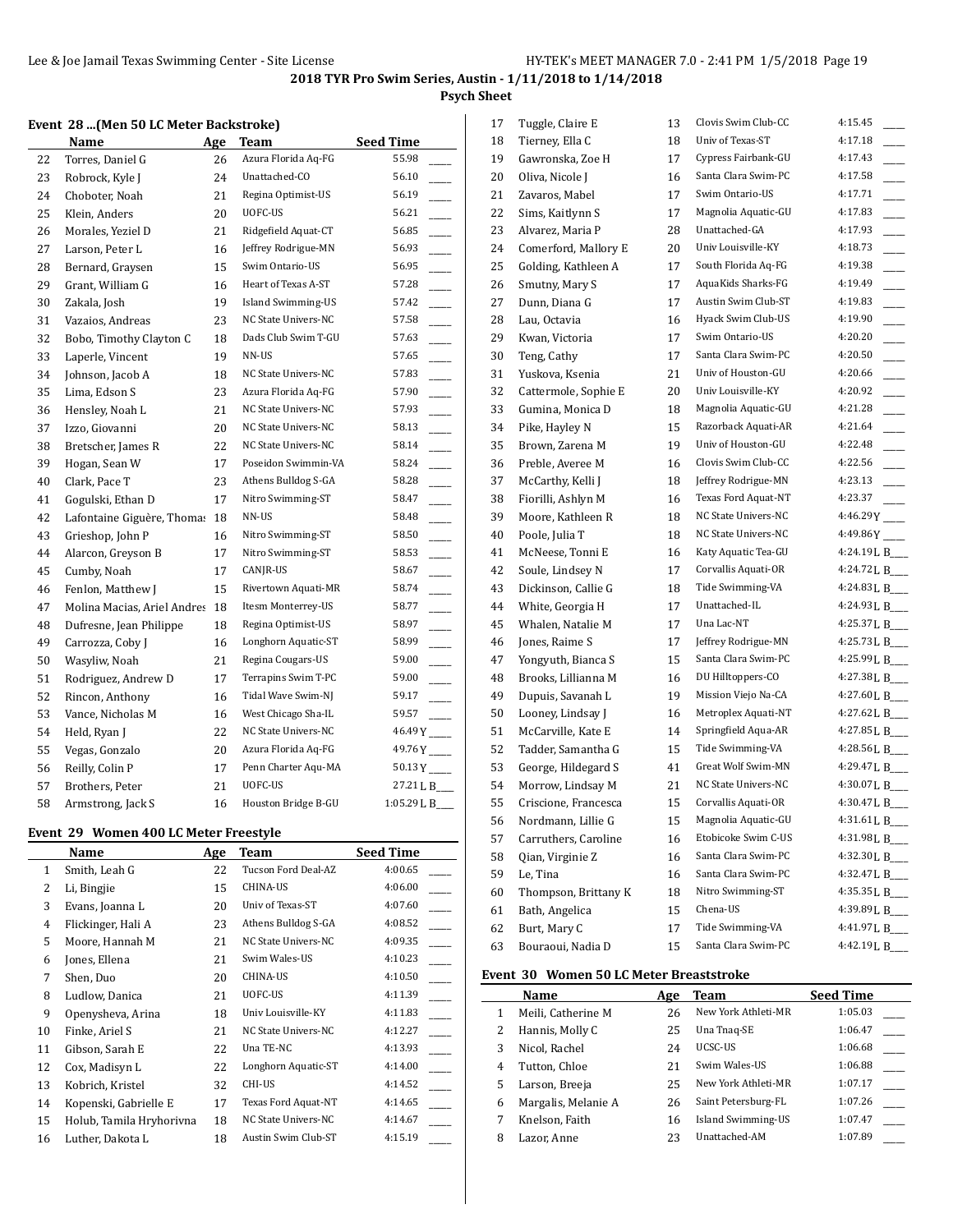**Psych Sheet**

### **Event 30 ...(Women 50 LC Meter Breaststroke)**

|    | <b>Name</b>               | <u>Age</u> | <b>Team</b>         | Seed Time                           |
|----|---------------------------|------------|---------------------|-------------------------------------|
| 9  | Anderson, Olivia L        | 20         | Univ of Texas-ST    | 1:08.00                             |
| 10 | Guye-Johnson, Annabel     | 17         | GBR-US              | 1:08.49                             |
| 11 | Hartman, Zoie E           | 17         | Crow Canyon Coun-PC | 1:08.65                             |
| 12 | Astashkina, Mariia        | 18         | Univ Louisville-KY  | 1:09.17                             |
| 13 | Rodriguez, Melissa M      | 23         | <b>BDD-US</b>       | 1:09.42                             |
| 14 | Rajic, Ema                | 17         | Unattached-IL       | 1:09.62                             |
| 15 | Escobedo, Emily R         | 22         | Condors Swim Clu-MR | 1:09.80                             |
| 16 | Donan, Claire E           | 16         | Triton Swimming-KY  | 1:09.98                             |
| 17 | Friesen, Morgan C         | 18         | Univ Louisville-KY  | 1:10.63                             |
| 18 | Powers, Kylie A           | 17         | Swim Houston Aqu-GU | 1:10.96                             |
| 19 | Coley, Cerys              | 18         | Swim Wales-US       | 1:11.18                             |
| 20 | Poole, Julia T            | 18         | NC State Univers-NC | 1:11.26                             |
| 21 | Kondis, Peyton S          | 19         | Univ of Houston-GU  | 1:11.51<br>$\overline{\phantom{0}}$ |
| 22 | James, Lauren R           | 21         | Univ Louisville-KY  | 1:11.70                             |
| 23 | Morgan, Jordan L          | 14         | Santa Clara Swim-PC | 1:11.88                             |
| 24 | Weber, Emma L             | 13         | Flatiron Swimmin-CO | 1:11.93                             |
| 25 | Loh Yen Ling, Christina   | 22         | Unattached-FL       | 1:11.96                             |
| 26 | Barakey, Lauren A         | 15         | Tide Swimming-VA    | 1:12.08                             |
| 27 | McDonald, Abigail         | 16         | Ontario SwimAcad-US | 1:12.50                             |
| 28 | Bradford-Feldman, Rachael | 20         | Univ Louisville-KY  | 1:12.55                             |
| 29 | Pardus, Kaila A           | 15         | South Carolina S-SC | 1:12.72                             |
| 30 | Wentzel, Jordyn D         | 17         | Aquajets Swim Te-MN | 1:13.12                             |
| 31 | Davison, Chase H          | 13         | Flatiron Swimmin-CO | 1:13.14                             |
| 32 | Fisher, Jocelyn           | 16         | Sachem Swim Club-MR | 1:13.33                             |
| 33 | Jih-Schiff, Ana P         | 14         | Crow Canyon Coun-PC | 1:13.47                             |
| 34 | Chapa, Diana              |            | <b>BDD-US</b>       | 1:13.47                             |
| 35 | Skirboll, Zoe M           | 13         | Racer X Aquatics-AM | 1:13.74                             |
| 36 | Garrison, Sophia J        | 15         | Heart of Texas A-ST | 1:13.90                             |
| 37 | Montes, Sarah             | 16         | Etobicoke Swim C-US | 1:13.93                             |
| 38 | Bailey, Taylor            | 17         | North York Aquat-US | 1:13.95                             |
| 39 | Reynera, Caitlin A        | 17         | Magnolia Aquatic-GU | 1:14.06                             |
| 40 | Bisaillon, Marie Philippe | 19         | NN-US               | 1:14.07                             |
| 41 | Casellas, Patricia M      | 27         | Azura Florida Aq-FG | 1:14.26                             |
| 42 | Mavrantza, Angeliki M     | 19         | Univ of Houston-GU  | $1:01.38Y$ <sub>---</sub>           |
| 43 | Jimenez Peon, Maria G     | 20         | Univ of Houston-GU  |                                     |
| 44 | Schwab, Carly A           | 16         | Rivertown Aquati-MR |                                     |
| 45 | Jerew, Hailey R           | 17         | AquaKids Sharks-FG  | $1:03.99Y$ <sub>---</sub>           |
| 46 | Rathwell, Regan           | 13         | Swim Ontario-US     | 1:14.90 L B                         |
| 47 | Codevilla, Mary S         | 13         | Flatiron Swimmin-CO | 1:14.91 L B                         |
| 48 | Winokur, Sydney           | 16         | North York Aquat-US | 1:17.03 L B                         |
| 49 | Korbly, Isabella A        | 14         | Patriot Swim Clu-NE |                                     |

#### **Event 31 Men 50 LC Meter Breaststroke**

|              | Name               | Age | Team                | <b>Seed Time</b> |
|--------------|--------------------|-----|---------------------|------------------|
| $\mathbf{1}$ | Fink, Nicolas K    | 24  | Athens Bulldog S-GA | 59.40            |
| 2            | Wilson, Andrew L   | 24  | Longhorn Aquatic-ST | 59.51            |
| 3            | Zibei, Yan         | 22  | <b>CHINA-US</b>     | 59.80            |
| 4            | Whitley, Reece P   | 18  | Penn Charter Agu-MA | 1:00.08          |
| 5            | Claverie, Carlos E | 21  | Univ Louisville-KY  | 1:00.82          |
| 6            | Dergousoff, James  | 21  | Chena-US            | 1:01.56          |
| 7            | Mastromatteo, Gabe | 15  | Swim Ontario-US     | 1:01.64          |
| 8            | Foster, Jacob R    | 17  | Mason Manta Rays-OH | 1:02.38          |
| 9            | Zito, Nicholas A   | 23  | West Swim Club-IL   | 1:02.50          |
| 10           | Kamminga, Frederik | 21  | UOFC-US             | 1:03.59          |
| 11           | Rojas, Marc A      | 23  | South Florida Aq-FG | 1:03.61          |
| 12           | Hodges, Wyatt L    | 28  | California Aquat-PC | 1:03.69          |

| 13 | Revelez, Said                | 25 | BDD-US              | 1:03.78                 |
|----|------------------------------|----|---------------------|-------------------------|
| 14 | Darragh, Mackenzie P         | 24 | Swim Ontario-US     | 1:04.21                 |
| 15 | Milanovich, Alexander        | 15 | Etobicoke Swim C-US | 1:04.31                 |
| 16 | Kalnins, Uvis                | 24 | Missouri State U-MV | 1:04.34                 |
| 17 | Webb, Isaak E                | 19 | Iowa Flyers Swim-IA | 1:04.34                 |
| 18 | Gariepy, Mitchell C          | 18 | Una Crim-NE         | 1:04.41                 |
| 19 | Nichols, Noah P              | 15 | Poseidon Swimmin-VA | 1:04.55                 |
| 20 | Rudd, Michael B              | 17 | Katy Aquatic Tea-GU | 1:04.81                 |
| 21 | Graber, Daniel J             | 20 | NC State Univers-NC | 1:04.97                 |
| 22 | Izzo, Giovanni               | 20 | NC State Univers-NC | 1:05.10                 |
| 23 | Bernard, Graysen             | 15 | Swim Ontario-US     | 1:05.38                 |
| 24 | Babb, Caleb N                | 16 | Pace Swimming-IL    | 1:05.75                 |
| 25 | Molacek, Jacob P             | 22 | NC State Univers-NC | 1:05.89                 |
| 26 | Demers, Kyle S               | 16 | Tide Swimming-VA    | 1:06.18                 |
| 27 | Demers, Jamie                | 18 | Chena-US            | 1:06.34                 |
| 28 | Goodwin, William A           | 17 | DU Hilltoppers-CO   | 1:06.38                 |
| 29 | Bryan, Davis C               | 18 | Katy Aquatic Tea-GU | 1:06.47                 |
| 30 | Vazquez Carrillo, Luis Ferna | 18 | Itesm Monterrey-US  | 1:07.11                 |
| 31 | Costin, Philip               | 18 | Poseidon Swimmin-VA | 1:07.13                 |
| 32 | Beladi, Noah C               | 14 | Lakeside Aquatic-NT | 1:07.28                 |
| 33 | Peterson, Ryan C             | 16 | DU Hilltoppers-CO   | 1:07.42                 |
| 34 | Kim, Hunter H                | 15 | Una RA-MR           | 1:07.46                 |
| 35 | Dafoe, Cameron D             | 15 | Cypress Fairbank-GU | 1:07.48                 |
| 36 | Scott, Donald A              | 16 | Lakeside Aquatic-NT | 1:07.51                 |
| 37 | Vazquez Carrillo, Jorge      | 21 | Itesm Monterrey-US  | 1:07.54                 |
| 38 | Ewing, Kendall J             | 15 | Tide Swimming-VA    | 57.09Y                  |
| 39 | Ribeiro, Vincent M           | 15 | Nitro Swimming-ST   | $57.23Y$ <sub>---</sub> |
| 40 | Dulay, Michael A             | 15 | Terrapins Swim T-PC | $57.47Y$ <sub>---</sub> |
| 41 | Baleka, Siphiwe              | 46 | Unattached-MV       | 57.67Y                  |
| 42 | Brown, Taila                 | 17 | North York Aquat-US | 32.23 L B_              |
| 43 | Huang, Roderick W            | 14 | Santa Clara Swim-PC | 1:08.91 L B             |
| 44 | Ress, Justin A               | 20 | NC State Univers-NC | 1:08.91 L B_            |
| 45 | Stuart, Hennessey P          | 22 | NC State Univers-NC | 1:10.09 L B             |
| 46 | Placek, Ethan                | 16 | Ontario SwimAcad-US | 1:11.00 L B             |
| 47 | Gregory, Kimani J            | 16 | Racer X Aquatics-AM | 1:13.22 L B             |

## **Event 32 Women 50 LC Meter Butterfly**

|    | Name                       | Age | Team                      | <b>Seed Time</b> |
|----|----------------------------|-----|---------------------------|------------------|
| 1  | Vollmer, Dana W            | 30  | California Aquat-PC       | 56.56            |
| 2  | Thomas, Alys               | 27  | Swim Wales-US             | 57.85            |
| 3  | Kendall, Amanda E          | 26  | Una Myn-CA                | 57.87            |
| 4  | Gibson, Sarah E            | 22  | Una TE-NC                 | 57.96            |
| 5  | Zhou, Yilin                | 25  | CHINA-US                  | 58.00            |
| 6  | Zhang, Yufei               | 19  | CHINA-US                  | 58.00            |
| 7  | Smith, Rebecca             | 17  | HPCO-US                   | 58.07            |
| 8  | Moffitt, Hellen S          | 22  | Una TE-NC                 | 58.24            |
| 9  | Luther, Dakota L           | 18  | Austin Swim Club-ST       | 58.59            |
| 10 | Smith, Regan E             | 15  | Riptide Swim Tea-MN       | 59.03            |
| 11 | Zavaros, Mabel             | 17  | Swim Ontario-US           | 59.29            |
| 12 | Schlosshan, Ciara          | 16  | GBR-US                    | 59.55            |
| 13 | Vanderpool-Wallace, Arianr | 27  | Wolfpack Elite-NC         | 59.79            |
| 14 | Jones, Harriet             | 20  | Swim Wales-US             | 59.89            |
| 15 | West, Harriet              | 20  | Swim Wales-US             | 59.90            |
| 16 | Nordmann, Lucie M          | 17  | Magnolia Aquatic-GU       | 59.90            |
| 17 | Govejsek, Nastja           | 20  | Univ Louisville-KY        | 1:00.25          |
| 18 | Nordmann, Lillie G         | 15  | Magnolia Aquatic-GU       | 1:00.34          |
| 19 | Hannah, Jade               | 15  | <b>Island Swimming-US</b> | 1:00.36          |
| 20 | Duffield, Krista T         | 21  | NC State Univers-NC       | 1:00.38          |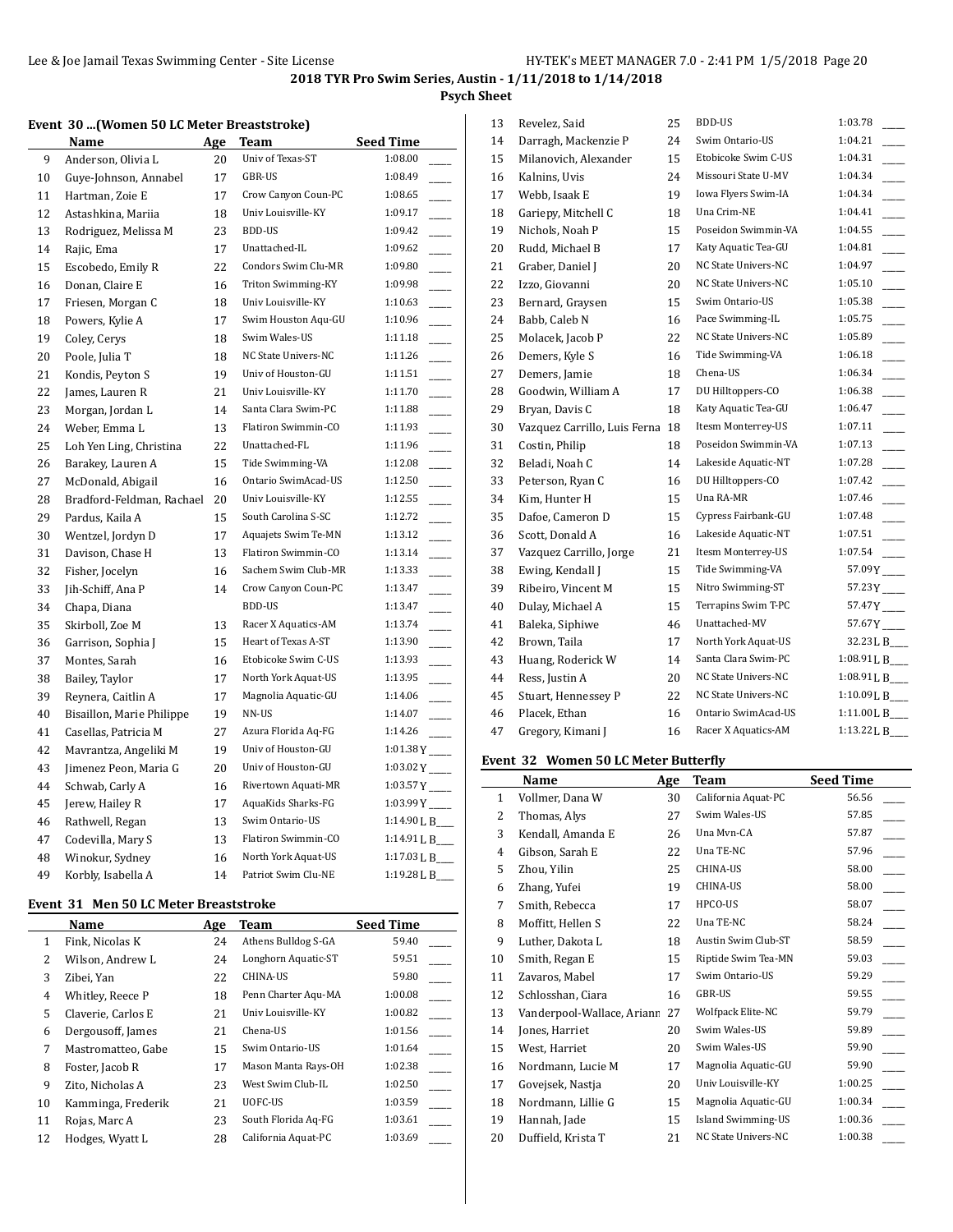**Psych Sheet**

## **Event 32 ...(Women 50 LC Meter Butterfly)**

|    | $\mathbf x$ (women 50 LC meter butterily) |     |                     |                          |
|----|-------------------------------------------|-----|---------------------|--------------------------|
|    | Name                                      | Age | Team                | <b>Seed Time</b>         |
| 21 | Oglesby, Grace A                          | 19  | Univ Louisville-KY  | 1:00.61                  |
| 22 | Looney, Lindsay J                         | 16  | Metroplex Aquati-NT | 1:00.64                  |
| 23 | Carlton, Emma L                           | 17  | Bellingham Bay S-PN | 1:00.84                  |
| 24 | Pardus, Elysse A                          | 16  | South Carolina S-SC | 1:00.87                  |
| 25 | Fernandes, Aryanna I                      | 17  | Ontario SwimAcad-US | 1:00.88                  |
| 26 | Dickinson, Callie G                       | 18  | Tide Swimming-VA    | 1:00.89                  |
| 27 | Ariola, Grace M                           | 17  | Waves Bloomingto-IL | 1:01.04                  |
| 28 | Smutny, Mary S                            | 17  | AquaKids Sharks-FG  | 1:01.19                  |
| 29 | Rajic, Ema                                | 17  | Unattached-IL       | 1:01.20                  |
| 30 | Zenick, Katherine B                       | 16  | Lakeside Aquatic-NT | 1:01.28                  |
| 31 | Carruthers, Caroline                      | 16  | Etobicoke Swim C-US | 1:01.35                  |
| 32 | Sasseville, Genevieve                     | 14  | CANJR-US            | 1:01.67                  |
| 33 | Golding, Kathleen A                       | 17  | South Florida Aq-FG | 1:01.74                  |
| 34 | Bradford-Feldman, Rachael                 | 20  | Univ Louisville-KY  | 1:01.74                  |
| 35 | Wheal, Emma E                             | 16  | Western Hills At-ST | 1:01.90                  |
| 36 | Stephenson, Emma G                        | 16  | Dads Club Swim T-GU | 1:02.06                  |
| 37 | Arroyo Cuara, Laura Sofia                 | 20  | Itesm Monterrey-US  | 1:02.07                  |
|    |                                           |     | Una Lac-NT          | 1:02.08                  |
| 38 | Whalen, Natalie M                         | 17  | Unattached-IL       | 1:02.40                  |
| 39 | Cooper, Grace H                           | 15  |                     | $\overline{\phantom{a}}$ |
| 40 | Fiorilli, Ashlyn M                        | 16  | Texas Ford Aquat-NT | 1:02.41<br>$\frac{1}{1}$ |
| 41 | Perry, Ky-lee L                           | 19  | NC State Univers-NC | 1:02.43                  |
| 42 | Sticklen, Emma C                          | 15  | Katy Aquatic Tea-GU | 1:02.52                  |
| 43 | Clarkowski, Sophie M                      | 17  | Jeffrey Rodrigue-MN | 1:02.63                  |
| 44 | McMurray, Ainsley                         | 17  | CANJR-US            | 1:02.68                  |
| 45 | Collins, Ella F                           | 16  | Austin Swim Club-ST | 1:02.87                  |
| 46 | Lessing, Amelie A                         | 16  | Flatiron Swimmin-CO | 1:02.90                  |
| 47 | Smith, Claire E                           | 17  | Dads Club Swim T-GU | 1:02.91                  |
| 48 | Teng, Cathy                               | 17  | Santa Clara Swim-PC | 1:02.91                  |
| 49 | Danyluk, Daphné                           | 19  | NN-US               | 1:02.91                  |
| 50 | McCarville, Kate E                        | 14  | Springfield Aqua-AR | 1:02.95                  |
| 51 | Chaput, Oksana                            | 14  | CANJR-US            | 1:03.29                  |
| 52 | Merkel, Brecken M                         | 15  | Jeffrey Rodrigue-MN | 1:03.33                  |
| 53 | Escobedo, Emily R                         | 22  | Condors Swim Clu-MR | $54.83Y$ <sub>---</sub>  |
| 54 | Kosturos, Sophia B                        | 17  | Crow Canyon Coun-PC | $55.13Y$ <sub>---</sub>  |
| 55 | Schoof, Ashlyn M                          | 19  | Univ Louisville-KY  | $55.14Y$ <sub>---</sub>  |
| 56 | Buhl, Yasmina                             | 15  | Nitro Swimming-ST   | $55.23Y$ <sub>---</sub>  |
| 57 | Smoliga, Olivia M                         | 23  | Athens Bulldog S-GA | $55.56Y$ <sub>---</sub>  |
| 58 | Pearl, Vanessa A                          | 18  | Metroplex Aquati-NT | $55.58Y$ <sup>-</sup>    |
| 59 | Skirboll, Zoe M                           | 13  | Racer X Aquatics-AM |                          |
| 60 | Jia, Yvonne H                             | 14  | Jeffrey Rodrigue-MN | 55.72Y                   |
| 61 | Ma, Ashley C                              | 16  | Santa Clara Swim-PC | $55.79Y$ <sub>----</sub> |
| 62 | Fisher, Jocelyn                           | 16  | Sachem Swim Club-MR | $55.85Y$ <sub>---</sub>  |
| 63 | Bernal, Sophia                            | 16  | Dads Club Swim T-GU | $55.85Y$ <sub>---</sub>  |
| 64 | Hallum, Jade A                            | 15  | Austin Trinity A-ST | $55.90Y$ <sub>---</sub>  |
| 65 | Yamane, Yui                               | 23  | JAPN-US             | 26.96 L B___             |
|    | Wilson, Alicia                            |     | GBR-US              | 27.28 L B___             |
| 66 |                                           | 17  | NN-US               | 27.56 L B___             |
| 67 | Lemieux, Roxanne                          | 25  |                     |                          |
| 68 | Glover, Mackenzie                         | 19  | NC State Univers-NC | 1:03.79 L B___           |
| 69 | Oliva, Nicole J                           | 16  | Santa Clara Swim-PC | 1:03.85 L B___           |
| 70 | Broad, Madison                            | 17  | Swim Ontario-US     | 1:03.88 L B___           |
| 71 | Lupton, Alexandra L                       | 21  | NC State Univers-NC | 1:04.03 L B              |
| 72 | Caraballo, Barbara                        | 22  | Ridgefield Aquat-CT | 1:04.24 L B              |
| 73 | Truong, Kyanh                             | 14  | Western Hills At-ST | 1:04.60 L B___           |
| 74 | Gursoy, Janelle                           | 16  | Ontario SwimAcad-US | 1:05.00 L B              |
| 75 | Howard, Abriana R                         | 17  | Crow Canyon Coun-PC | 1:05.19 L B___           |
| 76 | Poole, Julia T                            | 18  | NC State Univers-NC | 1:05.69 L B              |
|    |                                           |     |                     |                          |

| 77 | Kopenski, Gabrielle E | 17 | Texas Ford Aquat-NT | $1:05.75$ J, B |
|----|-----------------------|----|---------------------|----------------|
| 78 | Kennett, Bryony G     | 16 | Sienna Plantatio-GU | 1:07.14L B     |
| 79 | Haan, Elise M         | 20 | NC State Univers-NC | $1:08.04$ J, B |
| 80 | Gumina, Monica D      | 18 | Magnolia Aquatic-GU | $1:09.73$ J, B |

## **Event 33 Men 50 LC Meter Butterfly**

|    | <b>Name</b>                         | <b>Age</b> | Team                | <b>Seed Time</b> |
|----|-------------------------------------|------------|---------------------|------------------|
| 1  | Shields, Thomas A                   | 26         | California Aquat-PC | 51.20            |
| 2  | Conger, John P                      | 23         | Nation's Capital-PV | 51.26            |
| 3  | Phillips, Tim J                     | 27         | Una TE-NC           | 51.28            |
| 4  | Quah, Zheng Wen                     | 21         | California Aquat-PC | 52.08            |
| 5  | Cooper, James G                     | 24         | Longhorn Aquatic-ST | 52.13            |
| 6  | Harting, Zach S                     | 20         | Univ Louisville-KY  | 52.52            |
|    |                                     |            | RQ-US               | 52.58            |
| 7  | Umemoto, Masayuki                   | 24         | NC State Univers-NC | 52.76            |
| 8  | Vazaios, Andreas                    | 23         | Univ Louisville-KY  | 53.05            |
| 9  | Albiero, Nicolas J                  | 18         | Race Pace Club-MV   | 53.18            |
| 10 | Andrew, Michael C<br>Sancov, Alexei | 18         | Terrapins Swim T-PC | 53.24            |
| 11 |                                     | 18         | GBR-US              | 53.32            |
| 12 | Peters, Jacob                       | 17         | Swim Ontario-US     | 53.37            |
| 13 | Darragh, Mackenzie P                | 24         |                     |                  |
| 14 | Clark, Pace T                       | 23         | Athens Bulldog S-GA | 53.44            |
| 15 | Held, Ryan J                        | 22         | NC State Univers-NC | 53.49            |
| 16 | Dale, Taylor L                      | 23         | Athens Bulldog S-GA | 53.76            |
| 17 | Fraser, Lewis                       | 17         | Swim Wales-US       | 53.87            |
| 18 | Robrock, Kyle J                     | 24         | Unattached-CO       | 53.94            |
| 19 | Stewart, Coleman M                  | 19         | NC State Univers-NC | 54.10            |
| 20 | Ress, Justin A                      | 20         | NC State Univers-NC | 54.23            |
| 21 | Ramirez Juarez, Ramiro              | 27         | Itesm Monterrey-US  | 54.31            |
| 22 | Bretscher, James R                  | 22         | NC State Univers-NC | 54.52            |
| 23 | Wilby, Mason                        | 18         | GBR-US              | 54.53            |
| 24 | Kim, Daniel S                       | 17         | Mission Viejo Na-CA | 54.75            |
| 25 | Liendo, Joshua                      | 15         | North York Aquat-US | 54.76            |
| 26 | Dolan, Jack C                       | 17         | Rockwood Swim Cl-OZ | 54.77            |
| 27 | Molacek, Jacob P                    | 22         | NC State Univers-NC | 54.83            |
| 28 | Le, Paul N                          | 25         | Missouri State U-MV | 54.85            |
| 29 | Izzo, Giovanni                      | 20         | NC State Univers-NC | 54.89            |
| 30 | Bobo, Timothy Clayton C             | 18         | Dads Club Swim T-GU | 54.96            |
| 31 | Lima, Edson S                       | 23         | Azura Florida Aq-FG | 55.07            |
| 32 | Choboter, Noah                      | 21         | Regina Optimist-US  | 55.21            |
| 33 | Hendrix, Seth B                     | 18         | DU Hilltoppers-CO   | 55.36            |
| 34 | O'Connell, Daniel P                 | 17         | Crow Canyon Coun-PC | 55.81            |
| 35 | Tarvestad, William J                | 17         | Triton Swimming-KY  | 56.10            |
| 36 | Hensley, Noah L                     | 21         | NC State Univers-NC | 56.14            |
| 37 | Sofianidis, Nikolaos                | 19         | Univ Louisville-KY  | 56.15            |
| 38 | Alarcon, Greyson B                  | 17         | Nitro Swimming-ST   | 56.26            |
| 39 | Carrozza, Coby J                    | 16         | Longhorn Aquatic-ST | 56.34            |
| 40 | Reilly, Colin P                     | 17         | Penn Charter Aqu-MA | 56.36            |
| 41 | Lowe, Dalton D                      | 15         | Spring Swim Team-GU | 56.38            |
| 42 | Urbina Prieto, Ricardo              | 20         | Itesm Monterrey-US  | 56.51            |
| 43 | Zito, Nicholas A                    | 23         | West Swim Club-IL   | 56.54            |
| 44 | McGlaughlin, Mark W                 | 20         | NC State Univers-NC | 56.65            |
| 45 | Duke, Nicolas                       | 19         | Chena-US            | 56.69            |
| 46 | Laperle, Vincent                    | 19         | NN-US               | 56.77            |
| 47 | Gregory, Kimani J                   | 16         | Racer X Aquatics-AM | 56.89            |
| 48 | Johnson, Jacob A                    | 18         | NC State Univers-NC | 56.89            |
| 49 | Rodriguez, Andrew D                 | 17         | Terrapins Swim T-PC | 56.99            |
| 50 | Flores, Luis A                      | 23         | Azura Florida Aq-FG | 57.02<br>$\sim$  |
| 51 | Solivan, Andres J                   | 20         | Ridgefield Aquat-CT | 57.07            |